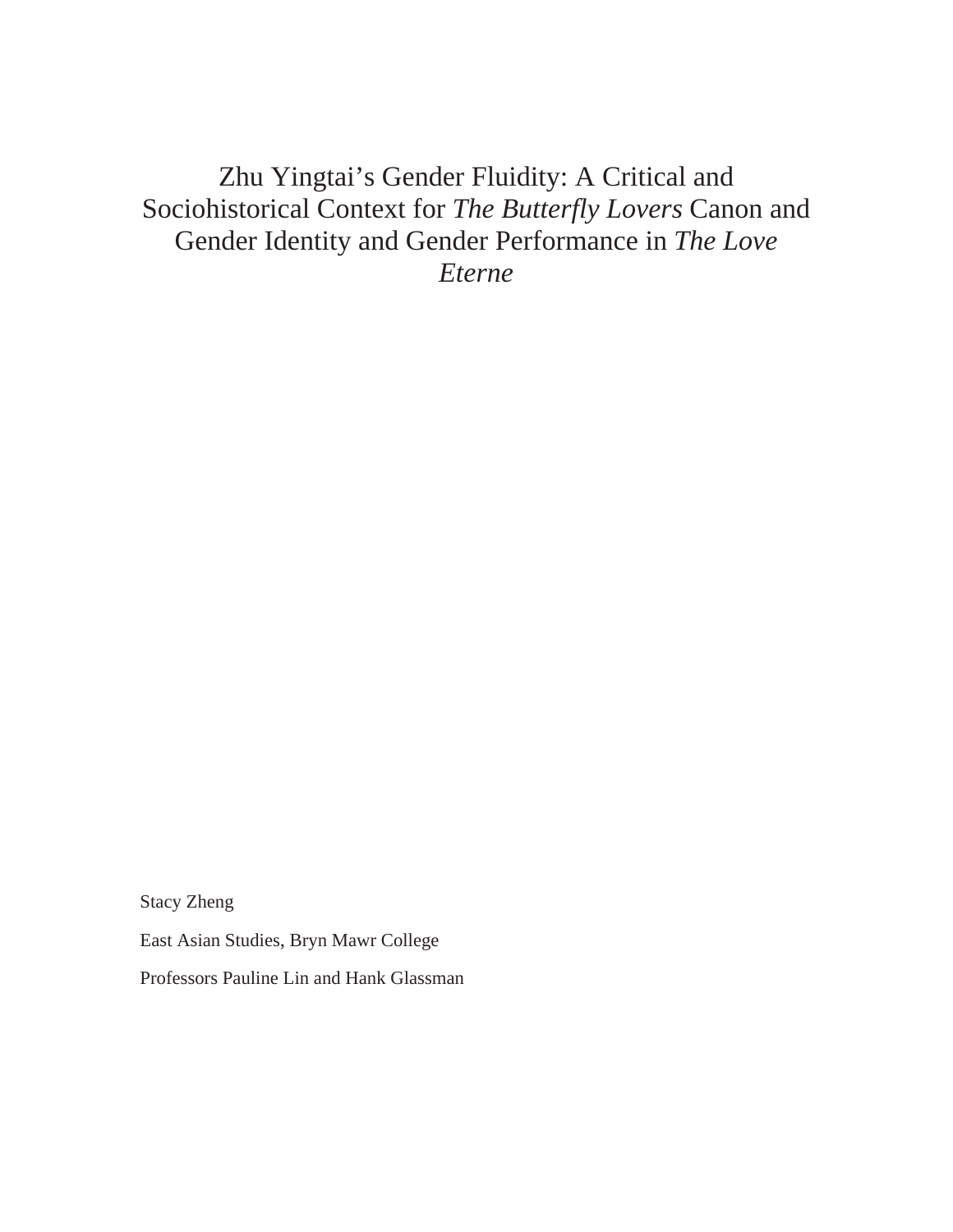### **Acknowledgements**

I would like to thank a multitude of people who have made this thesis possible and have helped made my senior thesis writing experience a challenging and positive experience.

 I am incredibly thankful for my East Asian Studies advisers Professor Pauline Lin and Professor Hank Glassman. I am indebted my adviser Professor Pauline Lin, whose openness and encouragement helped me find my way through the rocky unfamiliar (and occasionally overwhelming) territory of gender performativity and film close readings.

I am grateful to my fellow East Asian Studies majors and friends; Joanna Dudley, Claire Jensen, Miranda Liu, and Andrea Tang, who have been amazing listeners and sounding boards for my ideas and for our communal solidarity in this thesis-writing process on the third floor of Canaday Library.

Lastly, I would like to thank my friends and family for their unconditional love, patience, support (and pragmatic reminders to eat and sleep when necessary).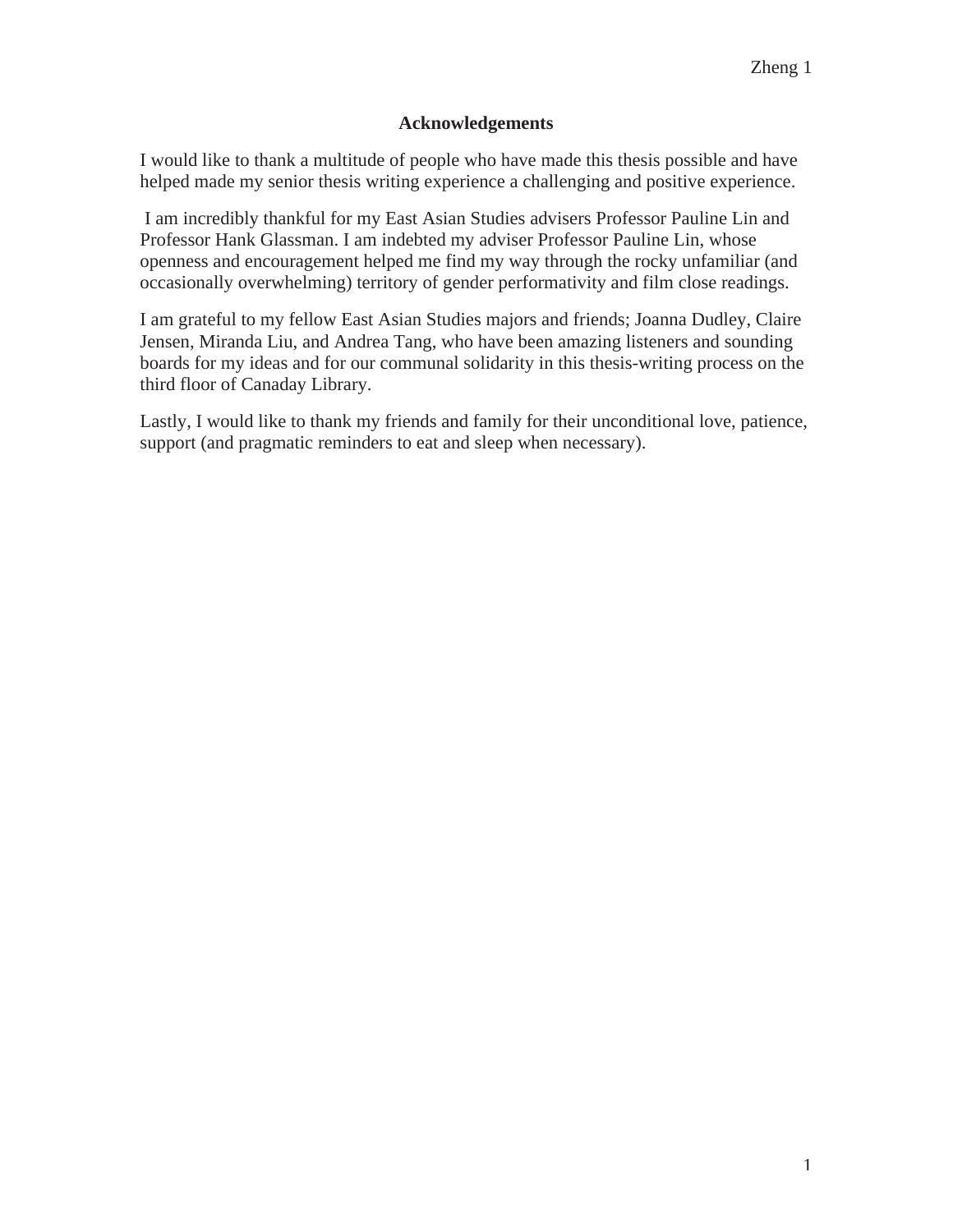### **Abstract**

 $\overline{a}$ 

*The Legend of Liang Shanbo and Zhu Yingtai* (*The Butterfly Lovers*) is one of China's most well known love stories; it has been told and retold over the years. In the twentieth century, there have been many media adaptations of this ancient folklore: films, stage adaptations, television dramas, concertos, and even animated films directed toward young children. Not only does this demonstrates how Liang Shanbo and Zhu Yingtai in *The Butterfly Lovers* are cultural icons that has withstood the test of the time, it also showcases exactly how pervasive the story is in Chinese media and popular culture. The process of each new variation and retelling gives a uniquely different perspective to the story as it also reflects the sociopolitical atmosphere of each retelling and interpretation. Due to the distinct popularity of *The Legend of Liang Shanbo and Zhu Yingtai*, the story can be read in relation to China's sociopolitical changes and gender relations during the early to mid twentieth century by analyzing the dominant themes of gender performativity and the act of cross-dressing in various texts from the 1920s through the 1960s, as they also reflect the transformation of women's role at the time.

By using Judith Butler's theories of gender performativity (which argues that gender can be defined based on an individual's actions and behavior and is not something that is predetermined or fixed by an individual's anatomy) and focusing it on Director Li Han Hsiang's film adaptation of *The Butterfly Lovers*, this essay examines Zhu Yingtai's gender fluidity and its broader socio-cultural implications*<sup>1</sup>* . Hsiang's *The Love Eterne* is the most recent, well known, and widely celebrated interpretation of the Liang-Zhu legend as it has enjoyed the "greatest circulation in the Chinese diasporas" and it is still quintessential interpretation that many people think of when they think of *The Butterfly*  Lovers canon<sup>2</sup>. Additionally, *The Love Eterne* has also been the subject of modern scholars in relation to this particular text in and of itself, it has produced a myriad of queer or alternative readings/adaptations and academic articles which I also want to explore in this project.

<sup>&</sup>lt;sup>1</sup> *The Love Eterne*, dir. Li Han Hsiang, per. Betty Loh Ti, Ivy Ling Po, DVD, Shaw Brothers Studio, 1963. Produced by The Shaw Brothers studio.

<sup>&</sup>lt;sup>2</sup> Tan See-Kam, "Huangmei Opera Films, Shaw Brothers, and Ling Bo: Chaste Love Stories, Genderless Cross-dressers and Sexless Gender-plays?" *Jump Cut: A Review of Contemporary Media Jump Cut* 2007. *Http://www.ejumpcut.org*. Web. <http://www.ejumpcut.org/archive/jc49.2007/TanSee-Kam/text.html>. 2007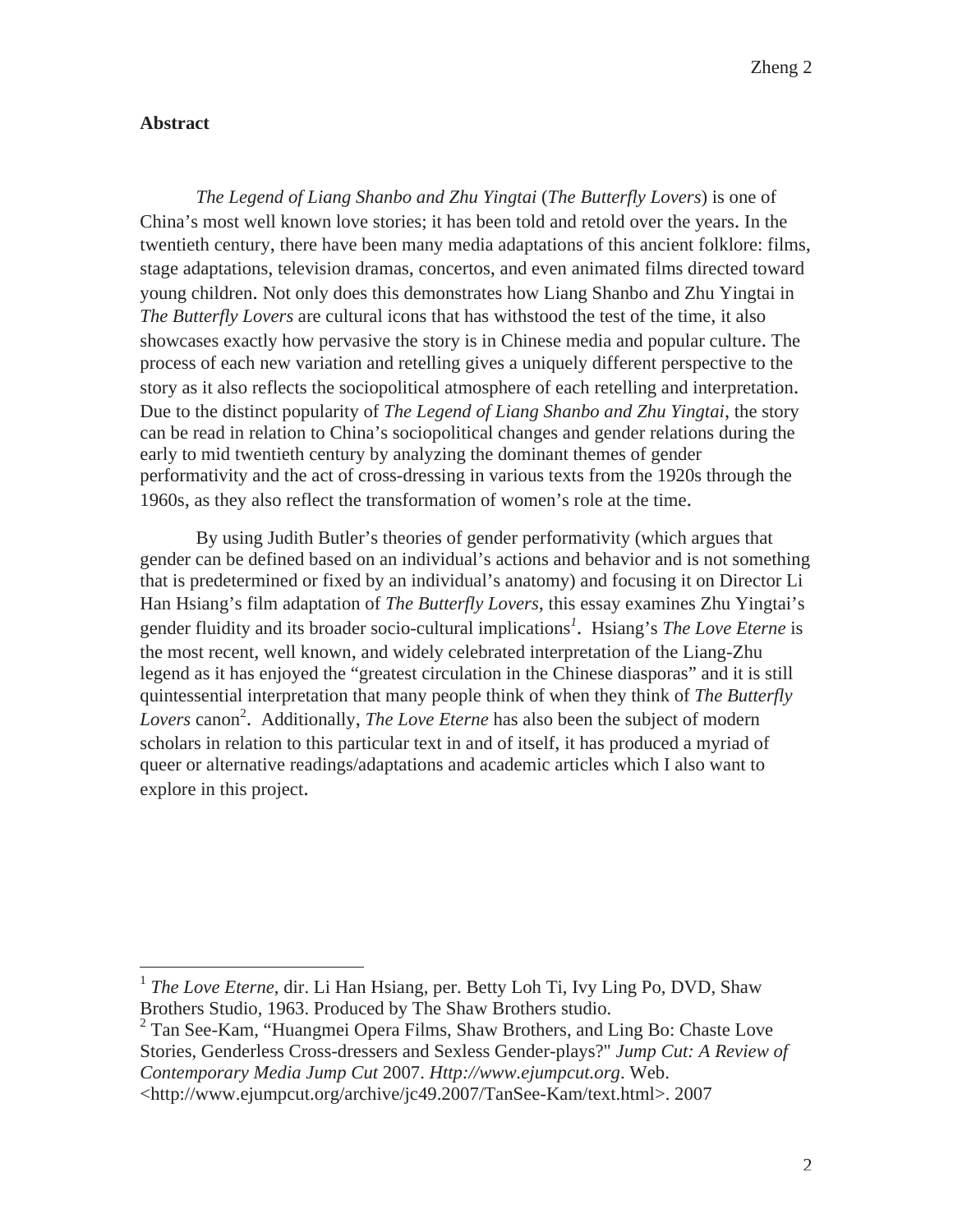#### **Introduction:**

 $\overline{a}$ 

*The Legend of Liang Shanbo and Zhu Yingtai* has had a rich history to Chinesespeaking audiences since its inception. According to Roland Altenburger, "[t]he earliest records of the story can be traced to early historical accounts… in collections of unofficial history and from Song dynasty on", the story found its way into local gazetteers and were then circulated and preserved through professional storytellers and through popular genres, not limited to performing dramas such as song-drama *zaju* and southern-style song-drama *chuanqi* (168). The Liang-Zhu legend has been traditionally viewed as a tragic love story between two star-crossed lovers<sup>3</sup>. It has achieved great cultural status in Mainland China and its diasporas, although naturally details of the Liang-Zhu legend vary depending on the text<sup>4</sup>. The variations of the text can be confusing to readers as plot elements are sometimes drastically altered or extended when the folklore was passed down via song-ballads or adapted for stage/opera performances for dramatic effect.

Idema states that the earliest records of the Liang-Zhu were from the Song dynasty and they were brief references to the literary characters opposed to complete transcriptions of the tale (xiii). However, these references often discussed the Liang-Zhu legend in relation to local monuments such as temples and the alleged gravesites of Liang Shanbo and Zhu Yingtai, as many villages in the past and even in the present, often argue

<sup>&</sup>lt;sup>3</sup> Wilt. D. Idema, The Butterfly Lovers: the Legend of Liang Shanbo and Zhu Yingtai; Four Versions, with Related Texts (Indianapolis: Hackett Pub, 2010), xiii.

<sup>4</sup> Siu Leung Li, Cross-Dressing In Chinese Opera (Hong Kong: Hong Kong University Press, 2006), 110.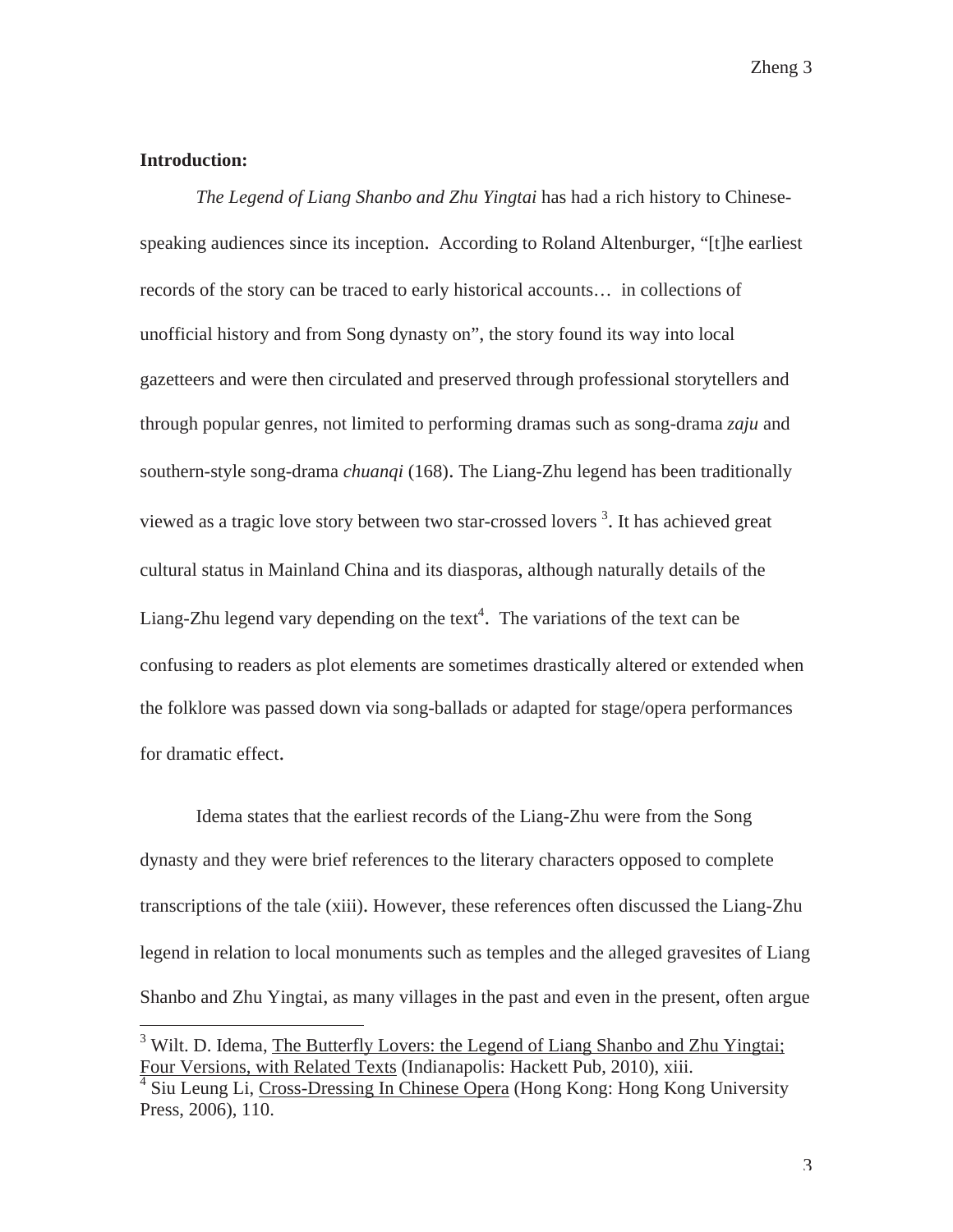that they are the birthplace of the Liang-Zhu legend. The very earliest records are often short and vague and give the bare basics of the folklore without giving details about the characters or their motivations; however the stories became more fleshed out and were circulated once they were adapted into ballads in from the 12th century onward. Idema also credits Li Maocheng's temple inscription from the early twelfth as possibly one of the earliest authentic and detailed sources of the folklore (xvi). However, one of the retellings from the Ming Dynasty (preserved in woodblock and possibly dates two centuries prior), the anonymous *Ballad of Liang Shanbo and Zhu Yingtai's Common Study as Sworn Brothers* in ballad-story shows how some details were inconsistent. Many of the small inconsistencies or Zhu Yingtai's clever tricks were ignored in later stage or drama adaptations, only to be revived centuries later to perhaps give Zhu Yingtai more character depth and agency; these aspects of her character can be seen in the relatively modern film adaptation *The Love Eterne*.

It is interesting to note how the Liang-Zhu changes with the time period: Idema notes that liberties are frequently taken with the Liang-Zhu ballad from the sixteenth century onward wherein Liang Shanbo and Zhu Yingtai are resurrected and given a happier ending for stage-adaptations and audience response (xxi). In fact, the stage adaptations kept one of the most quintessential scenes of the Liang-Zhu ballad wherein Zhu Yingtai attempts to hint about her true gender to an oblivious Liang Shanbo to little success<sup>5</sup>. Whereas the Liang Shanbo in these adaptations initially had suspicions concerning Zhu Yingtai's gender, he was eventually so convinced of Zhu Yingtai's male

 $\overline{a}$ 

<sup>&</sup>lt;sup>5</sup> Idema The Butterfly Lovers xxii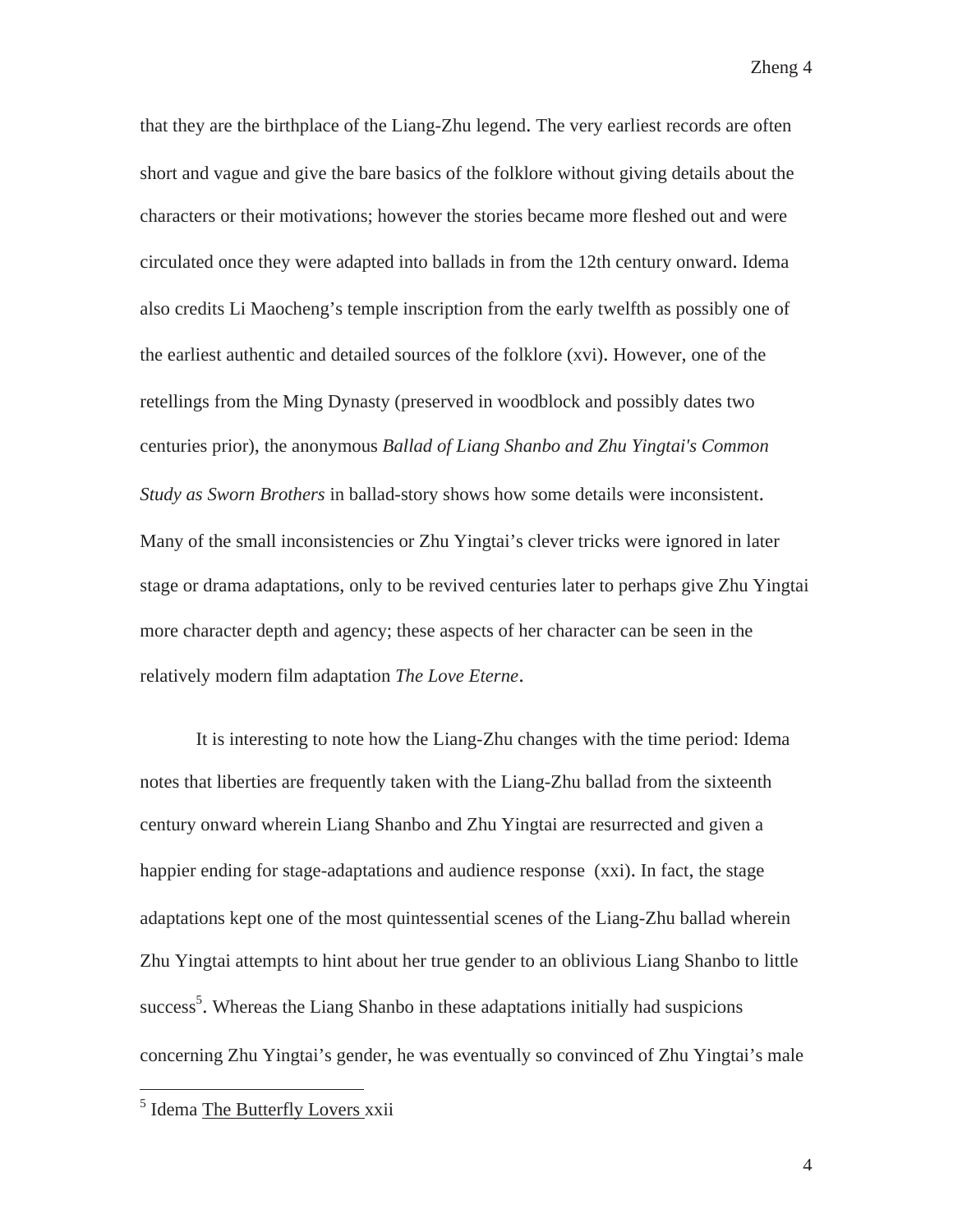presentation and performance that his obtuseness was thus explained. Therefore, Idema's interpretation of Liang Shanbo's personality and obtuseness differs greatly from other scholars such as Jin Jiang and Siu Leung Li.

Nevertheless, despite the many interpretations and variations of the Liang-Zhu folklore, many of the tenets of the story has remained consistent throughout the centuries and the more well-known versions that stick in most people's memories are the ones that have been adapted onto the stage or film. It is useful to have a general understanding of the most basic plot elements of the Liang-Zhu/*The Butterfly Lovers* canon to comprehend the gender fluidity and gender performativity of *The Love Eterne* adaptation, especially in relation to the gender-play that exists in the film, compared to the earlier retellings and adaptations of the original folklore.

 From the earliest records of the Liang-Zhu canon, the basic premise of the story is centered around Zhu Yingtai, the protagonist and heroine: she is a wealthy young girl who lives home and makes a decision to masquerade as a boy to pursue her studies at an academy. In the process, she falls in love with her classmate Liang Shanbo, with whom she forms a strong bond to a point where they are as close as 'brothers'<sup>6</sup>. While their love is requited, other social and cultural factors make it impossible for these two lovers to be together. Zhu Yingtai is betrothed by her father to young gentleman of another prominent family and has no choice in the matter. Once he learns that he and Zhu Yingtai cannot be

<sup>&</sup>lt;sup>6</sup> In most variations of the tale, Liang Shanbo and Zhu Yingtai perform a ceremony at their first meeting and take an oath of brotherhood together.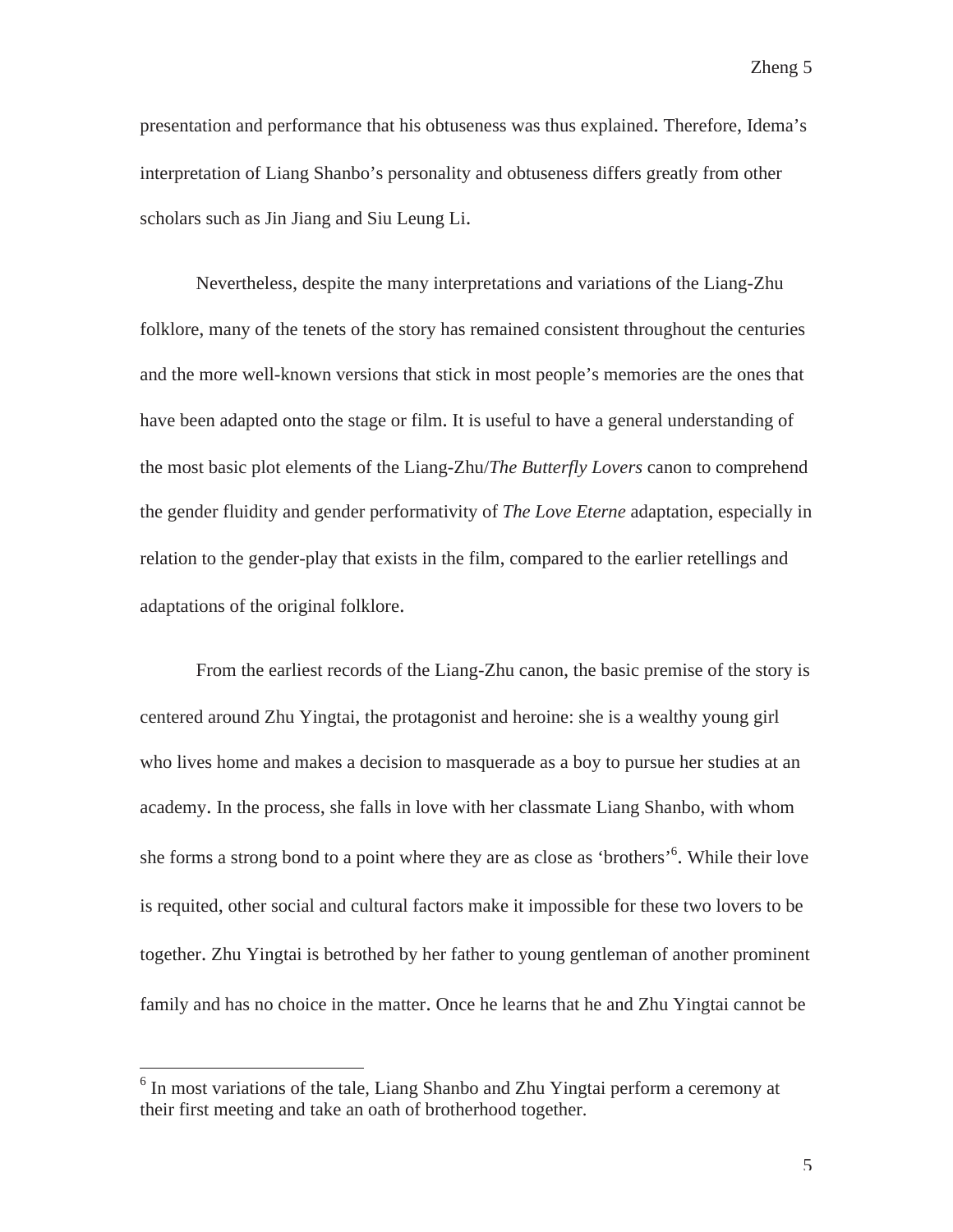together, Liang Shanbo dies of heartbreak. Sick with grief, Zhu Yingtai passes by his grave during the wedding ceremony and visits his tomb to pay her respects. The grave opens up before her. Seizing this opportunity, Zhu Yingtai jumps in and Liang Shanbo's grave seals shut; thus the two lovers are at last reunited together in death<sup>7</sup>. In Postmortem, the lovers are transformed into butterflies - which is how the story receives its namesake, although Liang-Zhu's transformations into butterflies was actually "later addition to [the] narrative framework" of the canon (Altenburger 174). Since these two star-crossed lovers are only reunited post-mortem, it is easy to draw parallels between this story and Shakespeare's *Romeo and Juliet*. In fact, this folktale is also frequently referred to as the "Chinese *Romeo and Juliet* story" and it is equally revered and well known to Chinese audiences as its western counterpart (Idema 2010).

The popularity of *The Butterfly Lovers* canon in Chinese culture and media cannot be emphasized enough. It is in fact one of the most beloved folktales in Chinese culture and has been described as "China's favorite love story" (Altenburger 166). Over the years, it has been retold and adapted into a plethora of different mediums ranging from folk ballad, plays, dramas, concertos, television dramas, films, etc. In its early history, the Liang-Zhu story was popular and particularly resonated with commoners. The nonelites were drawn to the story because they could see their own qualities reflected in both Liang Shanbo and Zhu Yingtai: the hero and heroine were "completely unlike the [other] young men and young women [in other literary works or performance genres] described

 $\overline{a}$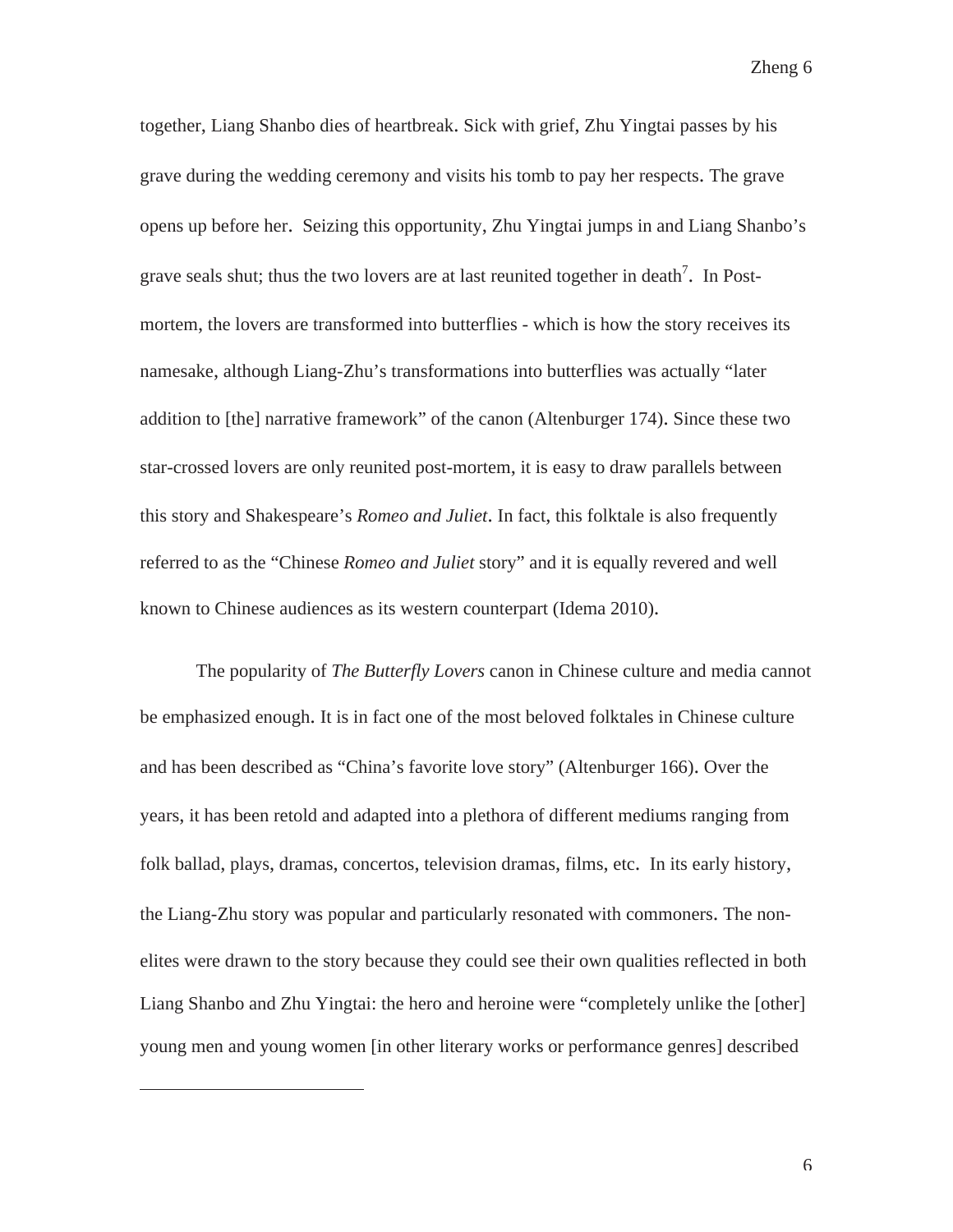by feudal intellectuals"<sup>8</sup>. The personal qualities and values of the characters Zhu Yingtai and Liang Shanbo transcended social class, thus it would be easy to imagine that it would appeal to both commoners and elites. Certainly, the elites were taken enough with the timelessness of the story of two tragic lovers to think it was significant enough to be recorded. As historical records often praised the Confucian "righteousness" or "chastity" of Zhu Yingtai's character as a woman to devote herself to a man she loves (Liang Shanbo), it is possible that Zhu's loyalty to her lover could be seen as a good model of Confucian fidelity for young women. Alternatively, the story can also act as a cautionary tale for young women: that although "a smart woman may have no problem in fooling men most of the time, but eventually her smarts will turn against her, and she would be better off accepting her allotted role" (Idema 2010 xxxv). Nevertheless, reason withstanding, *The Butterfly Lovers* story proved popular throughout the centuries where the legend started off as a poetry and circulated namely as poetry before it was adapted into ballads and into stage and dramas. In the Qing dynasty the Liang-Zhu folktale shared many elements similar to other *caizi-jiaren,* or "scholar-beauty", romance stories, a popular sub-genre of fiction that frequently features women and girls who manage to pass themselves off as men. Like Zhu Yingtai, most of them do so under specific circumstances that make their decisions plausible: their cross-dressed act was necessary because their life was in danger or they were portrayed to be so intelligent that it was understandable for the audience to see why they would choose to act on their desire to

<sup>8</sup> Ying, Ah. "Foreword." Trans. Gladys Yang and Yang Hsien-Yi. *Love under the Willows* (Peking: Foreign Languages, 1956), 2.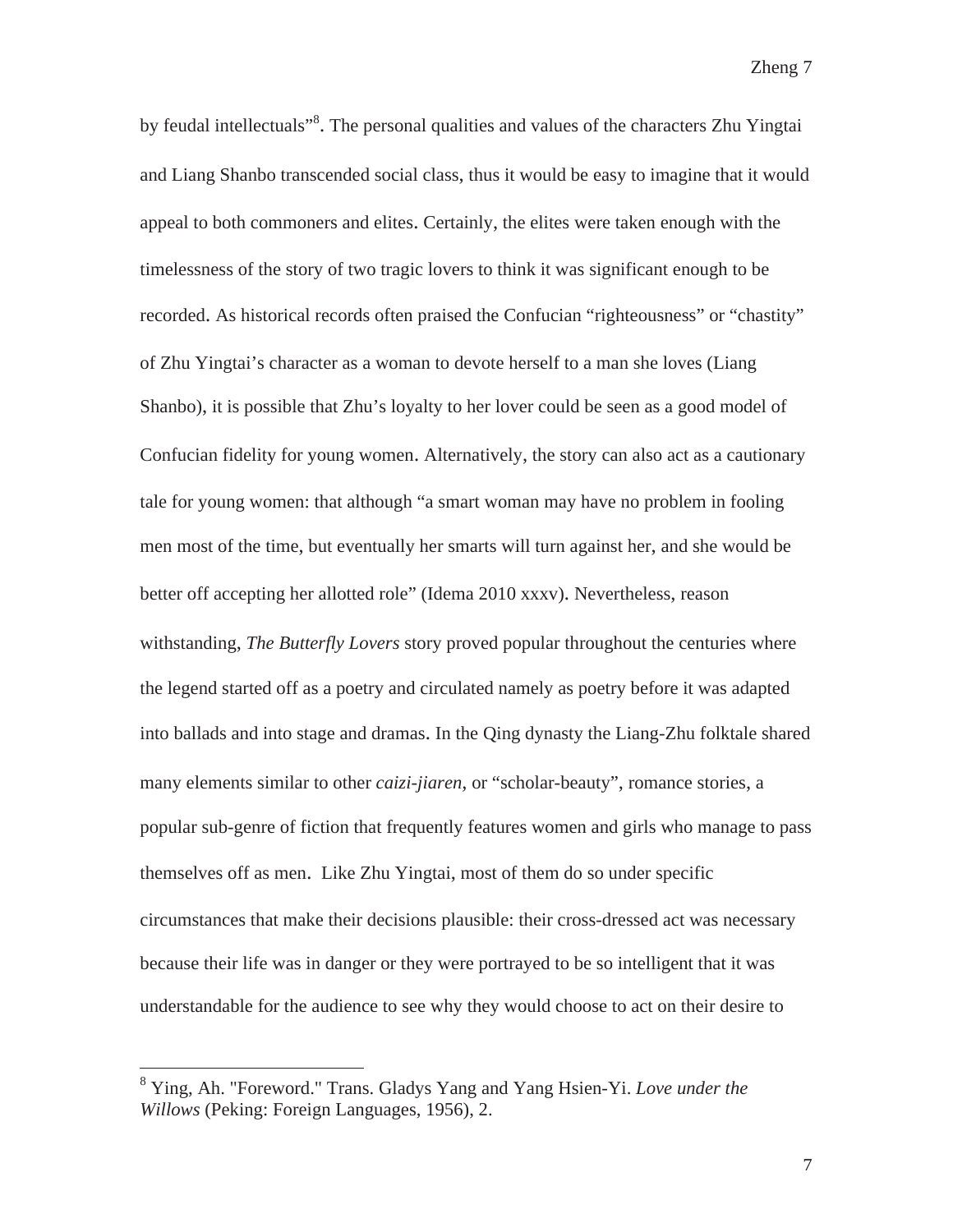participate in the male-dominated public spheres of politics and administration. In these circumstances, the female protagonists were expected to safeguard their chastity and avoid romantic endeavors and their cross-dressed act was simply a means to an end and temporary – since usually they resume female attire and fulfill the role befitting of a Confucian wife or daughter (Idema 2010). It would be a fair assessment to say that since the early twentieth century, we have interpreted *The Butterfly Lovers* canon terms in light of the May Fourth Movement when the intellectuals and commoners alike appropriated the story as political and ideological propaganda; thus modern-day scholars and the general Chinese populace tend to read the folklore and equate it with modern-day values of equality.

# **The Retelling of the Liang-Zhu (***The Butterfly Lovers***) During the Republican Era (1911-1949)**

In the 1920s, this story experienced a surge in popularity during the May Fourth movement for multiple reasons. The May Fourth movement had been a turning point where Chinese intellectuals challenged traditional values; therefore it was not surprising that many scholars were drawn towards this tale because of the anti-feudal, anti-Confucian themes. Roland Altenburger proposes that Chinese scholars rediscovered and became interested in this folklore because it was an appropriate medium for them to "pro[ject]… some issues of their own times, such as the struggle for women's rights, and the concept of marriage based on love" (167). Zhu Yingtai's thirst for knowledge and education in a traditional society helped support the budding women's liberation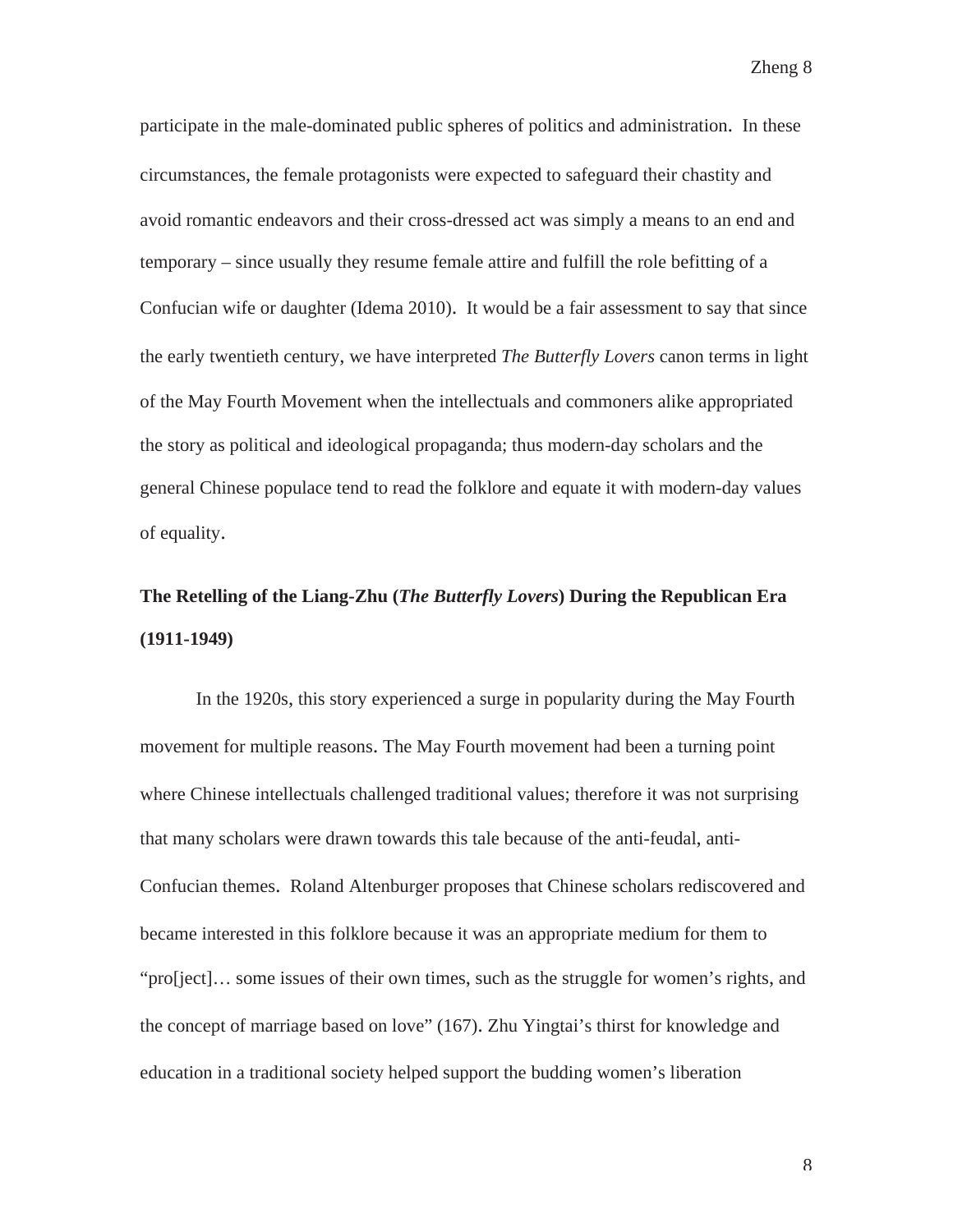movement of the time (and also later during the Cultural Revolution); many people believed that traditional Chinese values and women's illiteracy was the root cause of Chinese backwardness and lack of progress<sup>9</sup>. Since Zhu Yingtai was able to successfully manipulate the traditional system to become educated despite societal adversity, she became a fictional role model for Chinese women to better themselves. Zhu Yingtai's desire for higher education was regarded as a representation of young women with similar wishes, who wanted to receive an education equal to their male counterparts.

Additionally, Zhu Yingtai's strong spirit and her unwavering pursuit for romantic love was something that appealed to the romantic ethos of Chinese intellectuals of that time period (Hung 102). The mere idea of unarranged 'free love' fascinated the antifeudalists, who wished to move away from the traditional arranged marriages. However, the doomed relationship between Zhu Yingtai and Liang Shanbo suggested that such a concept – a marriage based on love and freedom of choice - could not exist in traditional China $10$ .

On a separate level, the Liang-Zhu lore also resonated with May Fourth intellectuals for another reason since it serves a separate message: equality could exist between the sexes and within marriage, however that is entirely dependent on the modernization of China. If China does not change its out-dated, backward ways, society's men and women would remain trapped in a harmful feudal state - one wherein females, half of China's population, remains illiterate and unable to make meaningful

<sup>&</sup>lt;sup>9</sup> Idema The Butterfly Lovers xxxv

<sup>&</sup>lt;sup>10</sup> Idema The Butterfly Lovers xii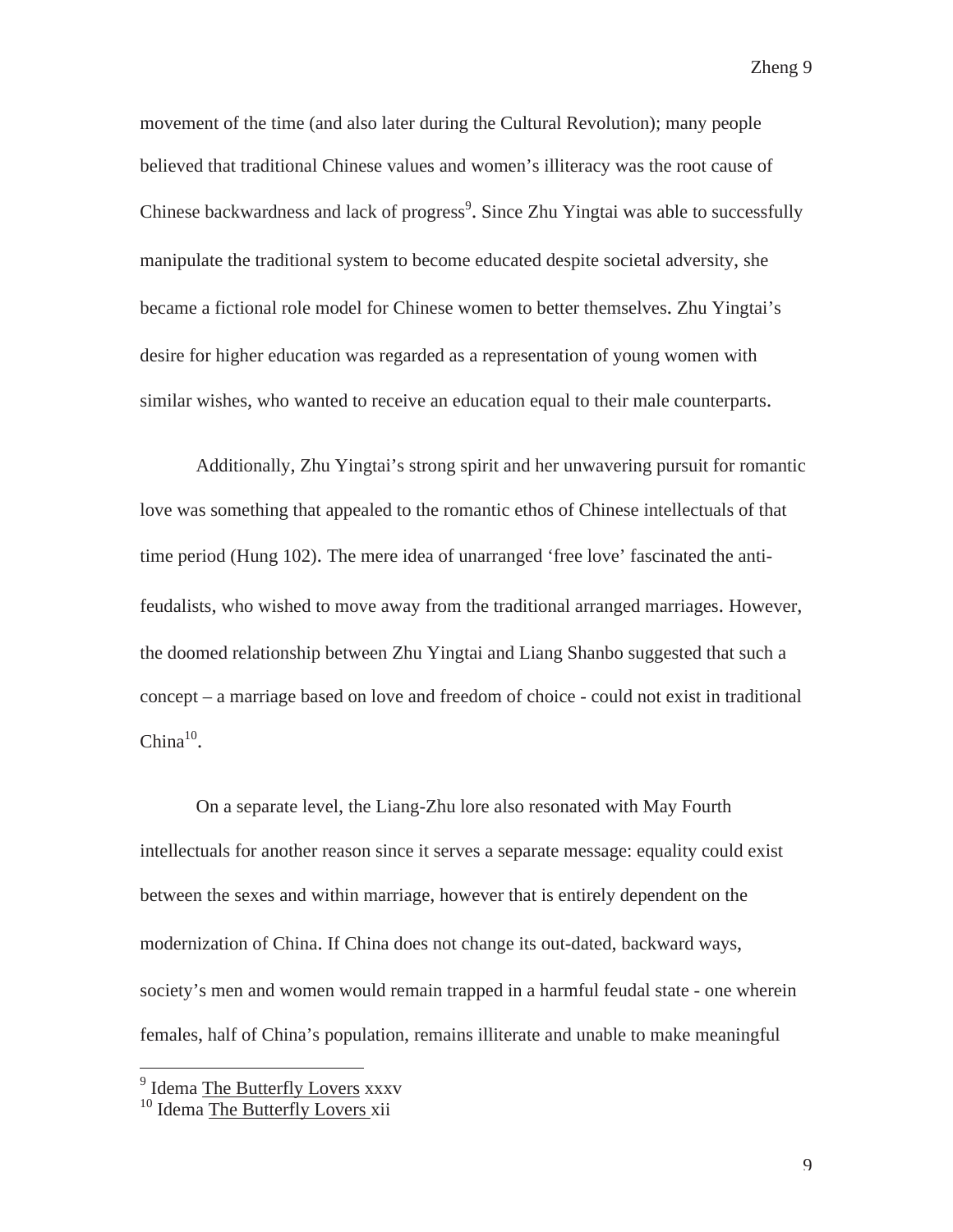contributions to aid China's progress. During the Republican era (1911-1949), deeply felt changes in China connected the May Fourth supported rhetoric of free love and marriage to the social and ideological remaking of family and redefinition of gender relations as a product of modernization; in order for China to form a strong a national identity to combat western dominance. For that to happen, the Chinese populace (which included the women) needed to free themselves of its outdated feudalistic practices and work towards bettering society as a whole by combating the patriarchal customs and allow females access to education. In order for these changes to occur, it was clear that women needed to find their own agency: Chinese literature, entertainment, and media thus became a vehicle to spread this type of progressive propaganda by prominently featuring/infusing these forms of entertainment with May Fourth thought.

Since the protagonists in *The Butterfly Lovers* so nicely exemplified the ideal of true, romantic love that the intellectuals in the May Fourth Movement admired and sought after, this story and studies of the legend generated of great interest during the 1920s and 1930s, which coincidentally coincided with scholars' revival of interest in Chinese folklore. Altenburger credits the folklore movement's role in rediscovery of "the folk literary heritage was indispensible, it proved instrumental in projecting onto this favorite folk narrative some issues of their own times, such as the struggle for women's rights" (167) and the idea of 'free love' that permeated Chinese literature, media, and entertainment.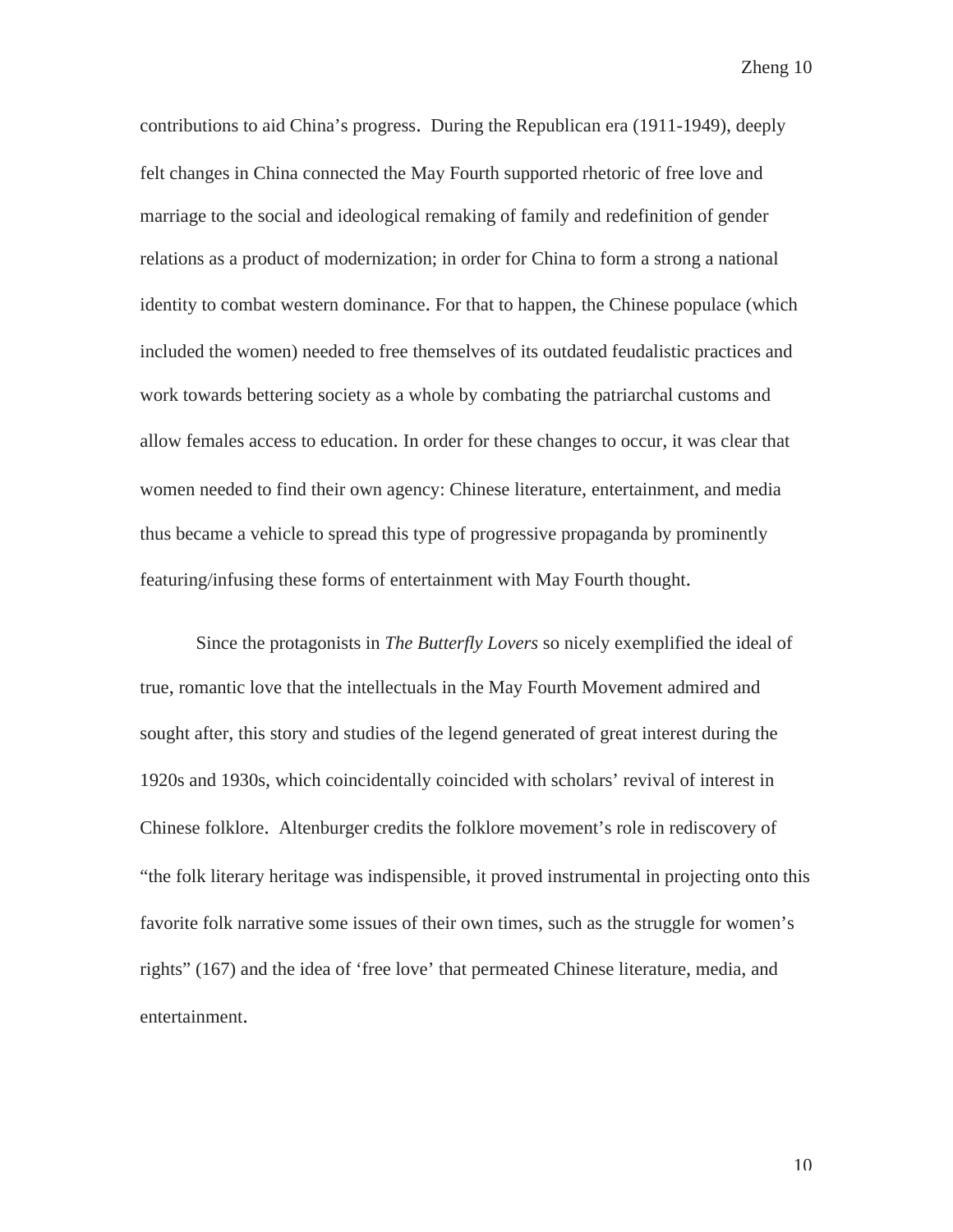The romanticization of this 'free love' concept in the legend was also not limited to scholars and intellectuals. Fei-Wen Liu also theorized that women in rural Jiangyong transliterated this story into *nüshu* script ("female writing") because it reflected certain Confucian social realities for women that transcended class boundaries in addition to providing an outlet for them to project their romantic or education aspirations or fantasies.

Some of the same factors that rejuvenated interest in *The Butterfly Lovers* during the May Fourth Movement also served as a foundation for further widespread popularity of this story after China's communist takeover in 1940. Fei-Wen Liu notes "[t]he image of Yingtai pursuing an education fit perfectly with the communist ideology of female emancipation" (244). It is easy to draw some ties of the Chinese Communist Party's sociopolitical ideology (equality, women's rights, etc.) to the gender politics and prowomen education messages that exist in the legend itself.

However, this is not to say that this Liang-Zhu folklore and similar stories did not face critiques from elites and politicians in the twentieth-century because it also received its fair share of criticisms. Whether or not the Liang-Zhu story was considered to be beneficial or detrimental for the May Fourth New Culturalists or the CCP's respective causes is subjective since the story itself is a bit of a contradiction. The folklore does contain elements that advocate for anti-feudal traditions that exemplifies certain May Fourth New Culturist ideals: it criticizes the tradition of arranged marriage, it promotes female education, and the relationship between Liang Shanbo and Zhu Yingtai is focused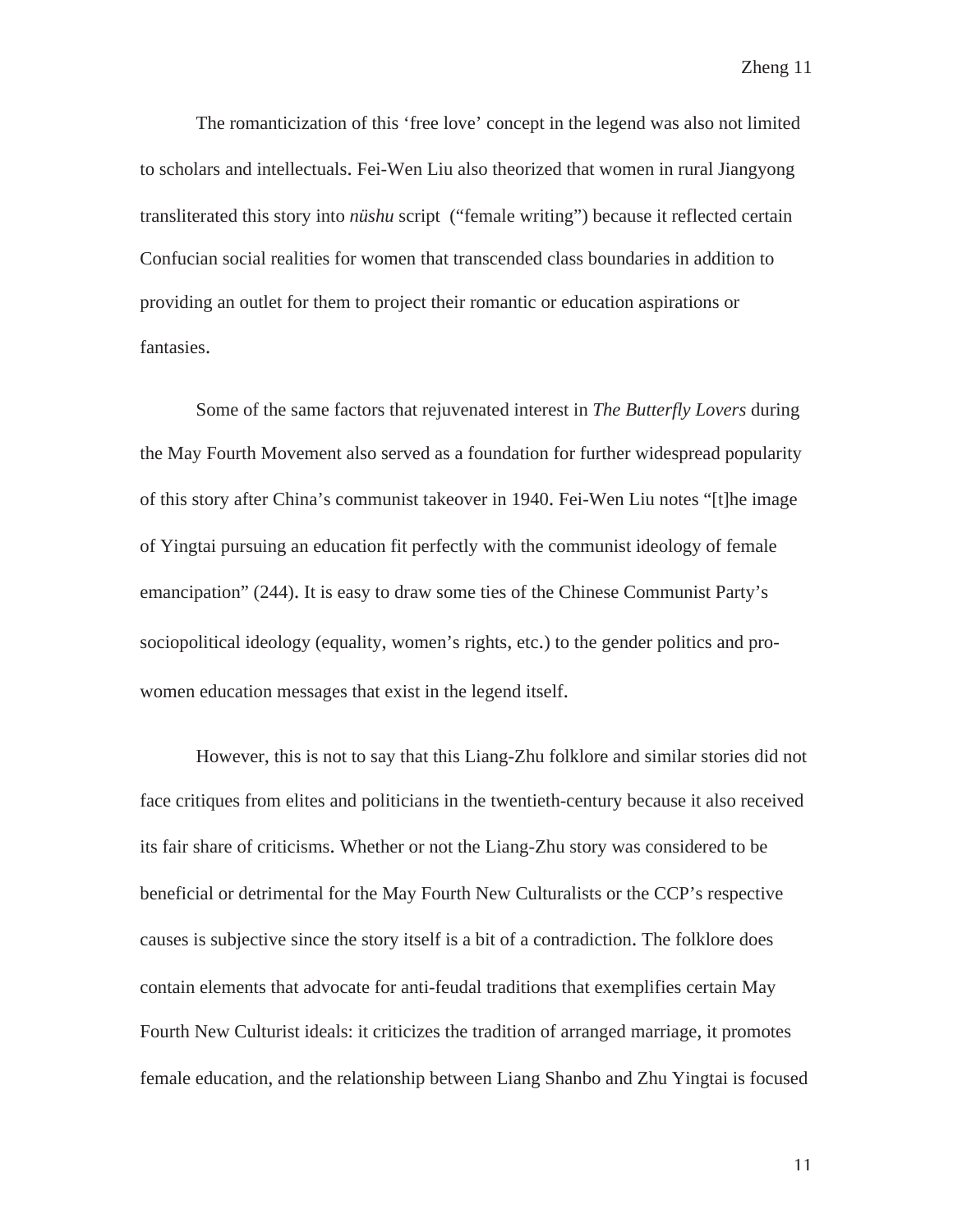on pure, romantic love. However, the story itself is also a symbol of Chinese backwardness – it is a relic of Confucianism. Furthermore, elites and intellectuals also criticized the folklore because popular fiction and entertainment was focused on what was perceived to be 'trivial emotions' of love and desire while having little concern for the nation's struggle<sup>11</sup>. During the May Fourth New Culture Movement (1915-23), "popular fiction and entertainment focusing on the emotion of love or *yanqing* (lit. 'elaborating on feelings') was a target of criticism from China's intellectual and political elites" for being too trivial and indulgent with little significance since it did not appear to actively help solve the problems of inequality between the sexes nor did it provide an answer to the calls of female education<sup>12</sup>.

Similarly, the CCP was also critical of the Liang-Zhu folklore for the same reasons. Jiang states that the "[m]odern China's intellectuals and political leadership promoted and popularized the concept of liberating women from the 'feudal' tradition marked by bound feet, arranged marriage, and lack of access to education and work outside of home" and their goal of liberating women was to better serve the Party "as good mothers, good wives, good teachers, good workers, and even good soldiers" (xi) which was not exactly compatible with the Liang-Zhu folklore since again, the main focus of the story was on "trivial emotions of love and desire" without real concern for bettering the collective nation<sup>13</sup>. However, despite these criticisms from intellectuals and

 $12$  Jiang 4

<sup>&</sup>lt;sup>11</sup> Jin Jiang, Women Playing Men: Yue Opera and Social Change in Twentieth-Century Shanghai (Seattle: University of Washington Press, 2009) xi

 $^{13}$  Jiang xi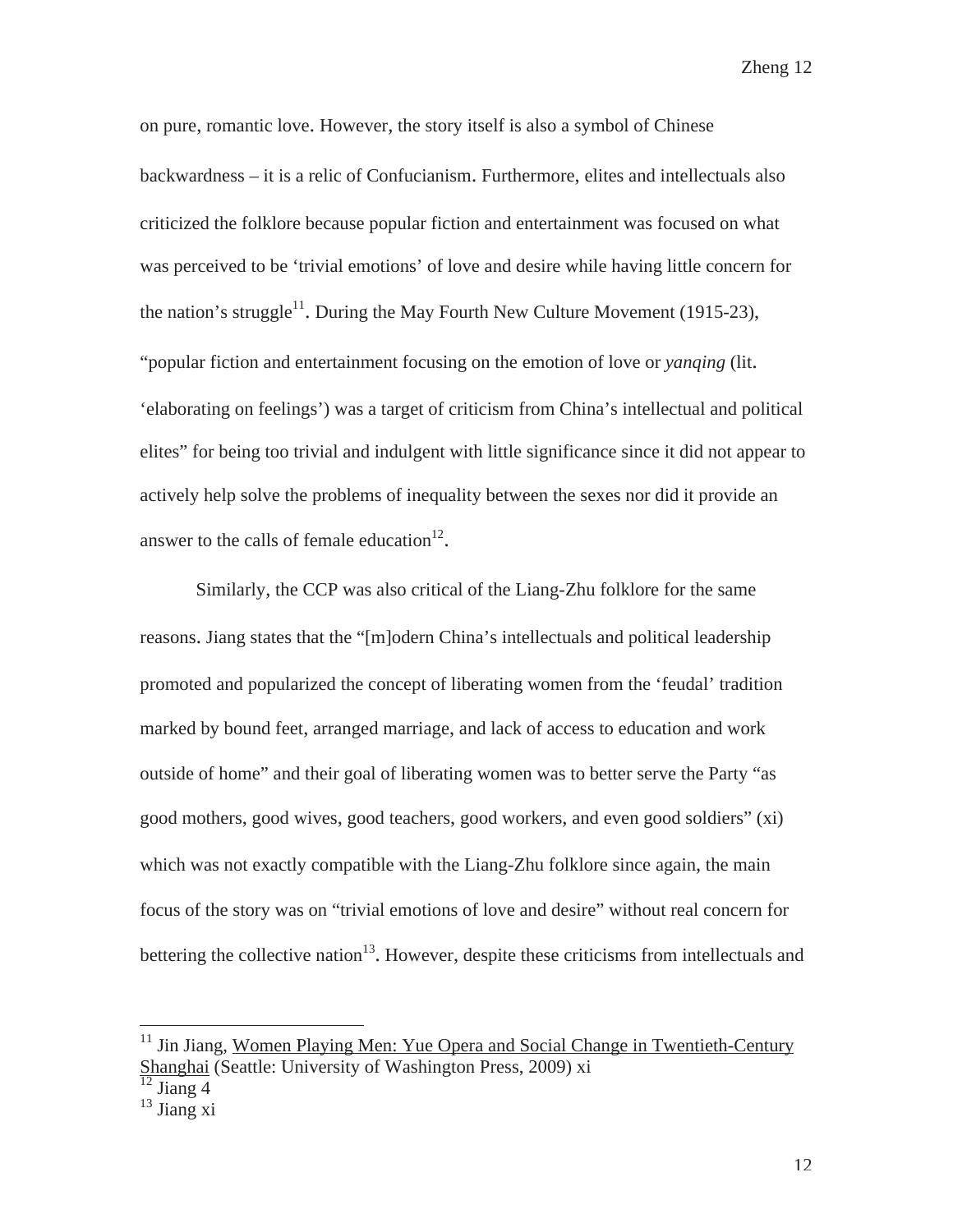political leadership alike, the Liang-Zhu legend still remained well known and popular throughout the 1920s through the 1970s and even today – evident in the many stage and film adaptations of this story. After all, despite the feudal elements in the folklore – the *yueju* version managed to achieve the support of the PRC state, and when it was adapted into China's first 35 color film in 1954, it attained unprecedented success nationwide and internationally<sup>14</sup>. The cultural power of *The Butterfly Lovers* canon is timeless. Thanks to the variety of factors - most notably the appeal of a cross-dressing female protagonist and gender-bending situations - the legend is a prime example of a story that manages to balance between promoting progressive ideals while retaining the charms of its traditional, feudal setting.

The Liang-Zhu folklore underwent significant changes over the years as a reflection of the sociopolitical climate of China and its diasporas. In the spirit of the May Fourth New Culturists who became interested in the folktale earlier, in 1946, the Xuesheng Company of Shanghai, an all-female *yueju* opera troupe, restaged *The Butterfly Lovers*. They staged their interpretation with emphasis on "the theme of free love and marriage" while eliminating so-called "feudal" elements as bawdy eroticism and plots related to reincarnation and other ideas from popular religions. This play's interpretation of the Liang-Zhu folklore is significant since it appears to have changed or set a new standard of how the two leads are later portrayed in future adaptations. The protagonists were played by actresses Yuan Xuefen (Zhu Yingtai) and Fan Ruijuan (Liang Shanbo) respectively. In additional to playing Zhu Yingtai, Yuan was also the

 $14$  Jiang 105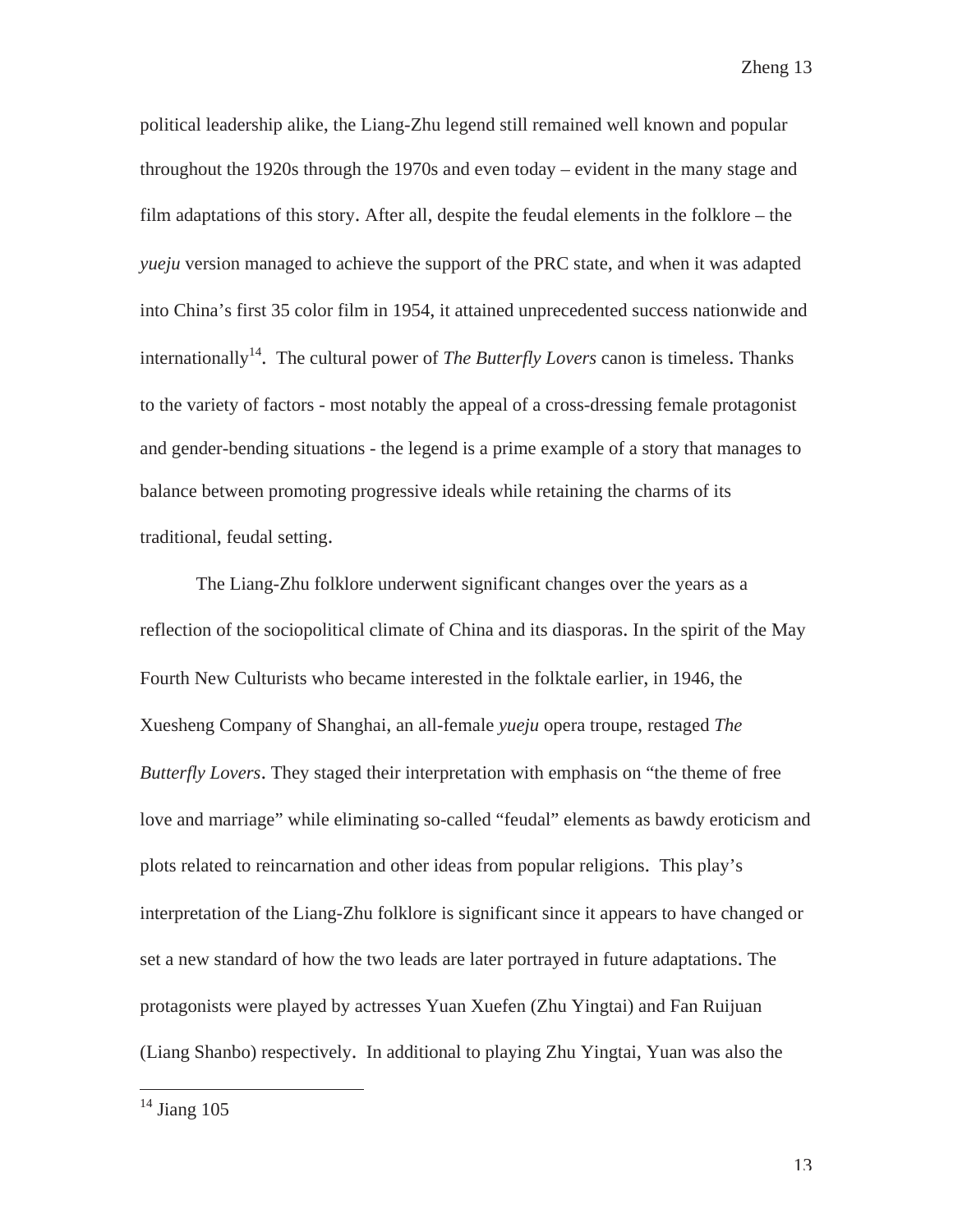script writer and director of their production. In Yuan Xuefen's *yue* opera's version, Zhu Yingtai is "independent-minded" and Liang Shanbo "woman's man" who is kind and sincere and is major turning point in how contemporary Chinese society has viewed Liang Shanbo's character and personality <sup>15</sup>. In fact, this kinder, more sincere version of Liang Shanbo can be seen in *The Love Eterne* when Liang (played by Ivy Ling Bo) insists on looking after Zhu Yingtai when she is ill. Prior to Fan Ruijuan's portrayal of Liang Shanbo in "the folk versions of the story told during the Qing and Republican periods", Liang Shanbo was purposely portrayed to be "comically cunning, salacious, and dull" so that that he would not be able to piece together Zhu Yingtai's true gender despite living in the same room as her<sup>16</sup>. This newer interpretation of Liang Shanbo's character suggests that he is kind and is book-smart, but he also lacks a certain awareness that makes many scholars and readers/viewers wonder how he could have been so blind not to realize his best friend was a woman. Indeed, Idema points out the interesting contradiction with *The Butterfly Lovers* canon concerning Liang Shanbo's thickheadedness when it concerns Zhu Yingtai's true gender and provides his own compelling interpretation of the situation:

> Liang Shanbo's obtuseness in these scenes [Liang Shanbo's failure to understand Zhu Yingtai's hints about her true gender before she departs for her trip home] contradicts his earlier suspicions that Zhu Yingtai may be a girl because of certain aspects of her appearance and actions. But as

 $15$  Jiang 102

 $16$  Jiang 104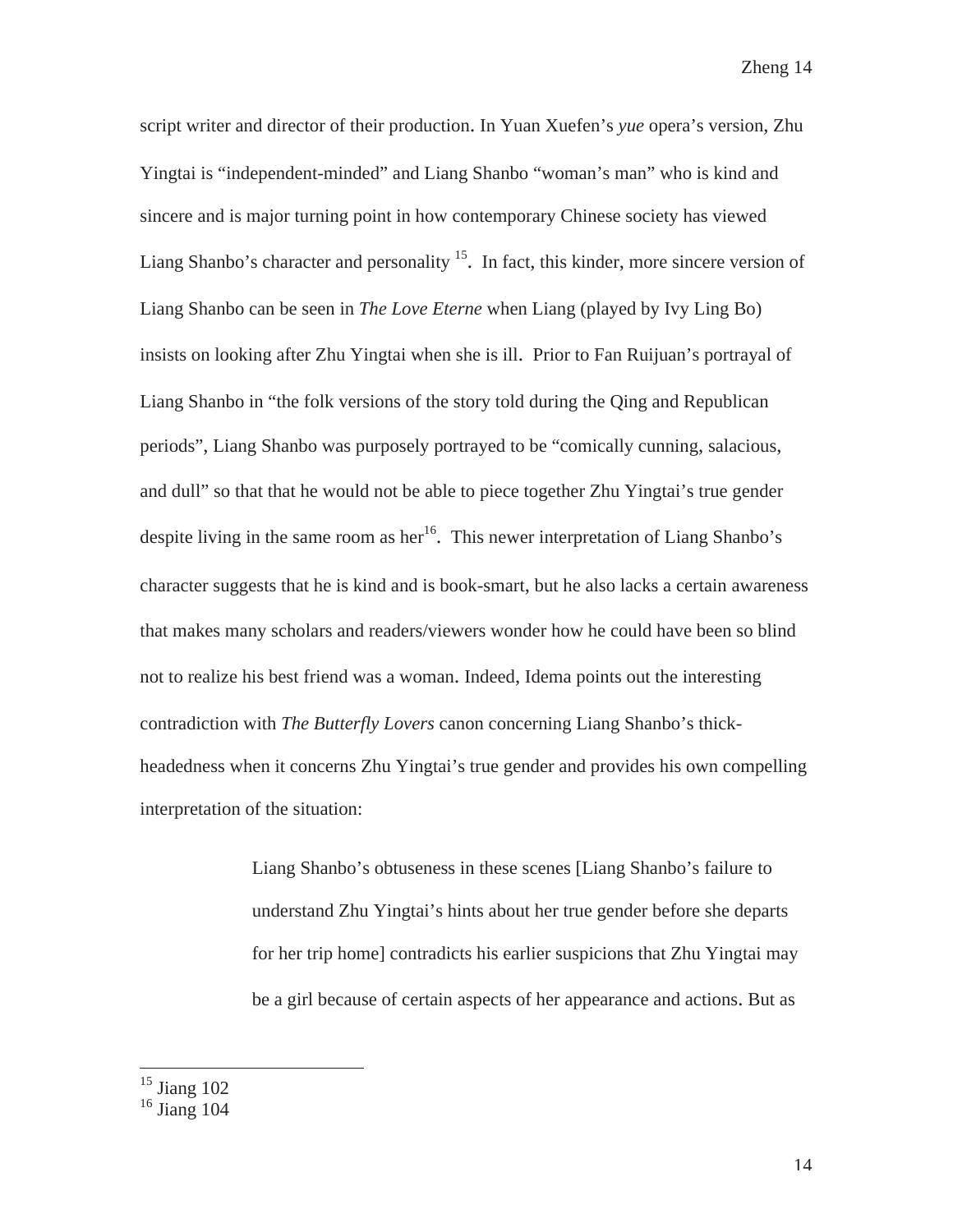Zhu Yingtai has a ready answer to all his questions, she eventually manages to silence his doubts, to such an extent that later he cannot imagine her to be a girl (2010 *xxii*).

Regardless of Idema's interpretation, the new modern interpretations from the early  $20<sup>th</sup>$ century, Liang Shanbo now became a "bookish young man, a little naïve regarding women, but sincere, tender and affectionate upon realizing his love for Yingtai" (Jiang 104). Xuefen's character interpretations of Zhu Yingtai and Liang Shanbo has transformed the way people have viewed these beloved characters, especially in regards to Liang's character. Since Fan Ruijuan has taken the role and turned Liang's character into a meeker shadow of his earlier folklore counterparts, this has become the familiar archetype that modern day people have come to associate with Liang Shanbo's character: he is portrayed to be similarly good-natured if naïve and Zhu Yingtai's intellectual inferior in both 1954's Wang Tian-Ling's *yue* opera film *Liang Shanbo yu Zhu Yingtai (*The Romance of Liang Shanbo and Zhu Yingtai) and Li Han Hsiang's 1963 *huangmei* musical *The Love Eterne and* he is less suspicious of Zhu's motives or true gender identity. Liang Shanbo is portrayed to be more of an idealized romantic lover in these contemporary adaptations most likely because his actions toward Zhu Yingtai would have been better received by a modern Chinese audience and it had the effect of making him become more likeable.

### **The Significance of Cross-dressing in the Love Eterne**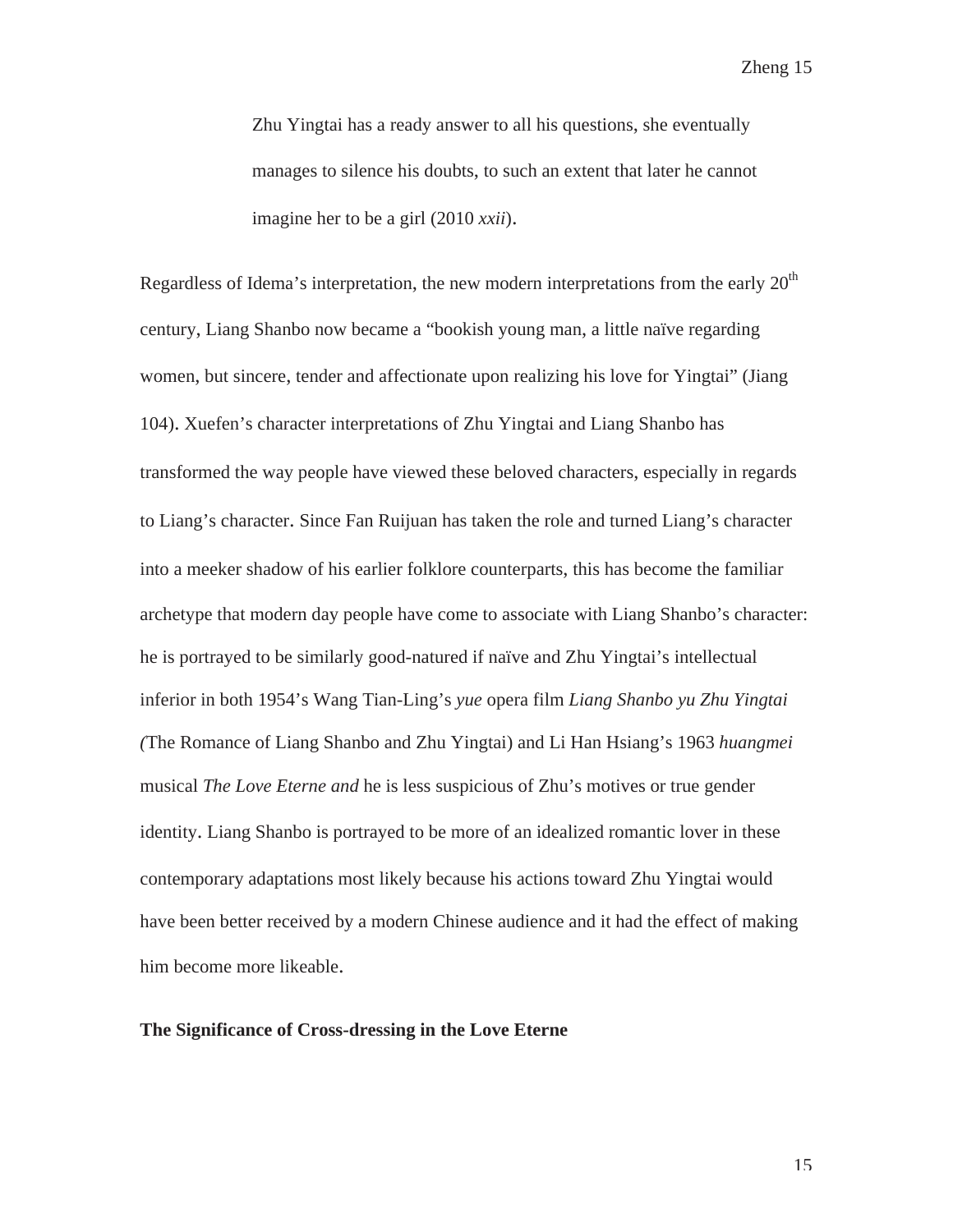The act of cross-dressing in the *Legend of Liang Shanbo and Zhu Yingtai* can be viewed as one of the reasons for the folklore's popularity: not only does it serve as a plausible plot device for Zhu Yingtai to pursue her dreams of attending a male school to learn Confucian teachings, but it also flirts with the idea of a young noblewoman subverting traditional Chinese gender hierarchy. Altenburger notes that this trope of a female impersonating a male is standard in Chinese literature (166) and suggests that male attitudes towards female-to-male cross-dressing in literature tend to be indifferent, a woman would be allotted more power and freedom in drag, thus she would be regarded as someone who is "upgrading in social status" (171). While there are some who frown upon this transgression of the gender hierarchy, the female-impersonating-a-male trope is quite pervasive in the Chinese literature, possibly because famous female cross-dressing protagonists like Zhu Yingtai and Hua Mulan pose little threat to the male-dominated society. In almost all cases, the females' transgression in the male world is temporary and they ultimately return to their female representation, as that is the case in this story.

Idema does, however, stresses that while many people in a patriarchal society such as China may view cross-dressing females to be "unnatural" they are more sympathetic or tolerating of the practice because they can see the reason or motives behind such an action as it is "understandable that women aspire to the status of men" they think it would be quite unnatural and even more scandalous for a man to aspire to become a woman (qtd. in Altenburger 171). Such a statement only further emphasizes the gender inequality: males are viewed to be superior it is more acceptable for a woman to want to become a member of the dominant society who holds male power. For the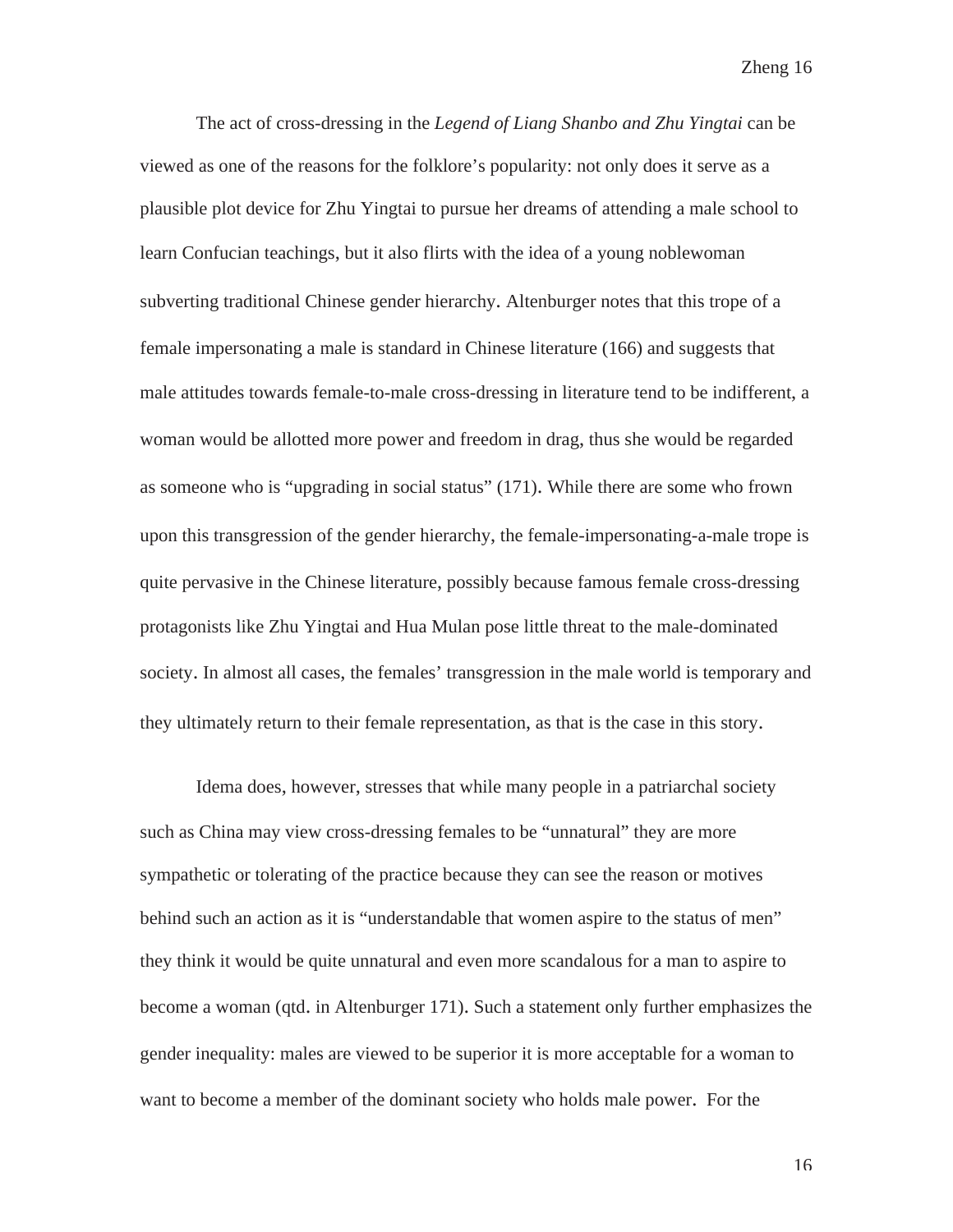opposite to occur – a man to willingly impersonate a woman for non-comedic purposes – is unthinkable and condemned as unreasonable. Instead, they are viewed to be lowering themselves by leaving their position of power to becoming a member of a subservient class.

From all literary, film, and television adaptations of the folklore, there is no indication that Zhu Yingtai identifies as anything other than a cisgendered heterosexual female – "cisgendered" or "cis" being someone who identifies with the gender and sex they were assigned at birth - despite dressing in drag. This is especially true in the Shaw Brothers' 1964's film adaptation *The Love Eterne*. I would argue that Zhu Yingtai is quite comfortable in identifying as a woman; it is very possible that she is frustrated with the patriarchal society she is a part of where her gender means she will always be subservient to men and she lacks freedom to pursue her passion for learning, but she is still comfortable with the body she was born and she is not nor does she want to identify as a transgender male<sup>17</sup>. In other words, while Zhu Yingtai views cross-dressing as a necessary means to an end. After all, her ultimate goal in the beginning of the film is to obtain an education at the academy. However, she has no desire or interest in becoming a

 $17$  Academics like Siu Leung Li and Tam See-Kam often refer to Zhu Yingtai as a 'transgender' character. From my understanding, both are using it as an umbrella term offered by transgender activist Leslie Feinberg wherein she/he defines it as "an umbrella term to include everyone who challenges the boundaries of sex and gender" (qtd in. Li 2006).

I personally feel as though this definition is too broad and ambiguous to apply to Zhu Yingtai in relation to this particular gender performance discourse therefore the definition I used refers to her as a cisgendered woman who is fine with her assigned sex/gender at birth based on her genitalia and would be fine presenting as a female if it were not for societal restrictions on women.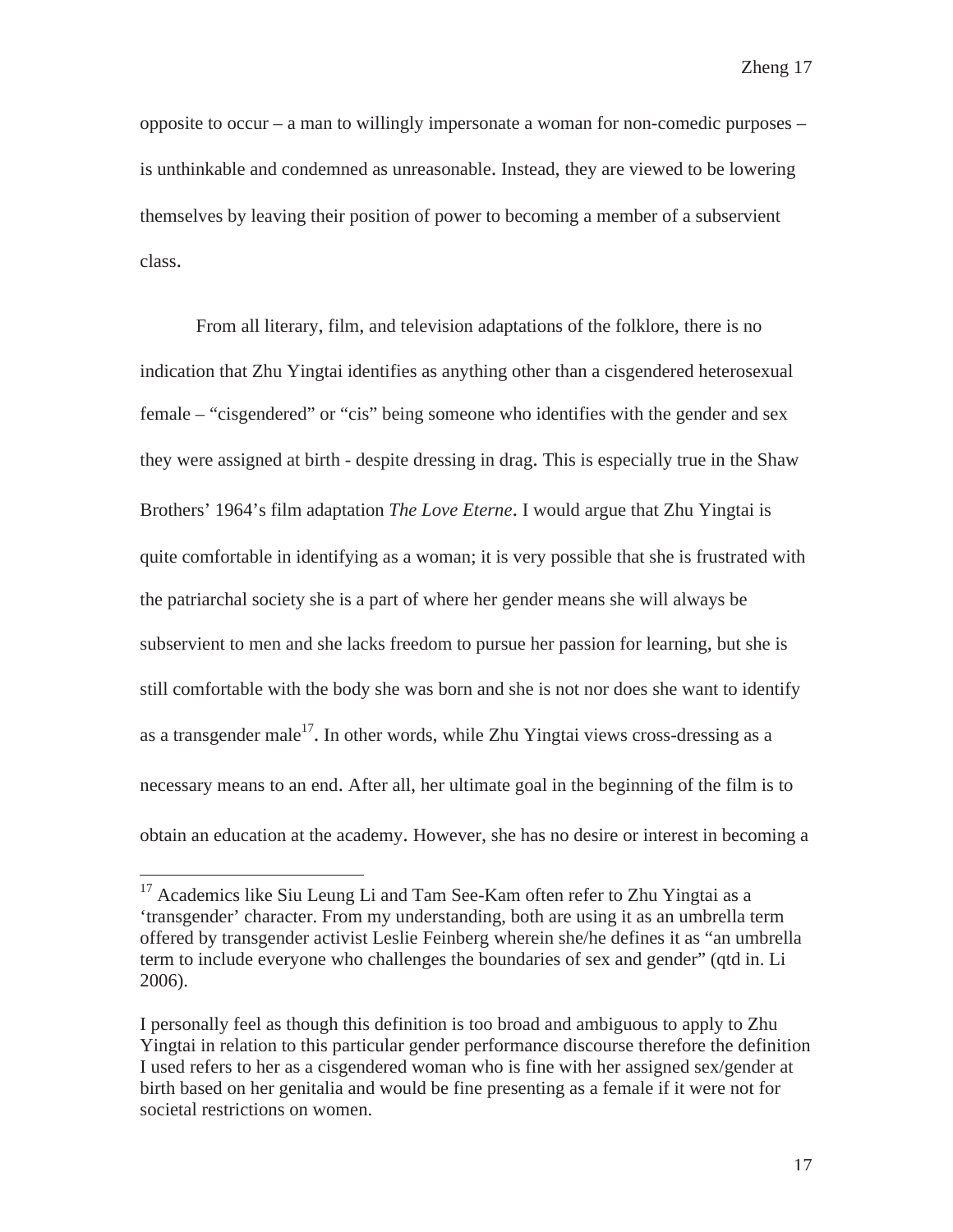man despite presenting as a male for the duration of her time spent in Hangzhou. Despite the differences between the status quo of women and men, Zhu Yingtai thinks of herself as a woman and would have no desire to alter that. Later, Yingtai's ultimate wish is to marry Liang Shanbo and become his dutiful wife, thus Zhu Yingtai's self identification as a cisgendered heterosexual female is a constant in every mainstream adaptation of the folktale. However, what can be up for debate are two variables that we can glean from textual and film adaptations: Zhu Yingtai's gender performance and Liang Shanbo's sexual orientation in *The Love Eterne*<sup>18</sup>.

# **Liang Shanbo's Sexual Orientation Debate and An Examination of Gender Performance in** *The Love Eterne*

 Judith Butler's *Gender Trouble: Feminism and the Subversion of Identity* generated a lot of publicity in the field of gender/queer academia when it was first published in 1990 due to Butler's revolutionary ideas regarding gender identity and constructions of gender relations. Since its publication it has become one of the most significant texts that have significantly reshaped postmodern feminist and queer theory. Butler has been credited with introducing the concept of the 'gender performativity' or gender as performance to a broad audience and cause people to rethink the way they view societal constructions of gender and sex.

Butler defines gender as a stylized repetition of socially established meanings that are performed by the body as it "actively embodies certain cultural and historical

<sup>18</sup> Using Judith Butler's theories of gender performativity from *Gender Trouble* (1990*)*.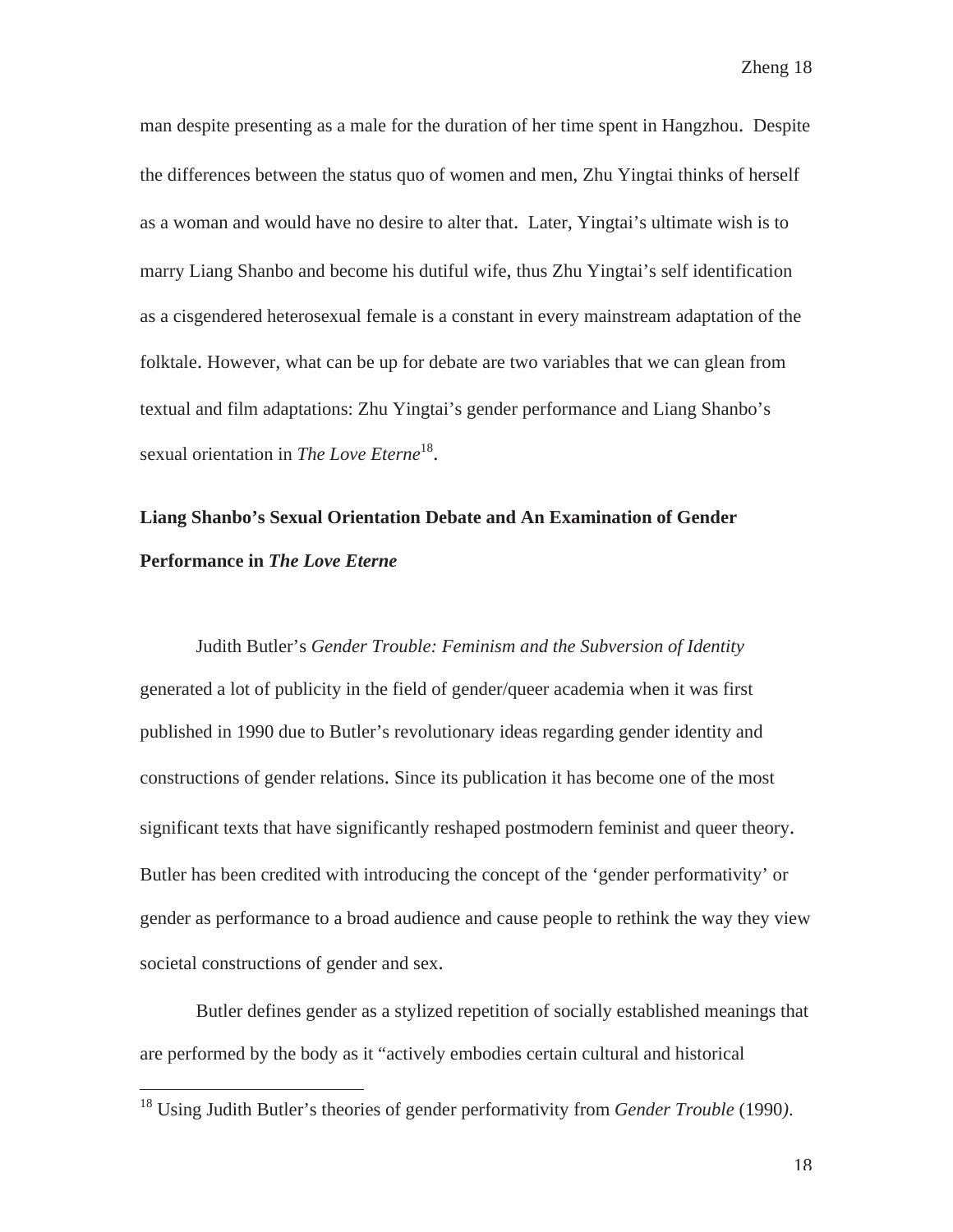possibilities" (272). Thus gender is not an expression of biology nor is it a stable identity; rather it is created by individual everyday actions, which makes up what Butler calls "gender performance". By using Judith Butler's theory of gender performativity and seeing how it can be applied to Zhu Yingtai in *The Love Eterne*, it is possible to analyze Zhu's gender identity in relation to her actions and bodily performance as she navigates the dichotomy of true feminine, true masculine, and androgyny when she is in and out of male drag especially in terms of how Betty Loh Ti's portrayal of Zhu Yingtai differs from others in the past. Applying Butler's gender performativity to *The Love Eterne* helps brings Betty Loh Ti's portrayal of Zhu Yingtai's gender fluidity throughout the film, particularly her actions and her behaviors into focus.

In terms of queer scholarship on the Liang-Zhu legend, a topic that has been of interest for many academics, media critics, members of the LGBT community and that is the subject of Liang Shanbo's sexual orientation. Academics and casual fans alike have attempted to analyze and critique Liang Shanbo's ready acceptance of the Zhu Yingtai's true gender and how quickly he accepted and returned her romantic affections. As Si Leung Li notes, "… readings of Liang-Zhu are betrayed by an old question asked by generations of readers and spectators: How could Liang not have seen through Zhu's disguise and guessed her real gender after three years' of studying together, much less after he given so many further hints by Zhu during the farewell trip and parting at the Eighteenth Mile Pavilion?" (118) Li goes on to speculate that a possible reason for Liang's willingness to accept Zhu's cross-dressing act and fall in love with her by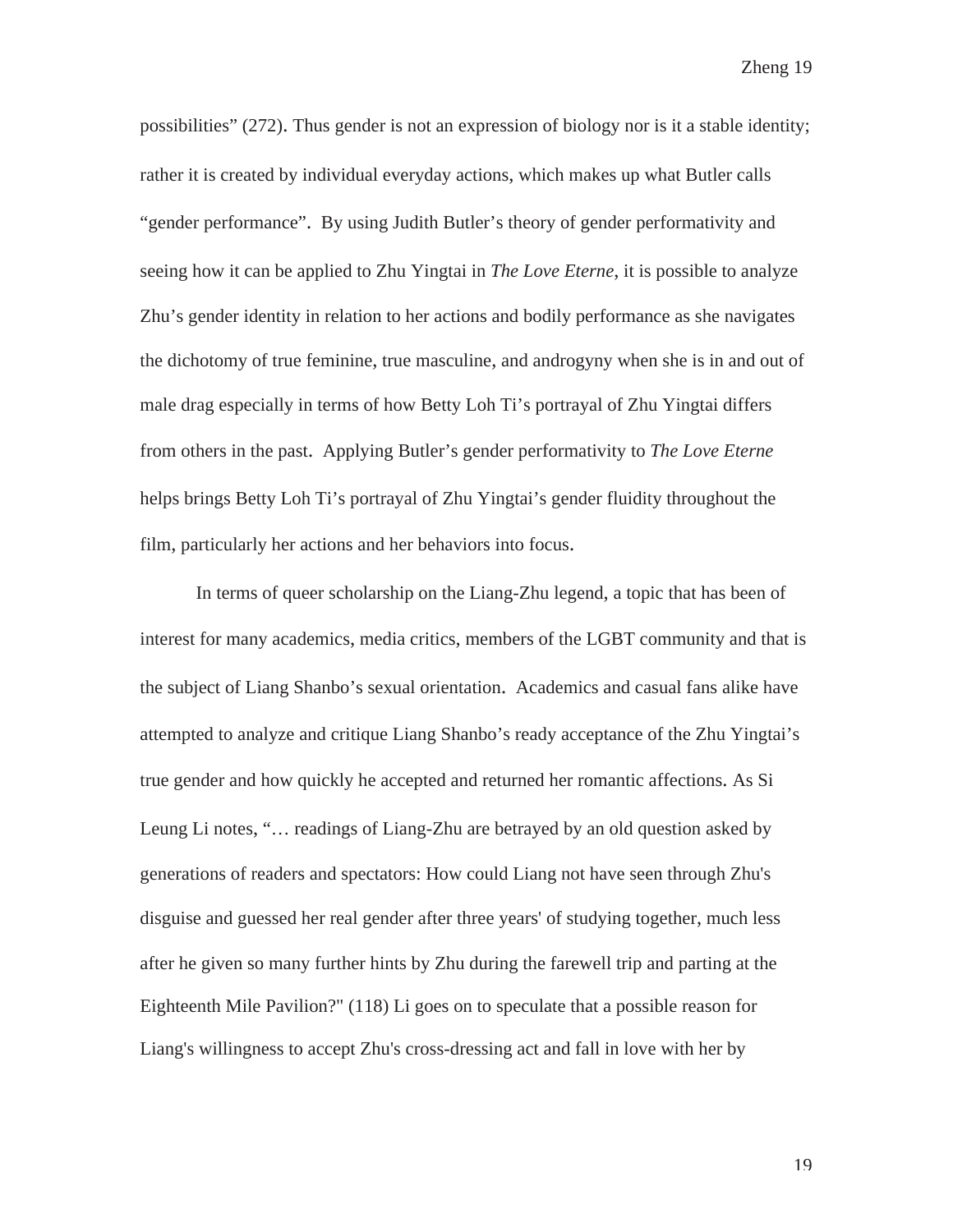proposing "[c[ould the person that Liang loves deep down, without self-awareness be the 'male' Zhu at school?" (118)

The idea of Liang Shanbo being gay has been debated by academics such as Li and Tam See-Kam. In fact, both scholars have also been interested in another intriguing element to the Liang-Zhu cross-dressing discourse: in popular twentieth-century female *yueju* opera, an actress traditionally plays Liang's role, thus adding another layer of double-cross-dressing into the gender performance of *The Butterfly Lovers*. This is indeed the case with both 1954's Wang Tian-Ling's *yue* opera film *Liang Shanbo yu Zhu Yingtai (*The Romance of Liang Shanbo and Zhu Yingtai) and Li Han Hsiang's 1963 *huang-mei The Love Eterne* which lends itself to non-heteronormative interpretations of the text as well as adding another aspect of gender performativity to consider in relation to spectatorship.

The art of cross-dressing, as discussed before, is an essential part of the traditional story. In all variations of the folklore, Zhu Yingtai spends a significant amount of time at school disguised as a male student studying Confucian classics and becoming closer to Liang Shanbo. Thus it is not surprising that the story puts quite a bit of emphasis on how Zhu Yingtai manages to disguise herself as the opposite sex and maintain her cover at an all-male school. It is quite easy to see why they would focus attention on this important aspect of the story; first of all, it is interesting and appealing for the people to read about or watch a young woman attempt (and succeed) to assume a male identity. The curiosity factor is possibly responsible for why cross-dressed females remain to be a timelessly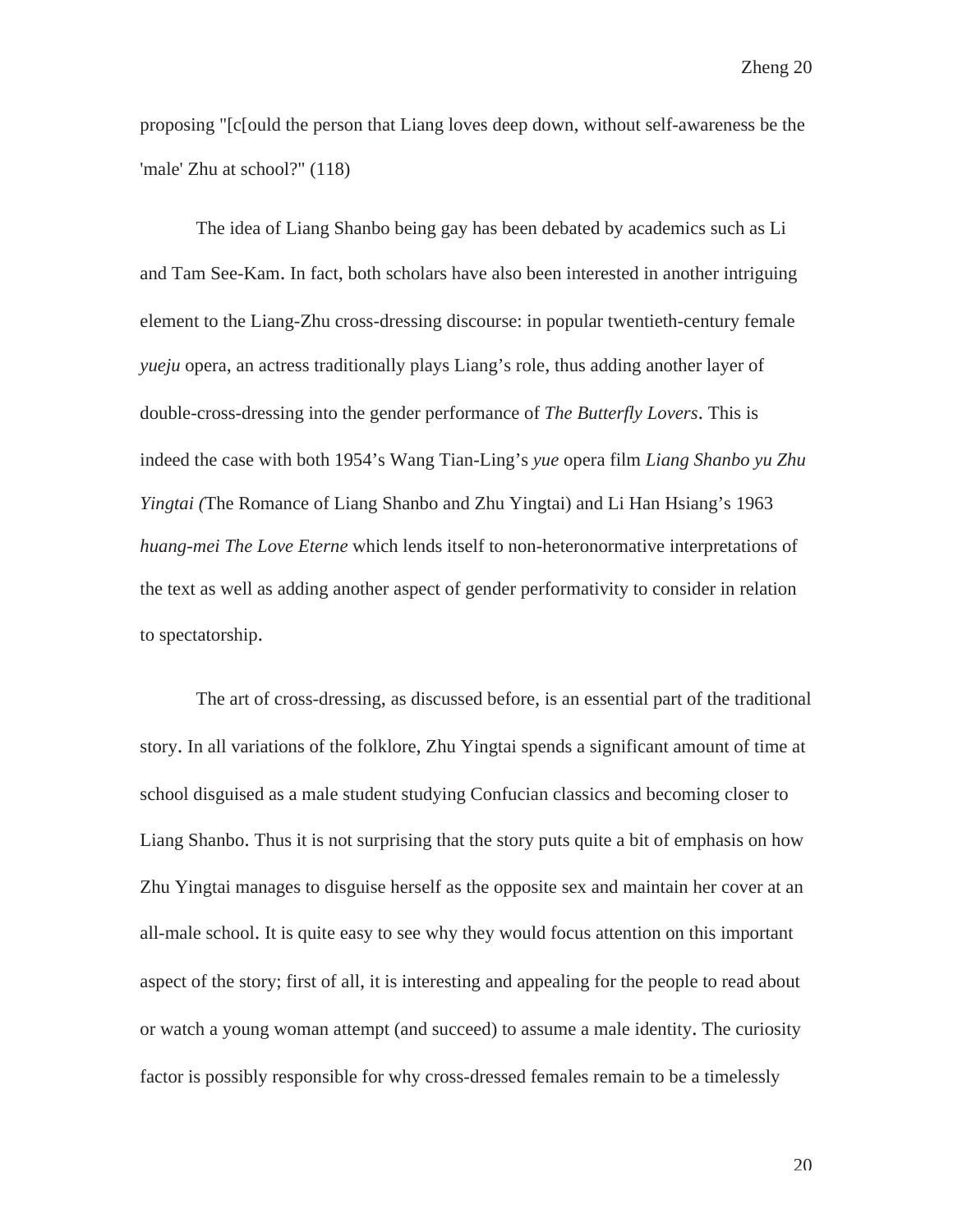popular trope in both Eastern and Western literature and media. Secondly, it also provides skeptical audiences with reasons as to how Zhu Yingtai managed to the keep up the façade for years: her disguise is meant to be realistically imperfect - usually either their teacher/headmaster or his wife suspects but decides to keep her secret or Liang or her classmates pester her with questions about her traditionally feminine traits or strange behavior. Zhu Yingtai, clever as she is, is always ready to give them a plausible explanation or divert their attention elsewhere which is apparently how she manages to keep up her ruse for so long. Frequently Zhu Yingtai's slips or mistakes provide humor and comic relief to the situation – the reader and audience is aware of Zhu Yingtai's uncomfortable situations and understand why she is so ardently passionate about equality between genders while other characters remain ignorant and unaware of any hidden meanings. Thirdly, Zhu Yingtai's level of freedom while in her cross-dressed state demonstrates how male privilege surpasses anything that her life as a sheltered young woman had offered her – which provides a layer of sociopolitical commentary on the Confucian hierarchy, power dynamic between genders, and the low status of women. The public sphere in traditional China is limited for only men and women are not allowed to participate in public life outside the home; ergo, it is easy to see how Zhu Yingtai's role as a woman changes depending on her location and her attire and when she 'presents' as a woman.

As a female in male drag, Zhu Yingtai must be able to 'perform' her role convincingly enough so that she is can pass as a male student by adhering to the social decorum, through her gestures and posturing, and ability to blend in with the other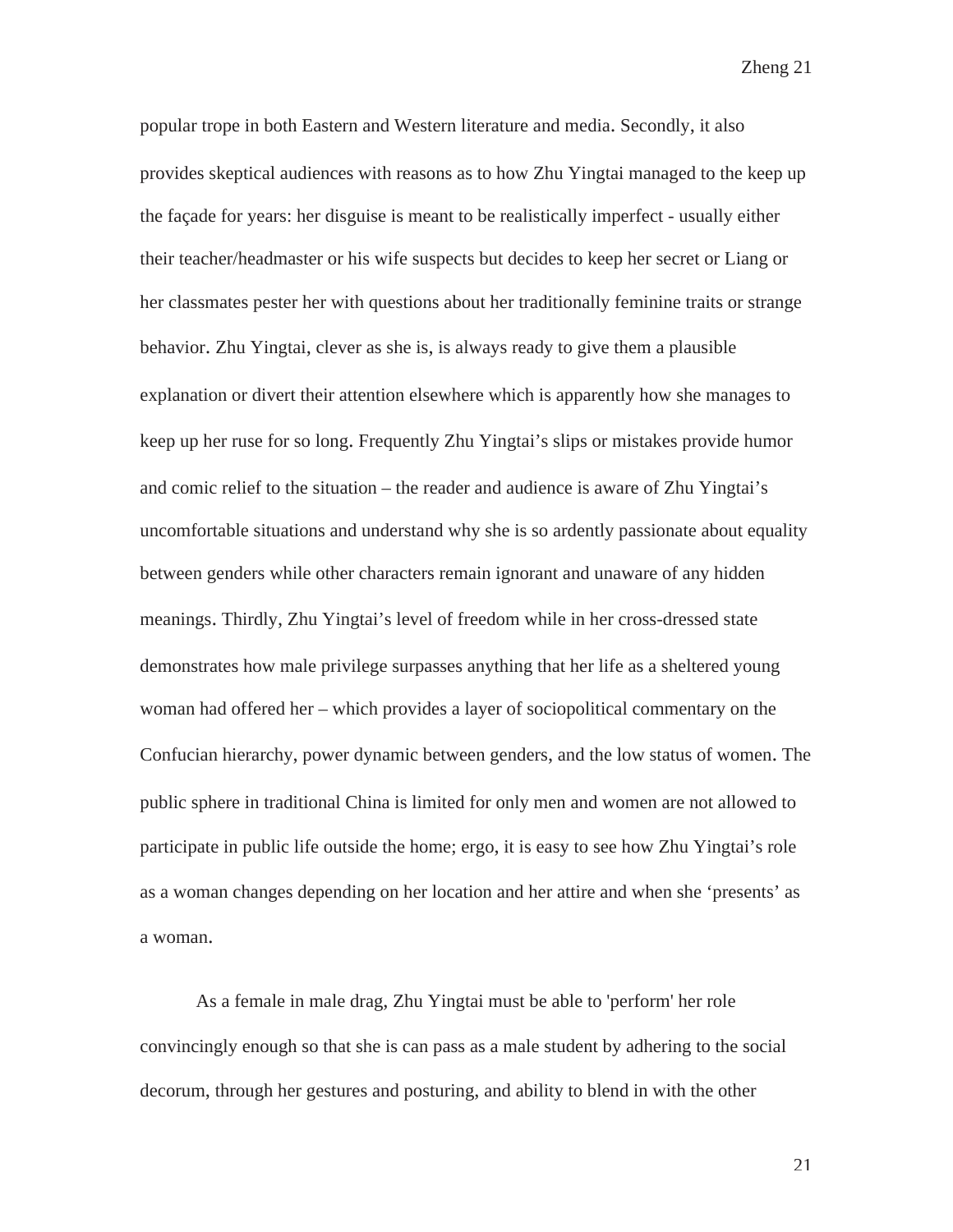students. Butler believes that gender is merely a social construct. Gender lacks meaning until we assign gender with what is considered masculine/feminine/androgynous. Although it originally lacked meaning - society and people brought gender into existence and assign it social meaning, thus it signifies that all bodies are gendered from the beginning of their social existence (Salih 55). Salih concludes that Butler interprets "gender is not something one *is*, it is something one *does*, an act, or more precisely a sequence of facts, a verb rather than a noun, a 'doing' rather than a 'being'"(55) which is how this concept of gender performativity is introduced. Butler states that "gender is a repeated stylization of the body, a set of repeated acts within a highly rigid regulatory frame that congeal over time to produce the appearance of substance, a natural sort of being" (33) which not only implies that gender is form of process, it is also one that is not flexible and allows a person to simply choose to be male/female via gendered acts - it is not always a conscious choice on the part of the performer. The concept of gender performativity is then brought up: "gender proves to be performance - that is, constituting the identity it is purported to be. In this sense, gender is always a doing, though not doing by a subject who might be said to pre-exist the deed" (25) and it is easy to see how this can be applied in the case of Zhu Yingtai and her attempt to keep up her male drag masquerade: not only is she dressed in a man's clothing, she must adapt to her new role and learn to speak/gesture and behave like young scholar.

Butler also claims "[i]n imitating gender, drag implicitly reveals the imitative structure of gender itself - as well as its contingency" (137). In *The Love Eterne*, Zhu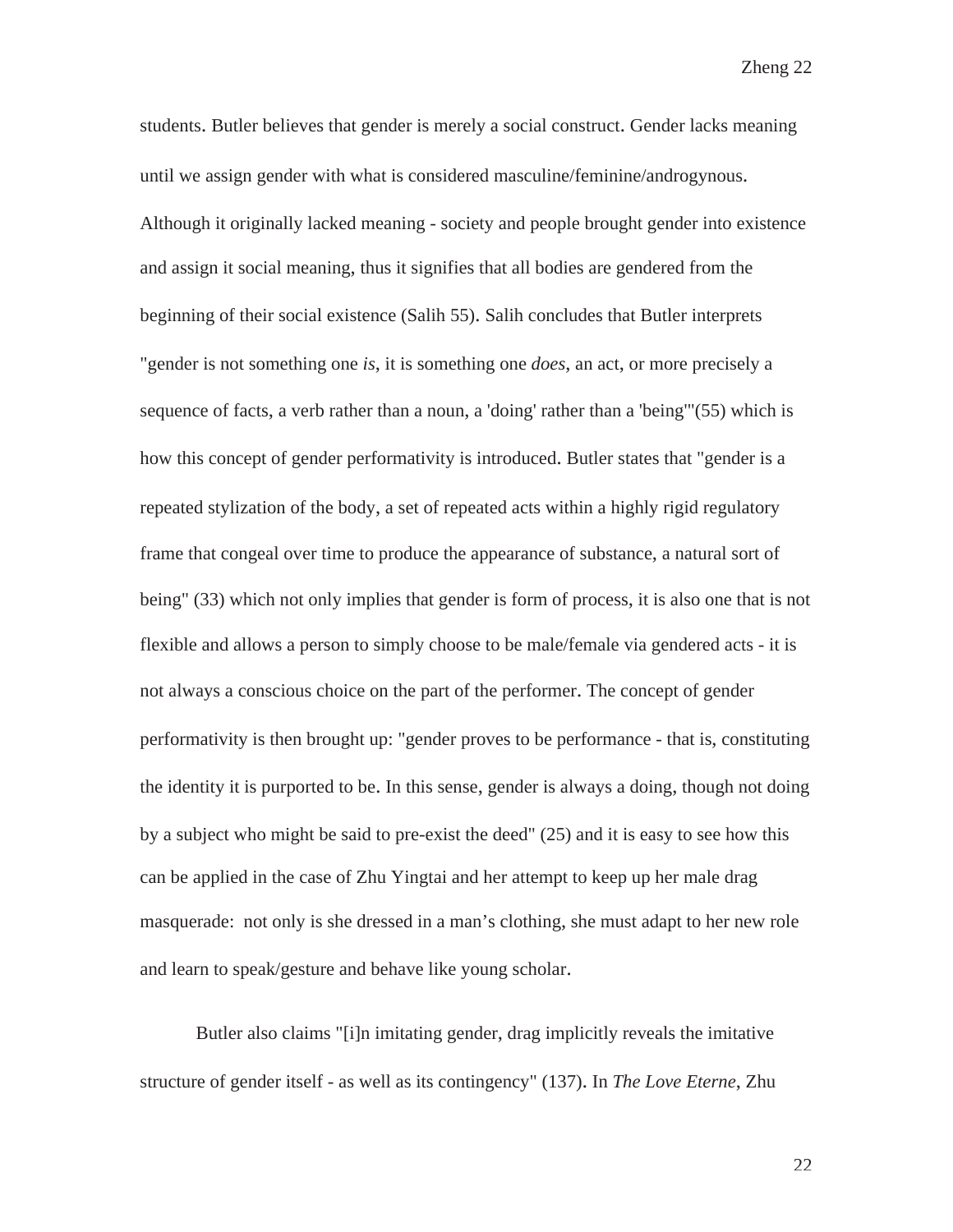Yingtai 's behavior and actions in her male drag state can highlight the heteronormative matrix and societal/cultural gender expectations for females and males: members of both are expected to perform/do their gender well. Salih believes that "[g]ender is a 'corporal style,' an act (or a sequence of acts), a 'strategy' which has cultural survival as its end, since those who do not 'do' their gender correctly are punished by society" which people can see by analyzing what is perceived to be traditionally 'masculine' or 'feminine' and what is acceptable behavior for members of the two genders (58). Society tends to be critical of anything that does not fit neatly into these heteronormative categories: in both *The Love Eterne* film and in many of the traditional Chinese texts of *The Butterfly Lover* canon, Liang finds it strange when he notices that Zhu Yingtai has her ears pierced because that is a practice that is only for females, and this indicates that any deviations of the norm can result in suspicion of 'false' gender from the perpetrator. The pierced ears are then a prominent unspoken divider in imperial China that differentiates women and men. For someone like Zhu Yingtai, who is supposed to be a young man, the presence of her pierced ears mark her as different and it is considered peculiar and worthy of notice. It would be an overstatement to say that Zhu Yingtai is punished by society for not adhering to the dress code for men, but what is true is that this aspect of her otherwise impeccable disguise marks her as different, effectively Othering her. It is a feminine trait on a man and naturally, it inconveniences her and it is one of the many challenges Zhu Yingtai Yingtai faces when she is masquerading as a male student.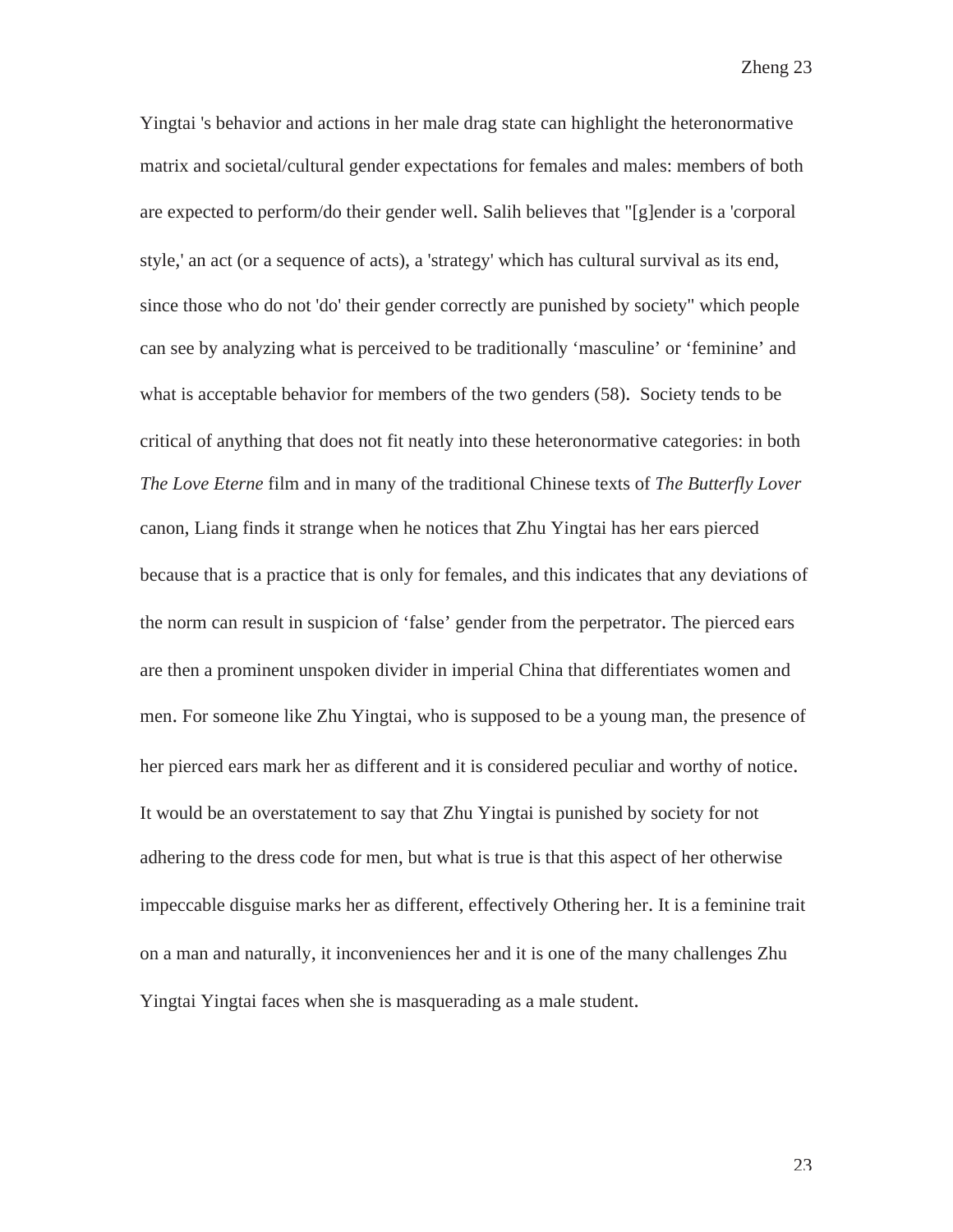Butler states that all forms of gender are parodic, however, some forms of gender performance can be more parodic or exaggerated than others, especially when it is performed in a subversive manner. Drag is often one of these instances where it can be both subversive and parodic than normal gender parody; "by highlighting the disjunction between the body of the performer and the gender that is being performed, parodic performances such as drag effectively reveal the imitative nature of all gender identities" (Salih 57) by reinforcing stereotypes of said gender.

In *The Love Eterne*, we see how the protagonist Zhu Yingtai subverts both traditional male and female gender roles and utilizing her familiarity with the cultural expectations of men and women to achieve her goals. One of the main plot points is the act of Zhu Yingtai cross-dressing. By attempting to keep up her male drag masquerade, the audience witnesses her successes and near-failures throughout the film and how Zhu Yingtai navigates the rocky terrain of gender identity in a patriarchal society.

Arguably, the main conflict in this film is how Zhu Yingtai and Liang Shangbo cannot be together despite their pure love and devotion to one another, thus epitomizing the romanticized trope of 'star-crossed lovers'. However, that is only the surface conflict. The real conflict in the film is how Zhu Yingtai struggles with both the patriarchal gender politics in traditional Chinese society and her gender identity, and to a lesser extent deals with the desires and functions of her body within a specific, oppressive cultural context.

Immediately, when we are first introduced to Yingtai we can see that while she is beautiful and appears to be a proper young Chinese noblewoman, she stands out from the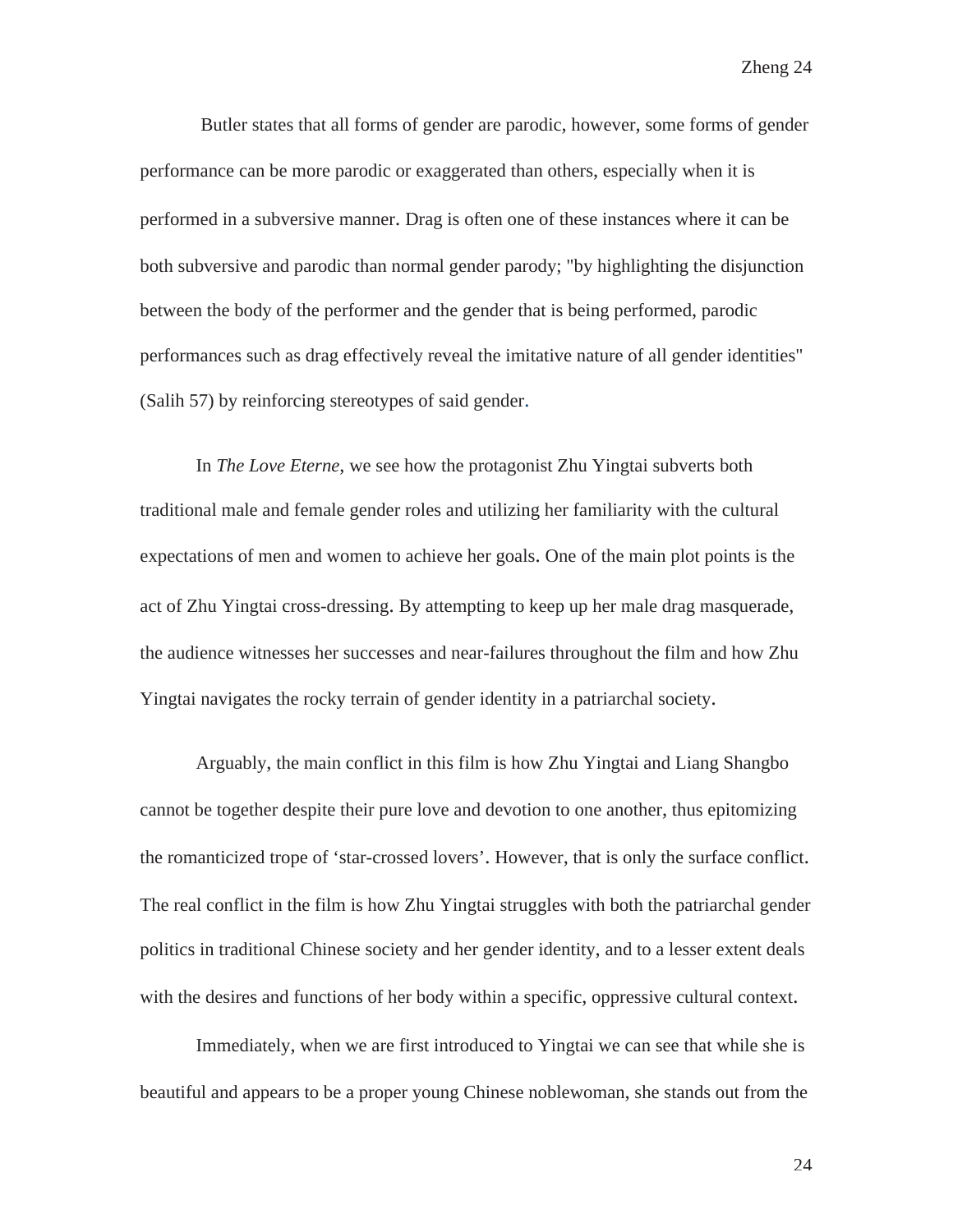other females in the film – traditionally feminine girls and women by the sheer strength of her willful spirit and her voracious appetite for higher learning; she is marked different from them. This is where we can use Judith Butler's theories to understand the place Zhu Yingtai finds herself in society. Butler's main thesis is that gender is performance and throughout the film we discover Zhu Yingtai's real gender only occurs when she stops trying to enact the dichotomy of true feminine and true masculine, both which are false, and allows herself to be more androgynous or relying on her androgynous traits - such as her intelligence. Whenever Zhu Yingtai attempts to mimic the cultural expectations of the gender she wants to present – she is usually uncomfortable in her own skin and does not neatly fit into either gender binary category.

Eventually Zhu Yingtai subverts her assigned gender role and Confucian expectations for young women by her strong spirit and defying proper decorum – mourning the loss of her one true love and showcasing her loyalty to Liang Shanbo by joining him in death; despite societal expectations that pressure her to become Ma Cui's wife. It has been established from the very beginning that Yingtai almost always gets her way due to her stubborn nature and steadfast refusal to accept society's expectations without thoroughly questioning them and annoying other authority figures such as her parents in the process. In retrospect, however, Zhu Yingtai's small victories pale in comparison to her ultimate wish to marry the person she loves. Her parents' refusal to break off Zhu Yingtai's engagement and allow Zhu Yingtai marry Liang Shanbo is significant since as it appears to be the first time her intelligence and strong spirit does allow her to get her way. Thus, despite being brilliant and exceptional, Zhu Yingtai is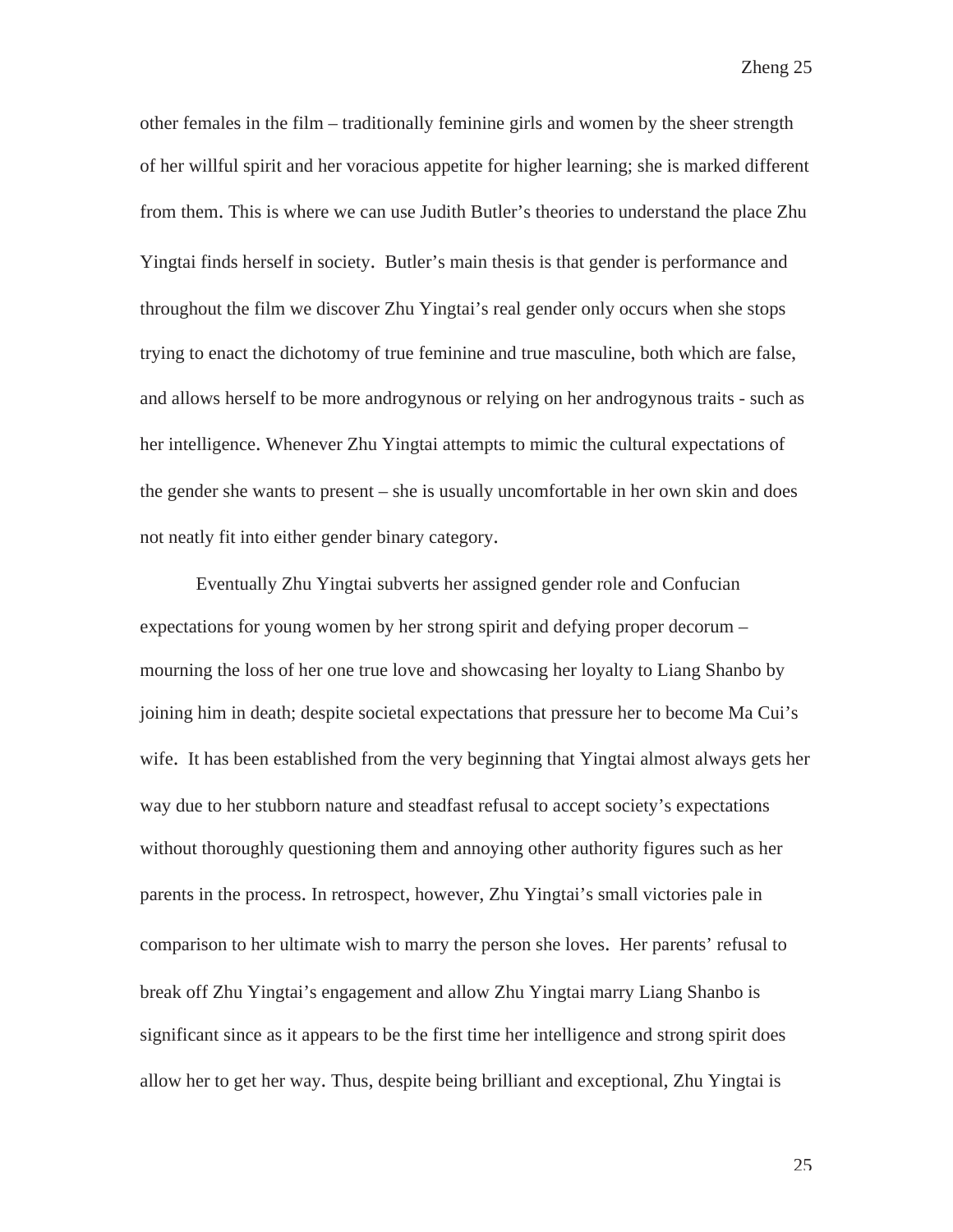like every other young Chinese noblewoman of her time. She is still confined by traditional Chinese customs and societal expectations; she is expected to play her role as a filial daughter and go through with the arranged marriage her parents have decided for her.

In terms of outward appearance and surface actions, when we first meet Zhu Yingtai, she is dressed in a feminine manner befitting of a wealthy noblewoman of her position: her hair is elaborately styled, jewelry and accessories adorn her ears, every stitch of her fine clothing is covered in heavy embroidery. In short, she looks like the perfect Chinese daughter. However, in stark contrast to her beautiful clothes and surrounding finery, Zhu Yingtai appears unhappy and frustrated with her current circumstances. As the chorus helpfully informs the audience, "[Zhu Yingtai is] watching students going to school... stares at her books and sighs" which establishes her character as someone who aspires for something outside her station in society. More importantly, however, is Zhu Yingtai's actions in this opening scene: when the female servants in the household bring her food, they all speak in soothing coaxing tones and their meals are all rejected by Zhu Yingtai who dismisses them in a very agitated, forceful manner that leaves the maids with no choice but to obey their young mistress. Her behavior is borderline rude and decidedly not befitting the traditional stereotype of Chinese women being soft-spoken and mild-manner, another character-establishing moment.

The audience can see that Zhu Yingtai is much more than what first meets the eye: the second action we see her engaging in is trying to manipulate her way into being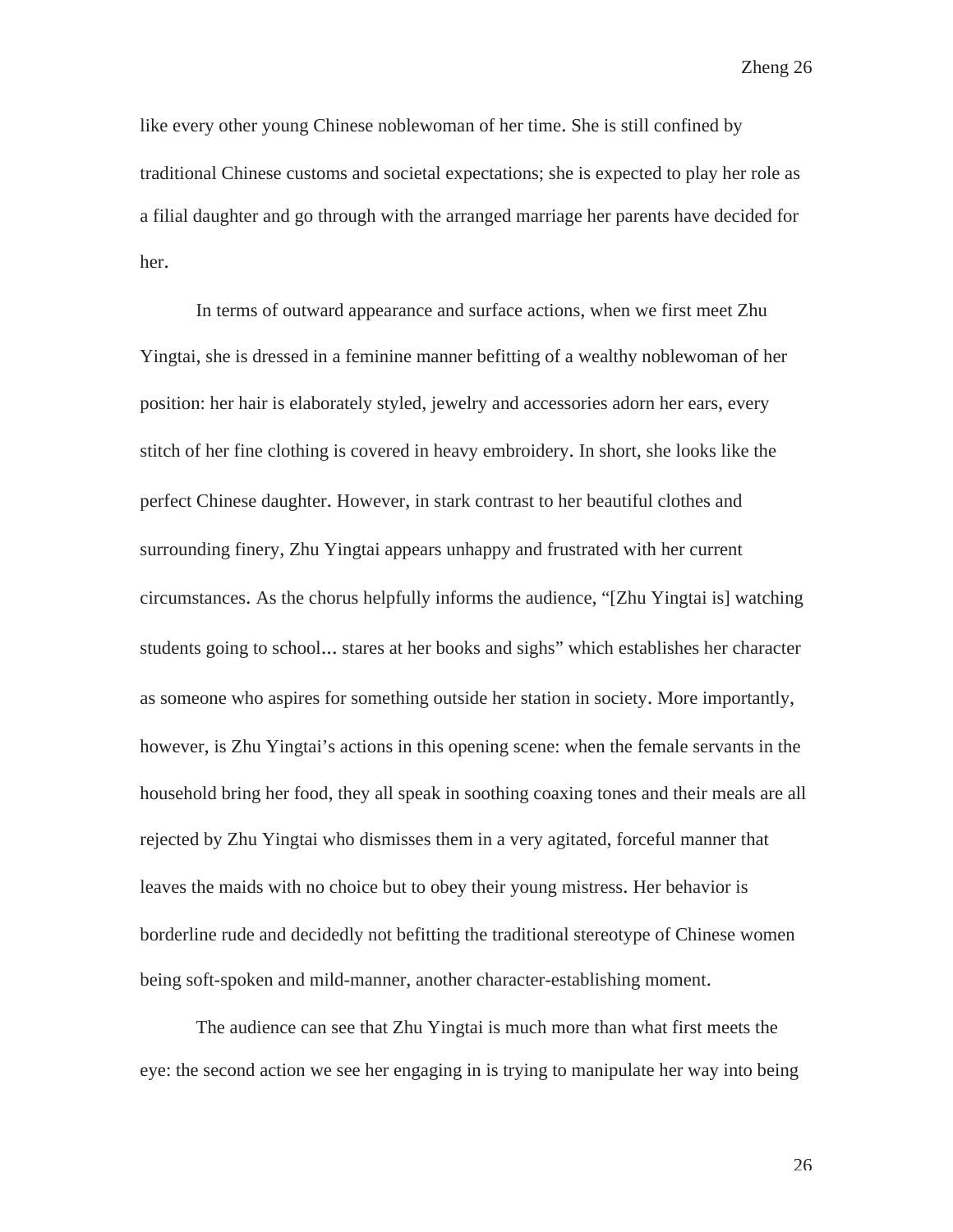allowed to go to school in Hangzhou by feigning serious illness. Rather than simply brood about her situation, she has concocted an ambitious plan with the help of her most loyal maid Yin-Xin to help convince her parents to allow her to go to school with men by playing into her parents' concern for her health. It is equally entertaining and admirable as a spectator to see the lengths of which Zhu Yingtai goes to in order to keep up her illness masquerade when she learns that her mother is coming to see her. Not only does she rush to bed to pretend she is bedridden, but she has her maid hide all evidence of the food she has actually consumed (to keep up with the masquerade that she has not eaten for several days) and Zhu Yingtai attempts to make herself look as frail and docile as possible – a complete contrast to her previous pacing and barked orders to the servants just moments before.

 In a way, this is when the audience first suspects that the act of masquerade is not foreign to Zhu Yingtai and she is not above manipulating the situation and her parents' emotions and concern for her to suit her personal purposes. Zhu Yingtai is all too aware of her gender performance in this scene – she plays the role of the meek, bedridden daughter to perfection. It is clear that she has internalized her culture's particular feminine role and as a result must force herself to perform it in a masterful way that will benefit her own personal gain. Butler states that what Yingtai is experiencing is "the construction of the gendered body through a series of exclusions and denials, signifying absences" (416). In this scene, Yingtai purposefully excluding or hiding certain masculine or androgynous traits, such as able-bodiedness, while emphasizing her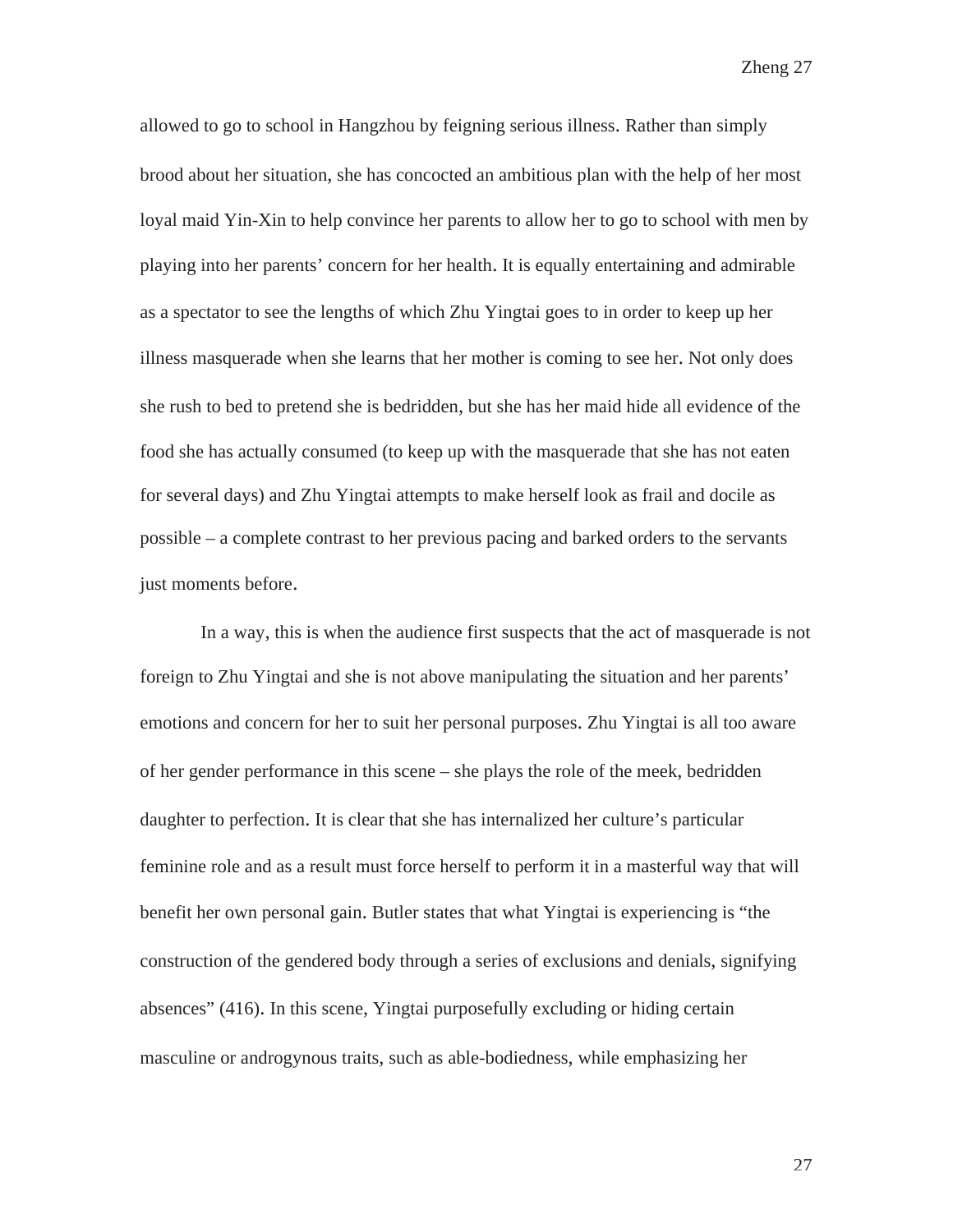feminine weaknesses and delicate constitution since females are considered to be the fairer sex. Thus, it is socially acceptable for her to be frail and delicate.

In *The Love Eterne*, Zhu Yingtai comes up with the idea to disguise herself as a male student in order to pursue her studies in Hangzhou: in this scene, the audience is informed of Zhu Yingtai's informed character trait of craftiness/intelligence because her plan to convince her parents is well-planned. She first manages to feign serious illness to a point where it concerns her parents greatly and they want to send for a doctor. Once she is successful in convincing them that they are ill, she then disguises herself as a young male doctor – an ingenious move since she then 'diagnoses' herself, proclaiming to her worried parents that Zhu Yingtai must be allowed to pursue her dreams otherwise she might waste away. This self-diagnosis aspect of the film differs from the pre-twentieth century versions of the tale founded in Idema's work, thus is it likely a dramaticization of the situation which elevates Zhu Yingtai to demonstrate her craftiness and how she takes control of the situation, putting herself as the dominant authority in the scene. She, of course, reveals herself to her parents at the end when they start to object to the idea: while they are concerned for their beloved daughter's health, they are also concerned about propriety and her personal safety – they tell her that it would be impossible for Zhu Yingtai to study even in disguise, because she would not make a convincing man. Zhu's reveal demonstrates that her male drag act is so convincing that even her own parents were fooled and could not recognize her, thus setting the stage that allows her to pass as a male student at school for three years.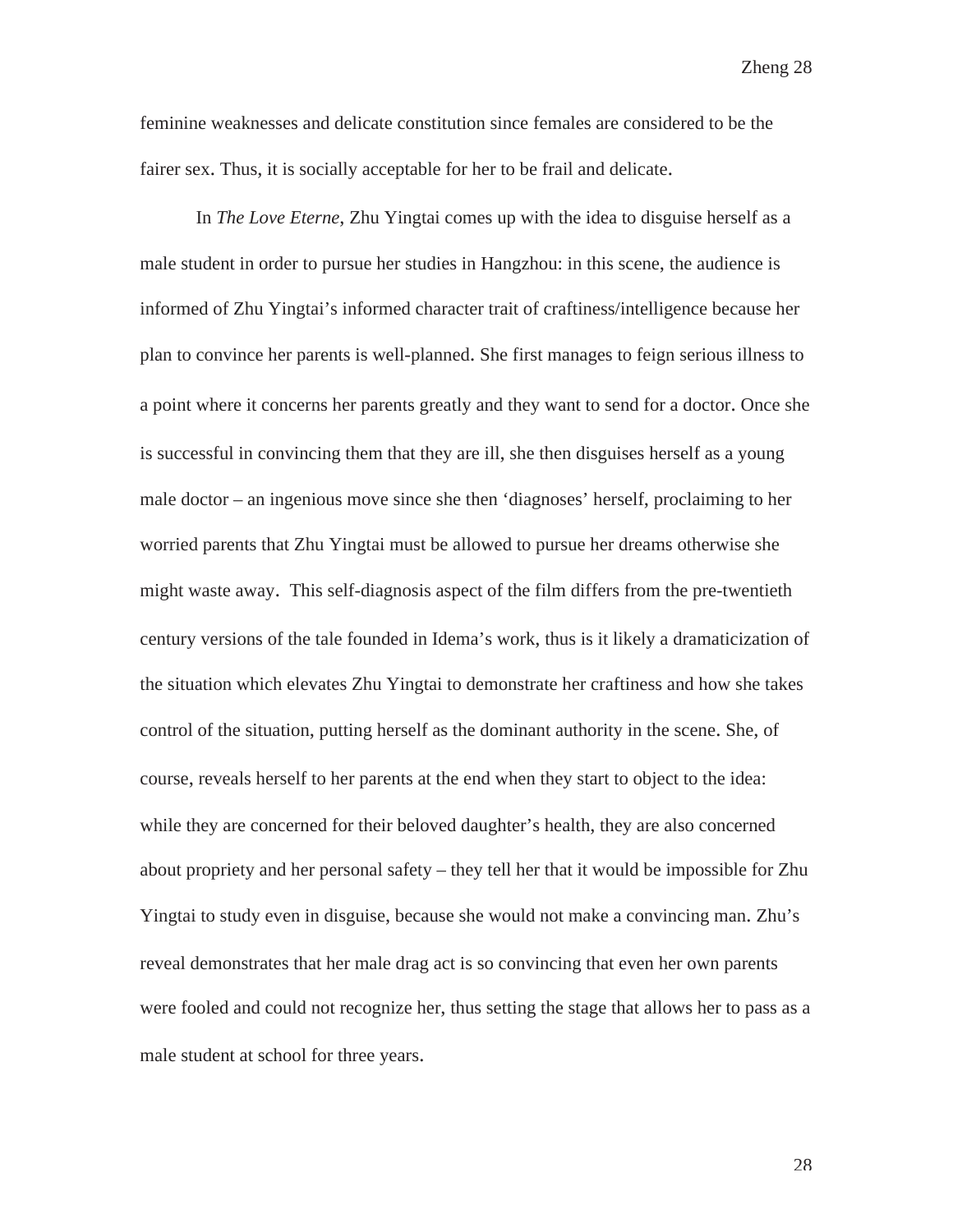The first scene in *The Love Eterne* is set up specifically so the audience becomes aware of a couple of Zhu's most overt attributes: she is crafty, intelligent, ambitious, *and* she can pass for a man if the situation called for  $it$  – thus she is able to 'perform' the role well. Zhu Yingtai's cleverness, which is her most distinguishing attribute, is continually highlighted. In fact, it is a constant theme throughout *The Love Eterne* and in most versions of *The Butterfly Lovers* since she has always been portrayed as the intellectual equal (or superior) of Liang Shanbo. Classmates, teachers, and occasionally even the narrator of the ballads often praise Zhu Yingtai for her clever mind: not only is she books-smart but she is also able to think quickly while on the spot. The scene is purposely long and drawn-out to highlight Zhu Yingtai's ability to adapt to her new male role. Despite a couple of awkward moments, but it is important to note that overall Zhu was able to fool her parents and convince them to allow her to pursue her studies.

However, it important to note that *The Love Eterne*'s adaptation takes certain liberties that appears to highlight Zhu Yingtai's intelligence to the audience, possibly as a modern feminist statement that suited sociopolitical climate of China and the Chinese diasporas at the time of the film's release. In other variations and interpretations of this story, such as Wang Tian-Ling's 1954 version of the film, Zhu Yingtai is shown to be a less independent-thinker. Although she also manages to convince her father to allow her to go – she did not take the initial initiative<sup>19</sup>. Like her 1963 counterpart, the opening scene of the 1954 film shows Zhu Yingtai longing for an education in her bedroom with

 $19$  Her mother is noticeably absent in this adaptation.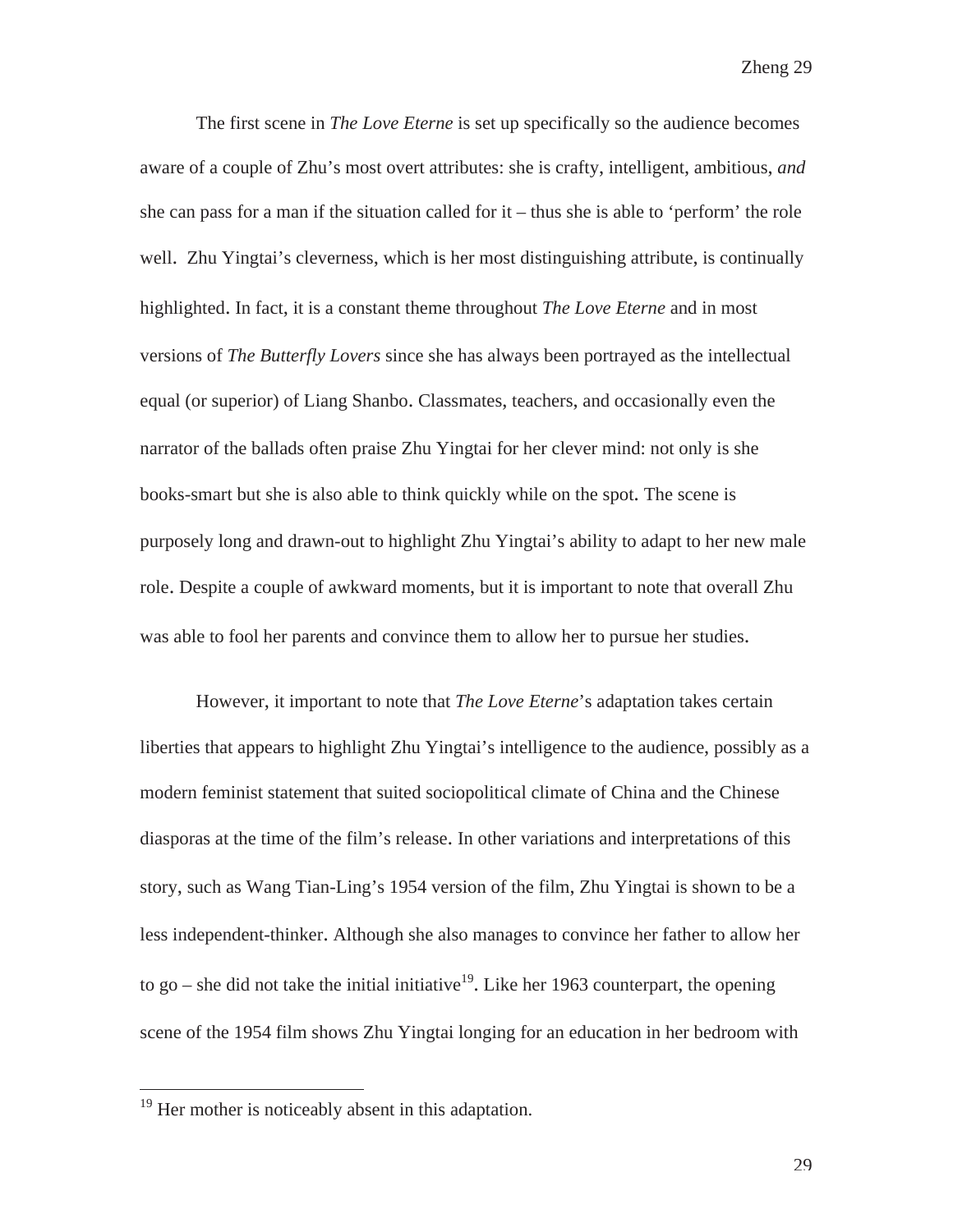her maid. However, it is her maid who gives her the idea to pursue her dreams of an education with the words by casually mentioning that it is unfortunate that she was not a boy, otherwise her father would allow her to go – that plants the idea into Zhu Yingtai's mind, thus she then disguises herself as a man to trick her father into letting her go. Additionally, her role in the Wan Tian-Ling's version differs from the Li Han Hsiang: Zhu Yingtai is half-doctor, half fortune-teller. Her ruse is only kept up for a very short duration before her maid gives her identity away. Ultimately, she achieves her purpose: she manages to convince her father to allow her to go by fooling him briefly, but Zhu Yingtai is not as convincing or sly as her *The Love Eterne* counterpart. In *The Love Eterne*, Zhu Yingtai–the-doctor takes great care in leading her parents on about her illness and slowly diagnosing Zhu-the-patient and emphasizing how dire her illness is – it is evident that she puts in a lot of effort and thought in how she goes about convincing her parents to allow her to go study in Hangzhou. Thus, when Zhu-the-doctor suggests that to solve Zhu Yingtai-the-patient's mental (opposed to physical) illness is to allow her to "dress like a man", she is outsmarts the two of them when she reveals herself after securing their agreement to allow Zhu Yingtai-the-patient to go study if she is able to disguise herself well enough that her own parents would not recognize them. When she reveals herself – she the action itself is elegant and well executed. This is in contrast to the 1954 version where Zhu Yingtai's father suspects something is amiss and she and her maid dissolve into distinctly feminine giggles when she takes off her male garb to reveal her feminine attire underneath. While the result was the same, the gender performance in *The Love Eterne* is much more convincing in that Zhu Yingtai is much more believable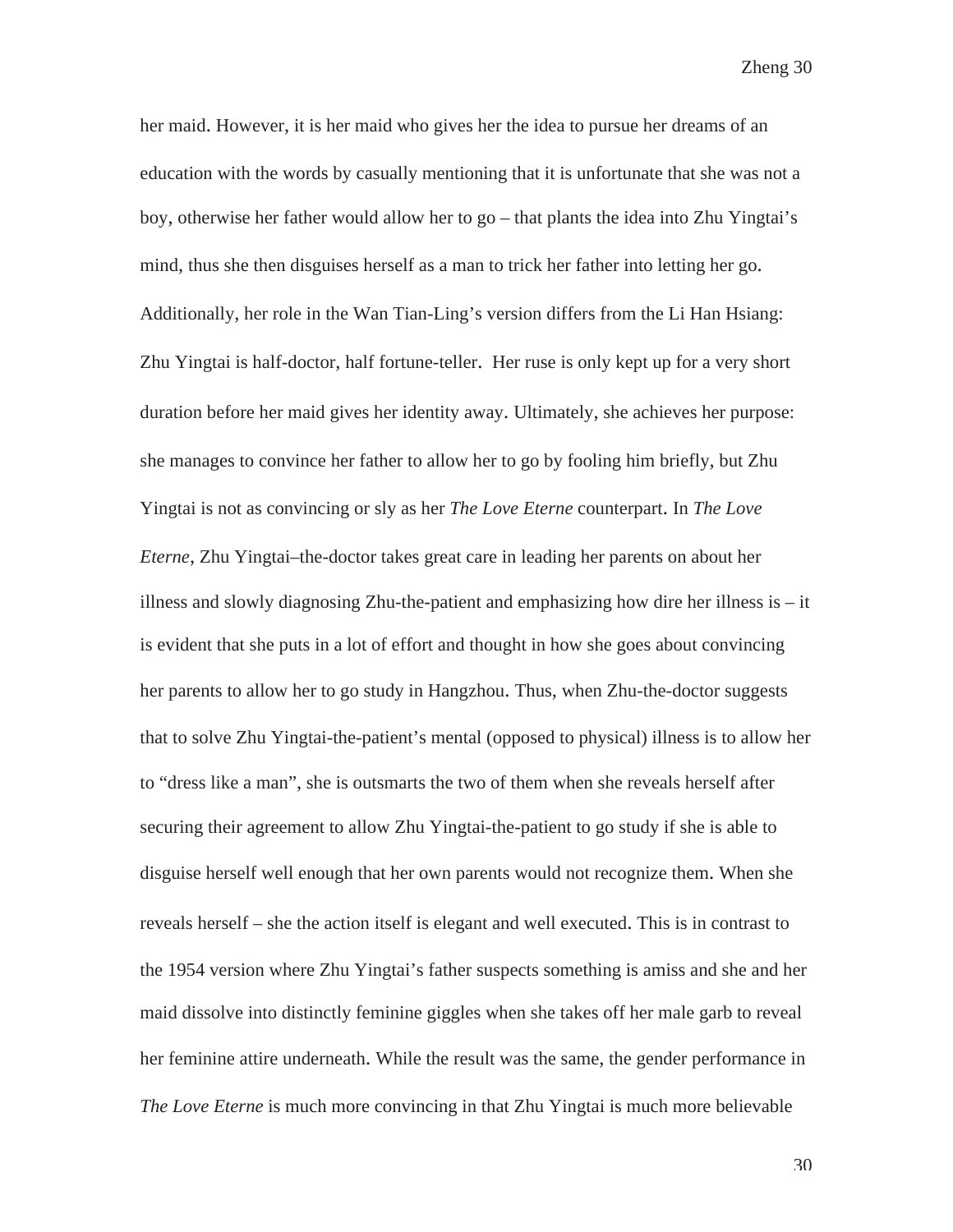and performs her role as a man well. The differences between the doctor-masquerade in 1954 film and the 1963 *The Love Eterne* could possibly be attributed to the different sociopolitical climate during the film. Although it's only ten years, it is possible that there were more calls for equalities in the sexes in the 1960s than the 1950s, thus there was more pressure or at least attention to detail to make Zhu Yingtai's first attempt at male drag to be moderately convincing and believable and to reinvent Zhu Yingtai to be a more 'modern', forward-thinking female protagonist than her predecessors.

In *The Love Eterne*, one of the focal points during Zhu Yingtai's time in Hangzhou is how she manages to keep her up her masquerade and 'perform' her role as a young male scholar adequately and believably. At the start of her journey, when Zhu Yingtai is traveling to Hangzhou, she and her maidservant Yin-Xin (who in an act of remarkable loyalty, also dresses in male drag and accompanies her mistress to school) keep to themselves when they encounter Liang Shanbo and his male servant Si-Jiu at the bridge. While Liang Shanbo and Si-Jiu openly look at the other two in curiosity, Zhu Yingtai and Yin-Xin do not make eye contact and attempt to ignore the two males and the silence that falls over the group is decidedly awkward for everyone. There are a few good reasons why Zhu Yingtai and Yin-Xin keep to themselves: perhaps they were unused to interacting with young men in their age group or because they did not want to risk having their true identities discovered before they even reach the school, but nevertheless their passivity in this scene can be read as 'feminine' in that they are still performing roles of the dutiful, quiet-but-not-heard daughter and loyal maid. Thus, it is not surprising that Liang Shanbo and Si-Jiu are the ones who initiate contact and conversation with Zhu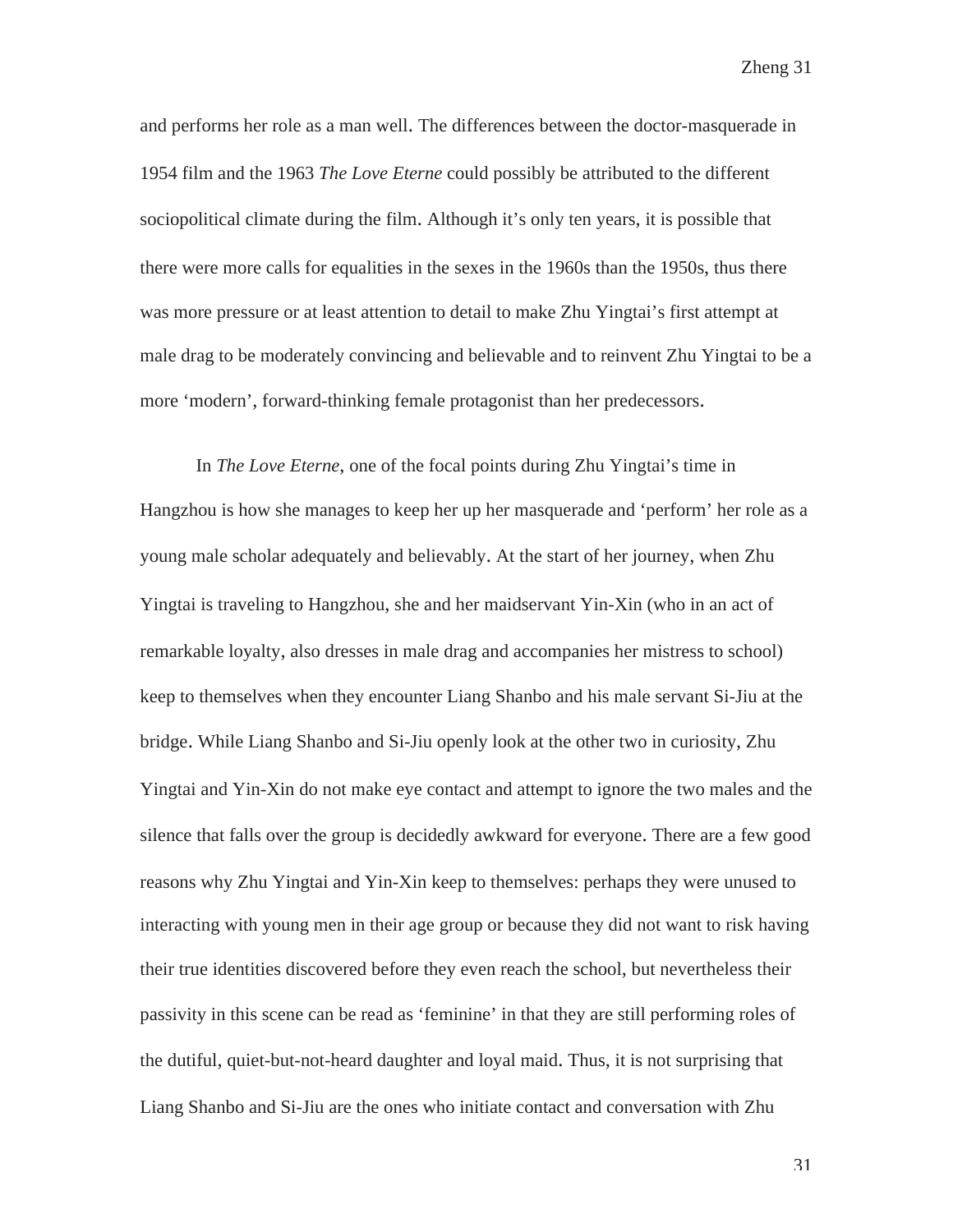Yingtai and Yin-Xin, since both are acting with the cultural expectations of their gender identities firmly in mind.

 Despite her best attempts to conceal her true gender, there are times when Zhu Yingtai in *The Love Eterne* forgets herself or struggles to ensure that her secrets won't be revealed. When she becomes sick at school, Liang Shanbo rushes to her bedside. The scene itself is reminiscent of the first scene when we meet Zhu Yingtai when she is hastily concealing evidence of her good health in order to fool her mother into thinking she is seriously ill. However, this time, Zhu Yingtai is actually sick and she has to quickly pull up her blankets and compose herself behind her bed drapes before she allows Liang Shanbo to see her. Believing that she is seriously ill, Liang Shanbo brushes Yin-Xin off when she tries to shoo him away from her mistress, instead he proclaims that he will stay by Zhu Yingtai's side throughout the night, "No, I'll stay [sleep] here tonight" and indicating that he will "attend to all [her] needs"<sup>20</sup>. When Liang Shanbo tells Yin-Xin to sleep in the outer-bedchamber, Yin-Xin reacts with mild shock proclaiming that as an educated man, Liang have should known better than to suggest such a thing much to Liang's befuddlement.

ZHU YINGTAI: How can boys and girls sleep together!"

LIANG SHAN-BO: Are you implying that I'm a girl?

<sup>20</sup> Hsiang , Li Han, Dir. *The Love Eterne*, starting (30: 54) into the film.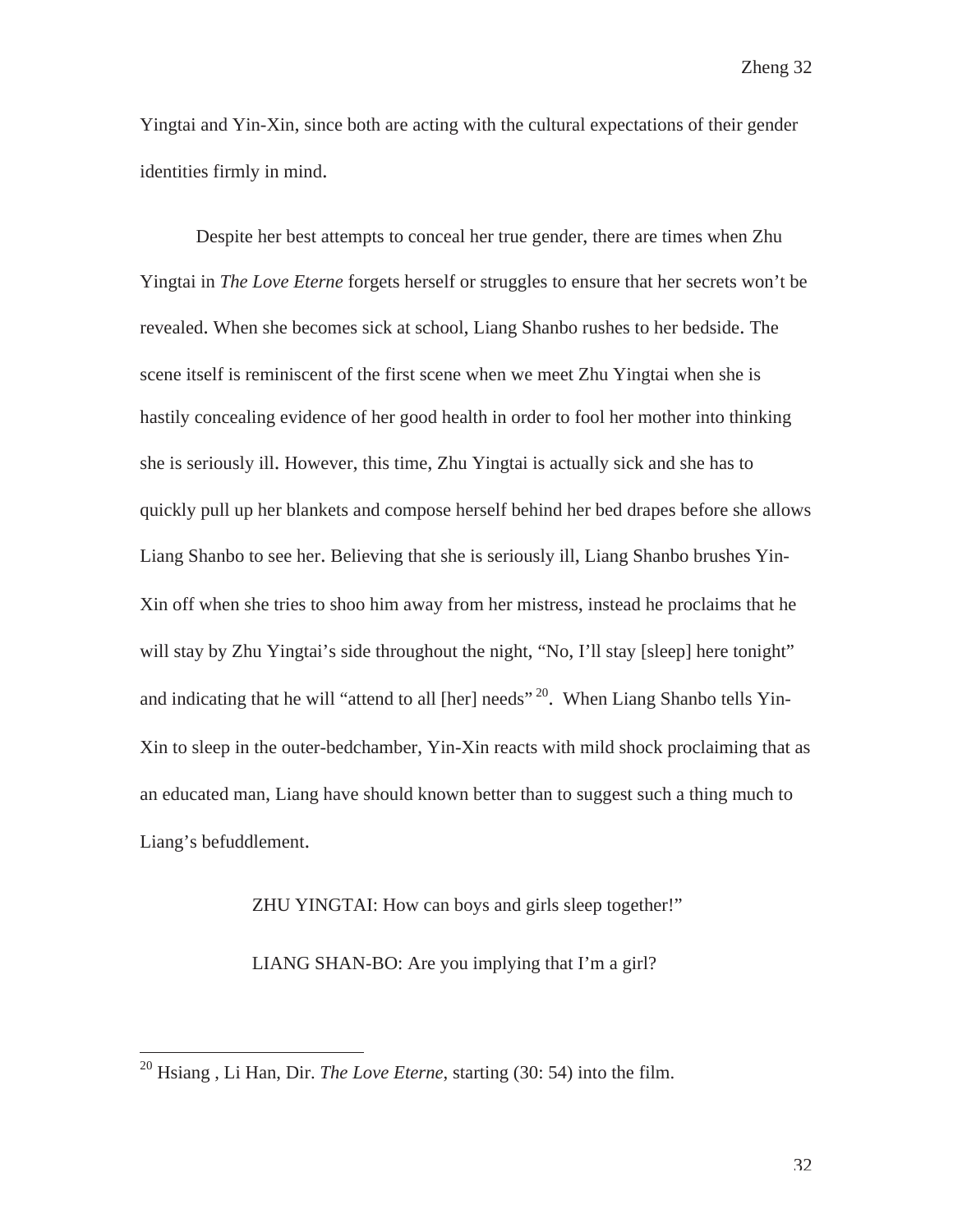ZHU YINGTAI: As you are not a girl… How can I ask you to take care of  $me<sup>21</sup>$ 

Unsurprisingly, Zhu Yingtai forgets herself and voices Yin-Xin's concerns in this scene. Her exclamation indicates that propriety/chastity is still important to both Zhu Yingtai and Yin-Xin despite the fact that they are pretending to be males and certain lines still must not be crossed. When Liang Shanbo laughs and suggests that they are questioning his masculinity, both Yin-Xin and Zhu Yingtai are taken aback by their mistake. While Yin-Xin appears to panic, Zhu Yingtai immediately deflects by reaffirming Liang Shanbo's masculinity. She also references the gender roles between men and women wherein females are the nurturers/caretakers in an attempt to get discourage Liang Shanbo from pursuing this further. It does not go exactly as she plans as Liang Shanbo is determined to stay the night with her and personally see to her health, but Zhu Yingtai manages to convince him to use his own blanket so there is distance between the two (thus preserving not only her chastity but also theoretically minimizing any chance of Liang Shanbo discovering her true gender if they were to share a bed). In the morning after scene, Yin-Xin looks and she is immediately relieved to see that her mistress's chastity and her cover are both safe because kind-hearted Liang Shanbo fell asleep sitting by the heater.

<sup>21</sup> Hsiang , Li Han, Dir. *The Love Eterne*. starting (31: 30) into the film.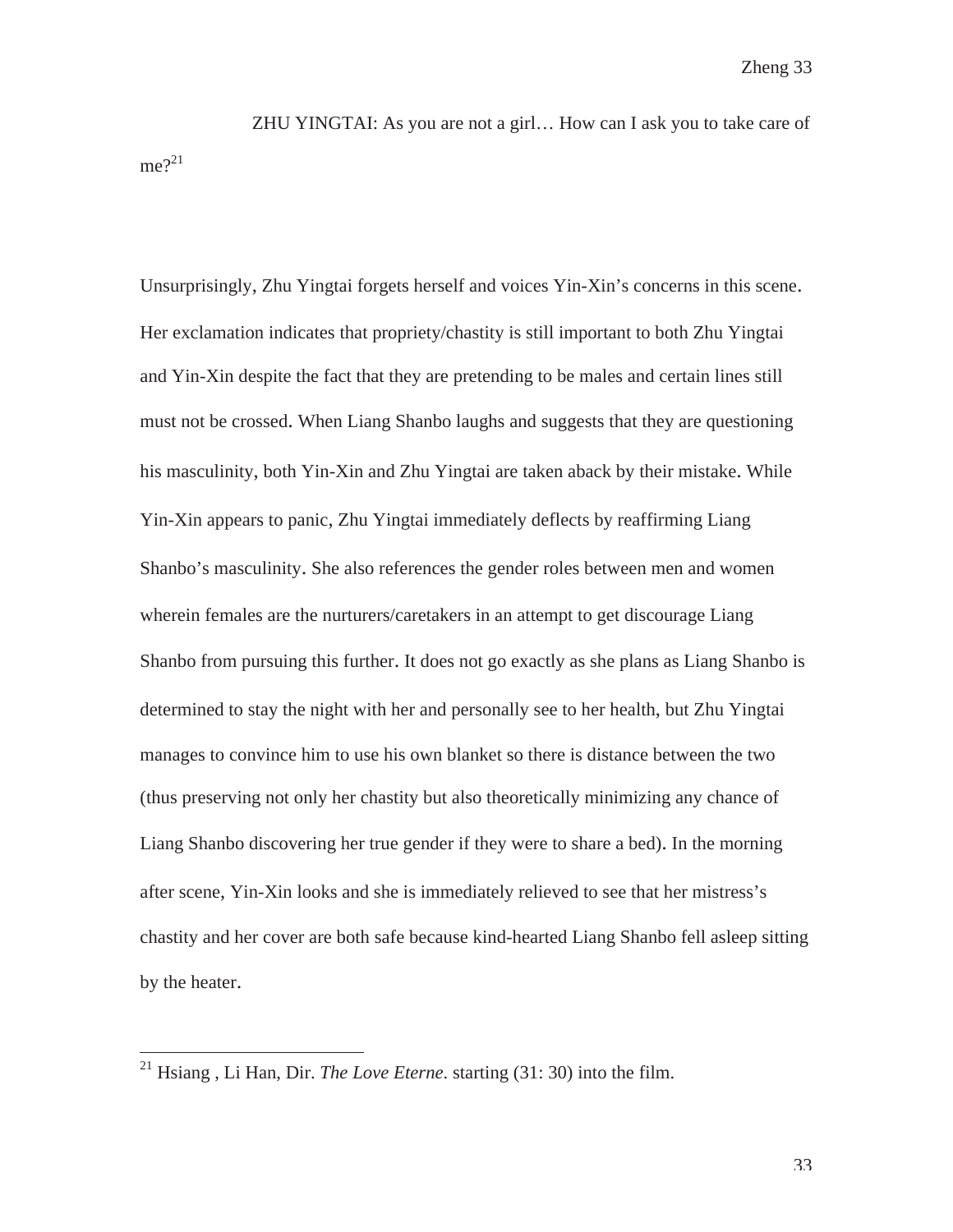At certain points, it appears that Zhu Yingtai's ability to 'perform' her role convincingly enough is interestingly paralleled by the actions of her maidservant Yin-Xin. Like Si-Jiu, Yin-Xin's role is intended to be comic relief, but she is essentially a prop in the film in that all her actions and dialogue is meant to draw attention back to her mistress and the main narrative. This can be seen when she slips and addresses Zhu Yingtai with a feminine title 'Miss' or Si-Jiu (whom Yin-Xin befriends) drags her off to go bathe with the rest of the men despite her adamant protests – the latter highlights the difference between Zhu Yingtai and Yin-Xin; it is meant to be comical because of course Yin-Xin cannot bathe with the men otherwise her true gender will be revealed, yet she is seen being physically dragged away in a state of ill-disguised panic<sup>22</sup>. Meanwhile, her mistress had used her wits and provided Liang Shanbo with a reasonable explanation for while she could not go bathe with the other men – again, with the emphasis on Zhu Yingtai's most prominent androgynous trait - her intellect. The parallels between Liang Shanbo and Zhu Yingtai and Yin-Xin and Si-Jiu are clear: Zhu and Yin-Xin are both cisgendered females in male drag with close ties with Liang and Yin-Xin, their very good friends. This is made especially clear after Liang Shanbo and Zhu Yingtai become sworn brothers - their loyal servants perform the same act (although in a less refined manner), swearing brotherhood between the two as a reflection of the Liang-Zhu relationship. Since both Si-Jiu and Yin-Xin are meant to be comic relief characters (and their secondary purpose is to serve as props for their respective master and mistress), their

 $22$ . Yin-Xin's predicament occurs off-screen since the focus of the scene is on Liang and Zhu but presumably her gender was not compromised.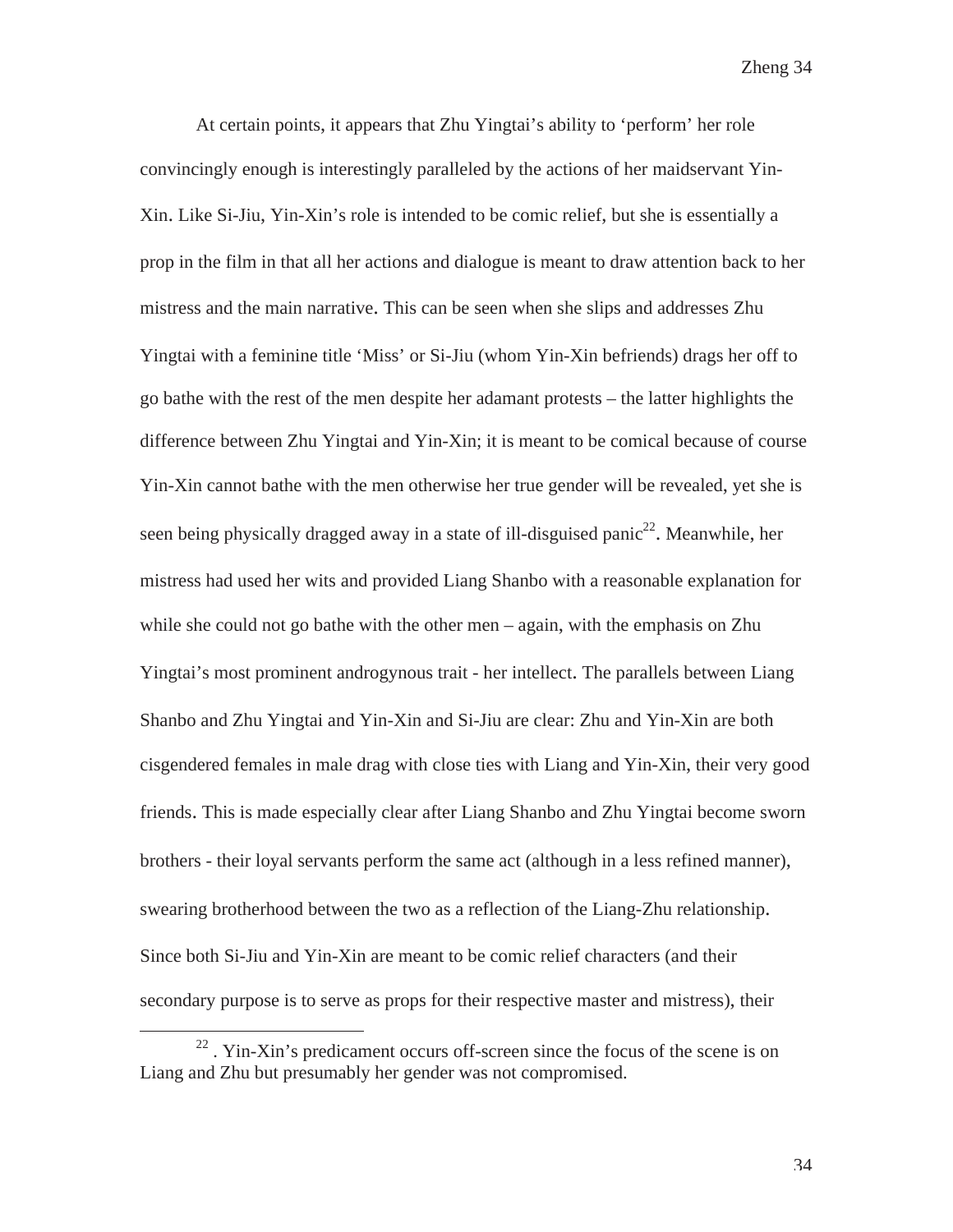actions are met with mild amusement from Liang Shanbo and Zhu Yingtai, but throughout the film their friendship and bond remains the same even after Zhu Yingtai and Yin-Xin return home and are forced to resume their traditional female role once again.

As a female posing as male scholar, there area also many times when Zhu Yingtai is faced with the dilemma between performing her assumed male gender convincingly that conflicts with her own personal desires as a young woman or the social conventions that restricts her true emotions. While Zhu Yingtai performs her culture's masculine role adequately, she has not internalized her culture's particular masculine role and as a result must force herself to perform it in a way that is uncomfortable for her because it goes against her culture's feminine role, one that she *is* familiar with: thus she struggles between the dichotomy of being a male scholar and a female young nobleman. Zhu Yingtai's initial awkwardness in her adopted male drag aside, she at least seems, initially, more comfortable and appropriate in her role as a young male scholar. Not only is she encouraged to pursue her intellectual interests at her new school, it is expected for a young scholar to question and voice his opinions and Zhu Yingtai is allotted more personal freedom than she experienced as a young woman quarantined in her own bedroom. However, the audience can see that despite these freedoms and privilege that has been granted to Zhu Yingtai in her male guise, she still struggles with reconciling her non-platonic feelings for Liang Shanbo with the role she has taken on that are not appropriate due to her perceived gender. She is not allowed to act upon her emotions for two reasons: because she is currently presenting as a male in her disguise, and because as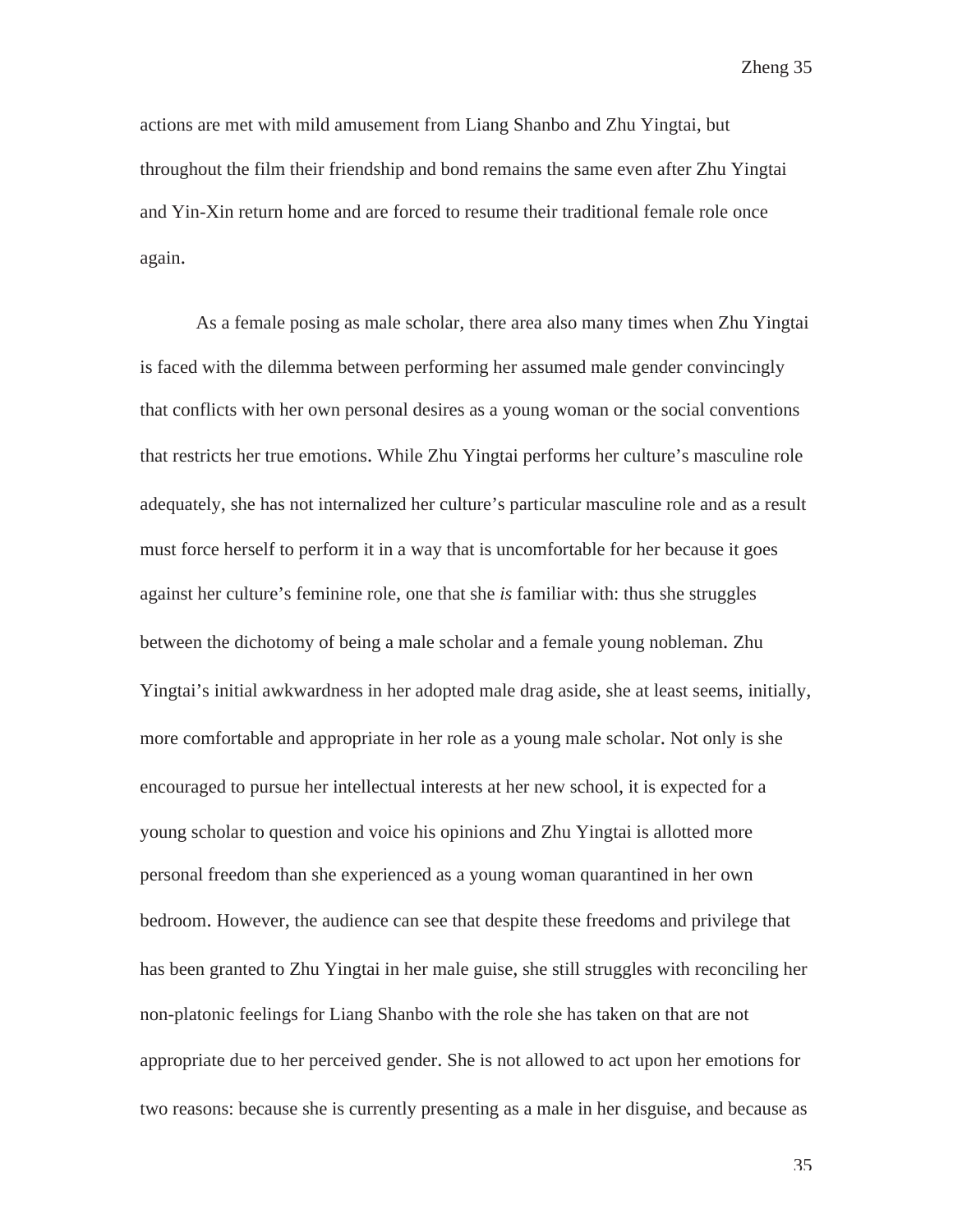a young woman with her type of upbringing it is unseemly for her to being direct with her language when she wants to confess her feelings to Liang Shanbo. As a matter of fact, Zhu Yingtai's upbringing is possibly one of the major obstacles since she cannot simply tell him that she is in love with him; that would be *too* bold. When she uses metaphors that flies over Liang Shanbo's head, she is attempting to send a message through the language she familiar with – but unfortunately, Liang Shanbo is not well-versed in the subtleties and he is merely confused by her many references to "mandarin ducks" and interprets her rhetorical statements "if one of us were to be a woman…" to be a mild insult that insinuates that *he* is not masculine enough. Thus, Zhu Yingtai's upbringing means that throughout her typically convincing drag performance as a young man, she is still a well-bred young noblewoman underneath her male attire and it is reflected in her actions and concerns. For example, she is concerned about issues such as safeguarding her chastity like any young unmarried noblewoman would be in her situation. So during the aforementioned scene when Liang Shanbo wants to sleep in her bed and keep watch over her while she is sick, she is naturally as worried as her maid that Liang would figure out her true gender and does not want anything improper to happen between them before marriage. In short: although Zhu Yingtai is acting as the part of a young male scholar, she still adheres to and is influenced by her upbringing as a proper young woman in imperial China where interactions between the two sexes had been very limited.

When Zhu Yingtai is called home and Liang offers to accompany her along the way, her attempts to disclose hints about her true gender identity are unsuccessful. Zhu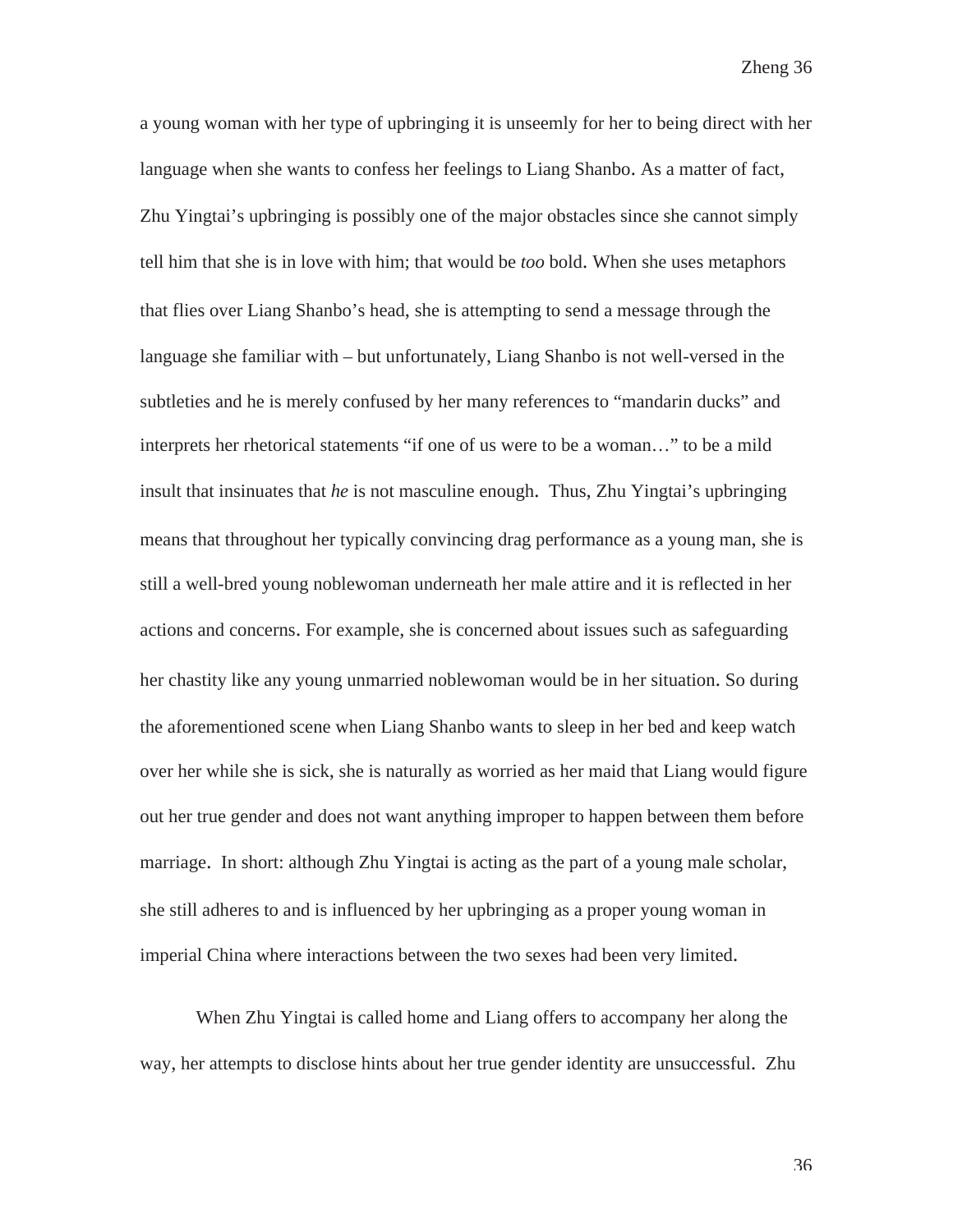Yingtai's greatest assets/strengths has always been non-gendered – cleverness and ingenuity. She utilizes her skills to try to make Liang Shanbo understand her true feelings without breaking social decorum of the time. Tan See-Kam explains the innuendoes and insinuations in one of her poems:

' Elder Brother Liang,

Always pick the *hua* (flowers) when the *hua* are ready for picking.

Don't wait till the *hua* have withered.

You will have a troubled heart when that happens.'

In Chinese culture, flowers are gendered female and the term flower, is also slang for the female sex. …. in context…. the *"hua,"* have a self-referential meaning: it is Yingtai's way of hinting to Shanbo [sic] that she is in actuality a female person, that she desires him as a lover and mate, and that she wants him to pick up her the "*hua*" (woman) of his life, and take her as a wife (Tan See-Kam 2007).

However despite Zhu Yingtai's best efforts, Liang Shanbo does not understand the double-meanings in her witty poetry and Zhu Yingtai is left without the ability to articulate her true meanings because she struggles with the dichotomy of *performing* her role as a young man and her true female self, her role as a chaste young woman who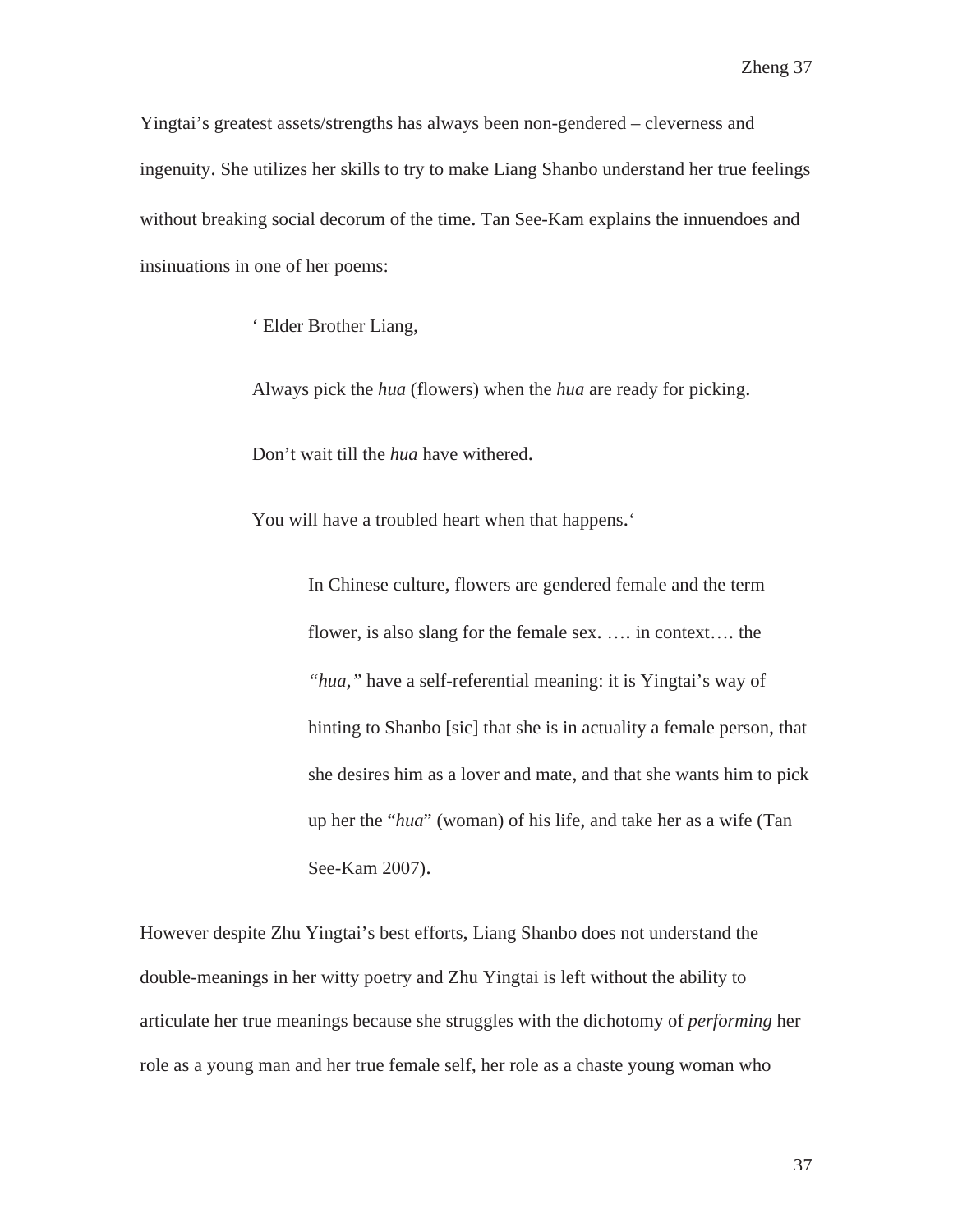cannot speak directly on matters of love despite being outspoken on aspects of gender inequality in Confucian Classics. Zhu Yingtai is constricted by the traditional rules of proper female/male conduct and is unable to voice her feelings for Liang Shanbo. Her indirectness is contributes to the doomed relationship because Liang Shanbo has to find out about her true gender identity and her affections for him through their schoolteacher's wife. If Zhu Yingtai had been able to be more direct and open with her emotions and been able to express them, without societal concerns of propriety, it is possible that Zhu Yingtai and Liang Shanbo could have avoided their unhappy ending due to failure of clear communication.

There are times when Zhu Yingtai, Liang Shanbo, and other characters in *The Love Eterne* exemplifies Butler's theory of gender performativity in terms of how females and males adhere to certain established social rules. However, the added layer of having female actresses portray cisgendered male characters add an interesting element to the film that makes it difficult to astern whether it supports or defies Butler's theory of gender performance. While at school, Zhu Yingtai's male classmates are portrayed by both female and male actors: the implication being that the audience is not meant to notice the difference between male/female actors. The female actors are 'presenting' as male students; thus they are treated as though they are – much like Ivy Ling Bo's portraying the role of Liang Shanbo. In a way, the treatment of the female actors who portray these male students can also be read as sociopolitical commentary on Chinese society in the 1960s – a push towards egalitarianism in a time where the Chinese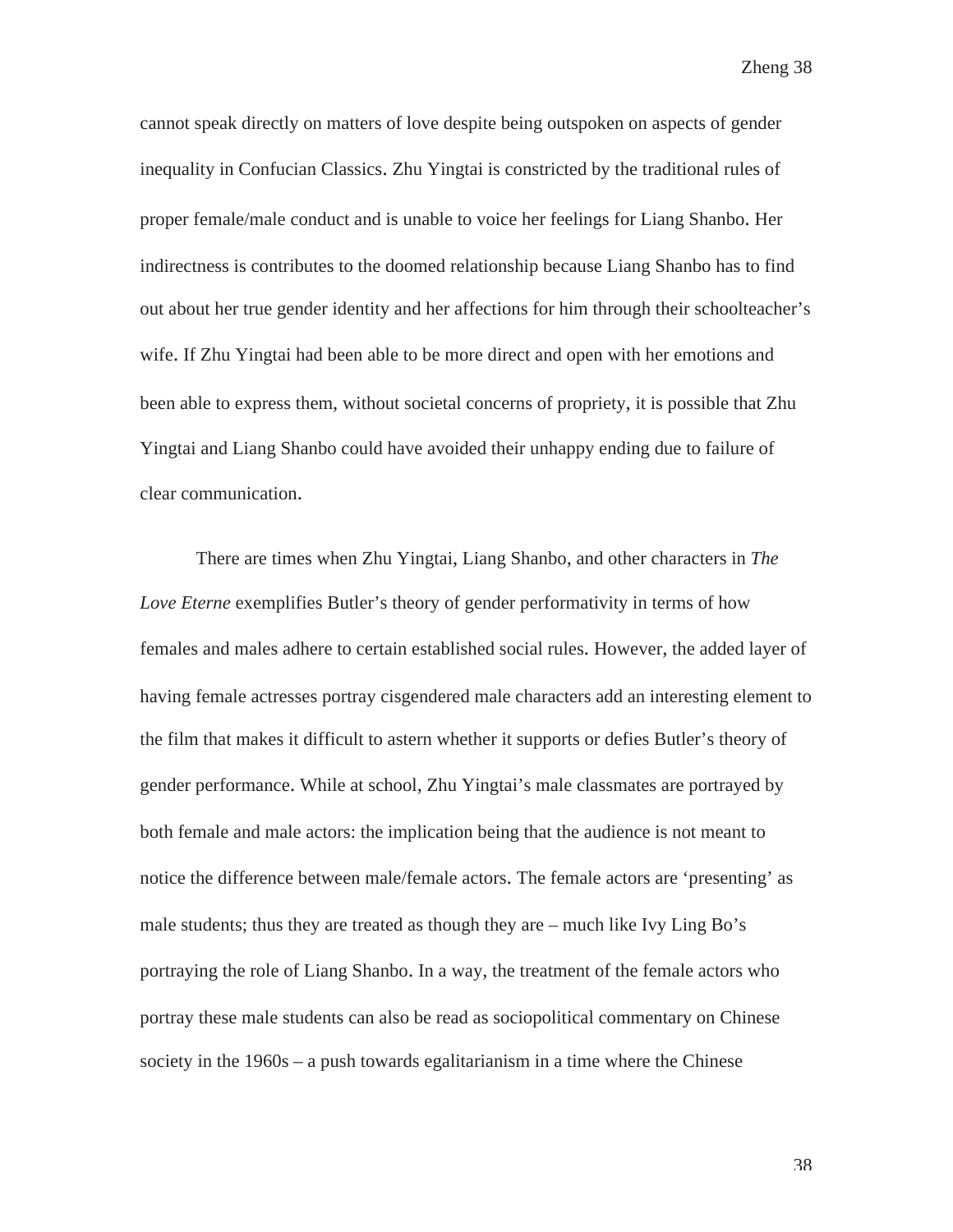Communist Party tried to promote equality between the sexes by defeminizing Chinese women.

### **Interpretations of the Liang-Zhu Gender Plays**

In "Huangmei Opera Films, Shaw Brothers, and Ling Bo: Chaste Love Stories, Genderless Cross-dressers and Sexless Gender-plays?", Tan See-Kam criticizes film critic influential Taiwanese film critic Peggy Chiao and renowned Taiwanese-American film director Ang Lee for their comments and viewpoints on the so-called 'gender-blind' spectatorship of the 1963 Shaw Brothers' *huangmei* opera film adaptation of *The Butterfly Lovers*. Both Lee and Chiao believe that the practice of having *fanchuan*  performers and the tradition of cross-sex performances is common and an integral part of the Chinese opera tradition*<sup>23</sup>*. Thus, they rationalize that the audience is then familiar or desensitized to any homosexual/queer undertones to these performances. In this case, the audience would not think there is anything odd with the double cross-dressed casting and performance in *Love Eterne*. The fact that there are two actresses playing romantic opposites in the roles of Liang Shanbo (Ivy Ling Bo) and Zhu Yingtai (Betty Loh Ti) is not remarkable, even though Ling Bo is supposed to represent a man throughout and Betty Loh Ti spends a significant amount of the film in drag masquerading as a male student. Tan finds fault with their heteronormative and conservative viewpoint; he interprets that both Lee and Chiao look at the *Love Eterne* through a very narrow critical

-

 $23$  Chinese term for cross-dressing in the Chinese opera. In this case, actress Ivy Ling Po portrays Liang Shanbo, a male role.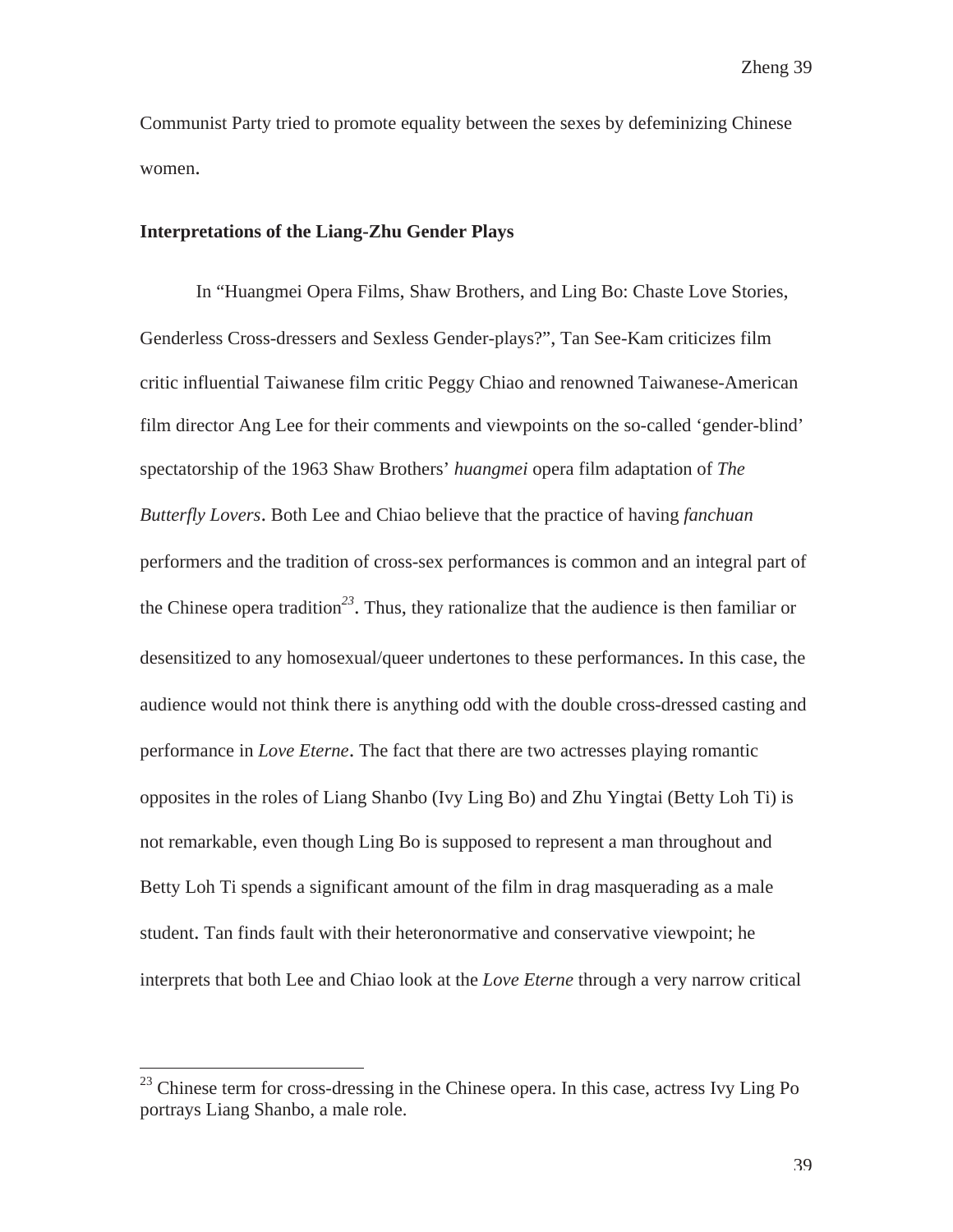lens and deconstructs their reviews and positions of the film on the issue of gender performance, representation, and spectatorship.

One of Tan's critiques is that both Chiao and Lee think that the 1960s was a very conservative time for China, Taiwan, and in the Chinese diasporas. Chiao and Lee argue that it wouldn't have occurred to the audiences to the look at Ivy Ling Bo's cross-dressed act through a queer gaze or to think of any sexual or kinky hidden messages to the character portrayals (Tan 2). Tan asserts that this prudish and downright essentialist assumption on the part of Chiao and Lee is problematic since it erases the possibility of audience/spectatorships' same-sex or trans-gendered identification<sup>24</sup>.

 Tan suggests that since both Chiao and Lee regard this film with an air of childhood nostalgia, it may have played a crucial part in influencing their perception of *The Love Eterne*. Lee credits the movie as his inspiration to become a film writer and states that the film "always reminds me of my innocence" (Tan 2). This suggests Lee projected his own personal interpretation to the general audience. Likewise, Tan notes that Chiao is equally nostalgic and also links the viewing of *The Love Eterne* with her own childhood (Tan 2). Childhood nostalgia, in other words, is a likely factor in coloring both Chiao and Lee's perception of this film and adds to this idea that any queer undertones in the film as strange.

Although Tan finds Chiao and Lee's stances on *The Love Eterne* to be similar, he also notes the differences between their interpretations of the film. Chiao briefly

 $\overline{a}$ 

 $24$  Tan appears to use the term 'transgender' in his academic work to refer to third-sex or non-binary traditional female/male discourse.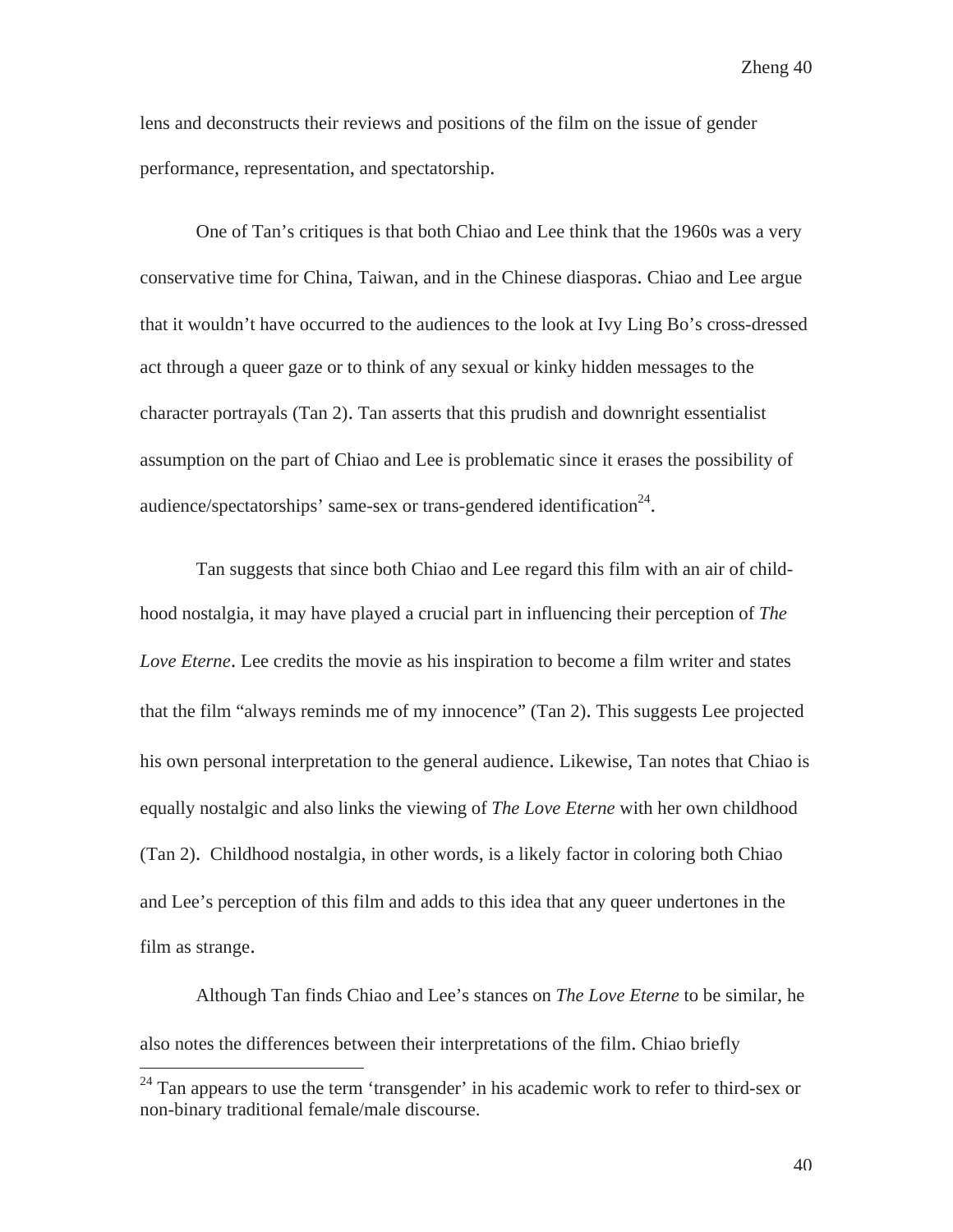describes the 'surrogate male figure' adoration from Ivy Ling Bo's middle-aged female fans which Chiao attributed to Ling's portrayal of Liang Shanbo as an representation of "'no gender' or 'no gender difference'" (qtd. Tan 2). Therefore Ling's portrayal of Liang Shanbo was regarded to be a 'safe infatuation' for married fans. Chiao's take on the situation suggests some contradictory viewpoints regarding what constitutes as 'male', 'male enough' or 'gendered' and it clashes slightly with Lee's insistence that spectators always viewed Ling's character representation to be male and there was no confusion over the prospect of a female actress playing a male role. Tan is more critical of Lee's morally conservative, heteronormative view of the 1960s audiences - which appears to be a projection of his own personal feelings than something based on fact. Tan refers to this as continually 'misconstruing the audience as non-gendered'. He also expresses his bemusement that a progressive filmmaker such as Lee, who has produced films with queer protagonists such as *The Wedding Banquet* (1992) and *Brokeback Mountain* (2006). In this specific work, Tan spends a considerable amount of time deconstructing Lee and Chiao's essentialist rationalizations that *The Love Eterne* was a sexless, chaste film for moviegoers and was seen as such by mainstream audiences when in reality their opinions were formulated by their own biased interpretations of the gender performance/roles. On the contrary, the queer subtext in the film does exist despite their opinions that express a strong heteronormative slant that denies "the queer gaze"<sup>25</sup>. Tan strongly argues that *The Love Eterne* is a transformative film, especially with how it

<sup>&</sup>lt;sup>25</sup> Tan, See-Kam, and Annette Aw, "The Love Eterne: Almost Heterosexual Love Story." *Chinese Films in Focus II* (London: BFI, 2008) 161.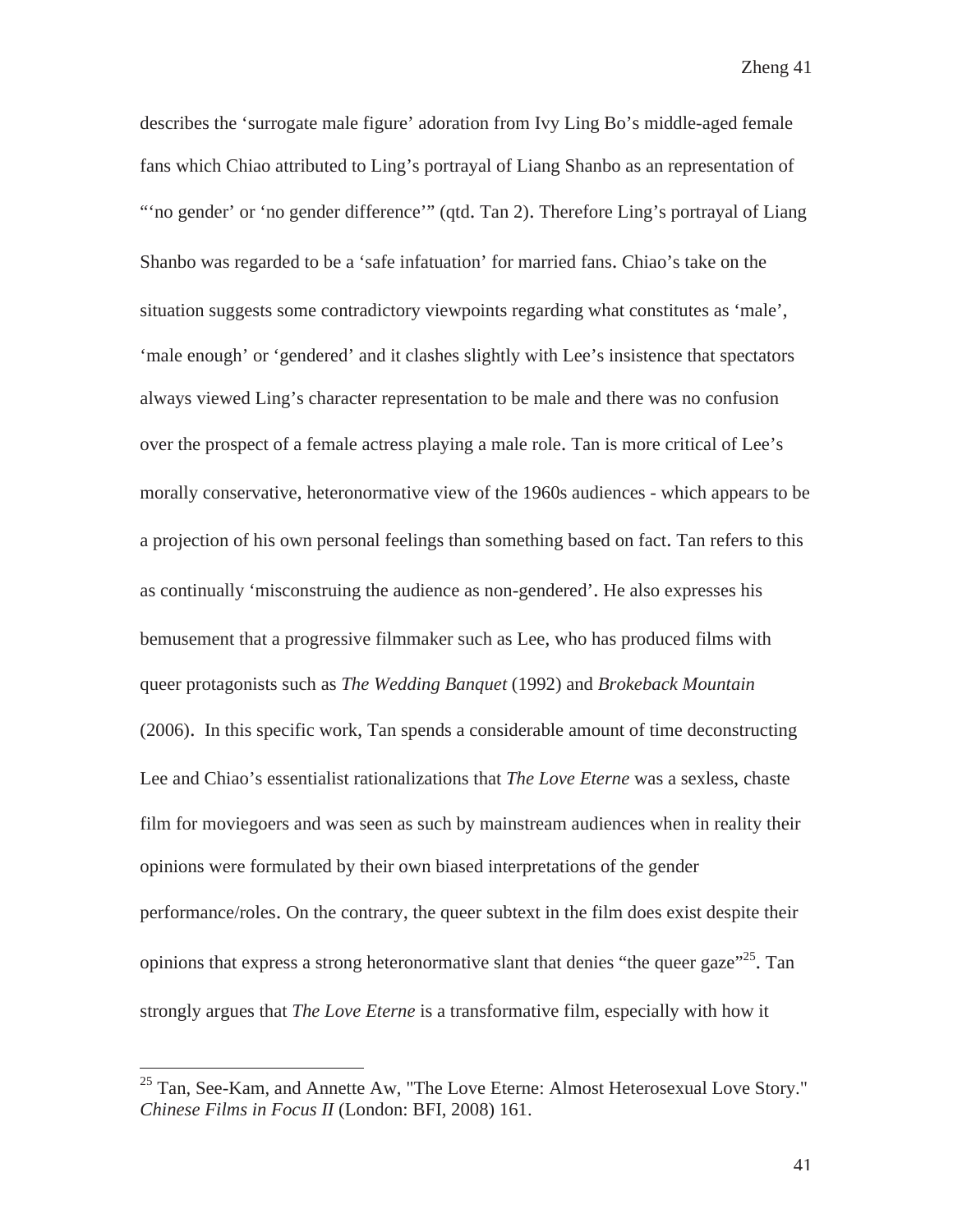recreates the Liang-Zhu legend. Not only does it have feminist potential with the reinvention of Zhu Yingtai's role, there are multiple layers of gender performance between the cross-dressing actors and the characters that has intrigued scholars and instigated an interest in connecting gender and queer theory with Chinese film. Additionally, the film itself provides a foundation for alternative forms of gender and sexual identification to be expressed and it even questions Chinese society's heteronormative matrix<sup>26</sup>.

#### **Conclusion**

 $\overline{a}$ 

 I argue that *The Love Eterne*'s reinterpretation of the old Liang-Zhu folktale, Li Hsiang both honors and re-imagines the role of Zhu Yingtai's character to be a more progressive and arguably even feminist icon than any of her predecessors: although Zhu was originally a female cross-dressing protagonist, Zhu has developed into a transformative character whose character presentation has changed along with Chinese society in the twentieth century. For an *huangmei* opera film adaptation to cast two female actresses for the leads of Liang Shanbo and Zhu Yingtai can be seen as a reflection of the transformation of the social and ideological remaking/redefinition of gender relations in twentieth-century China. As discussed earlier, the role of crossdressing serves as an essential tool for the remaking of this folklore since it adds multiple layers and brings into focus normative gender expectations in imperial China and even provided social commentary during the zenith popularity of the film's release.

Zheng 42

 $^{26}$  Tan and Aw, "The Love Eterne: Almost Heterosexual Love Story", 165.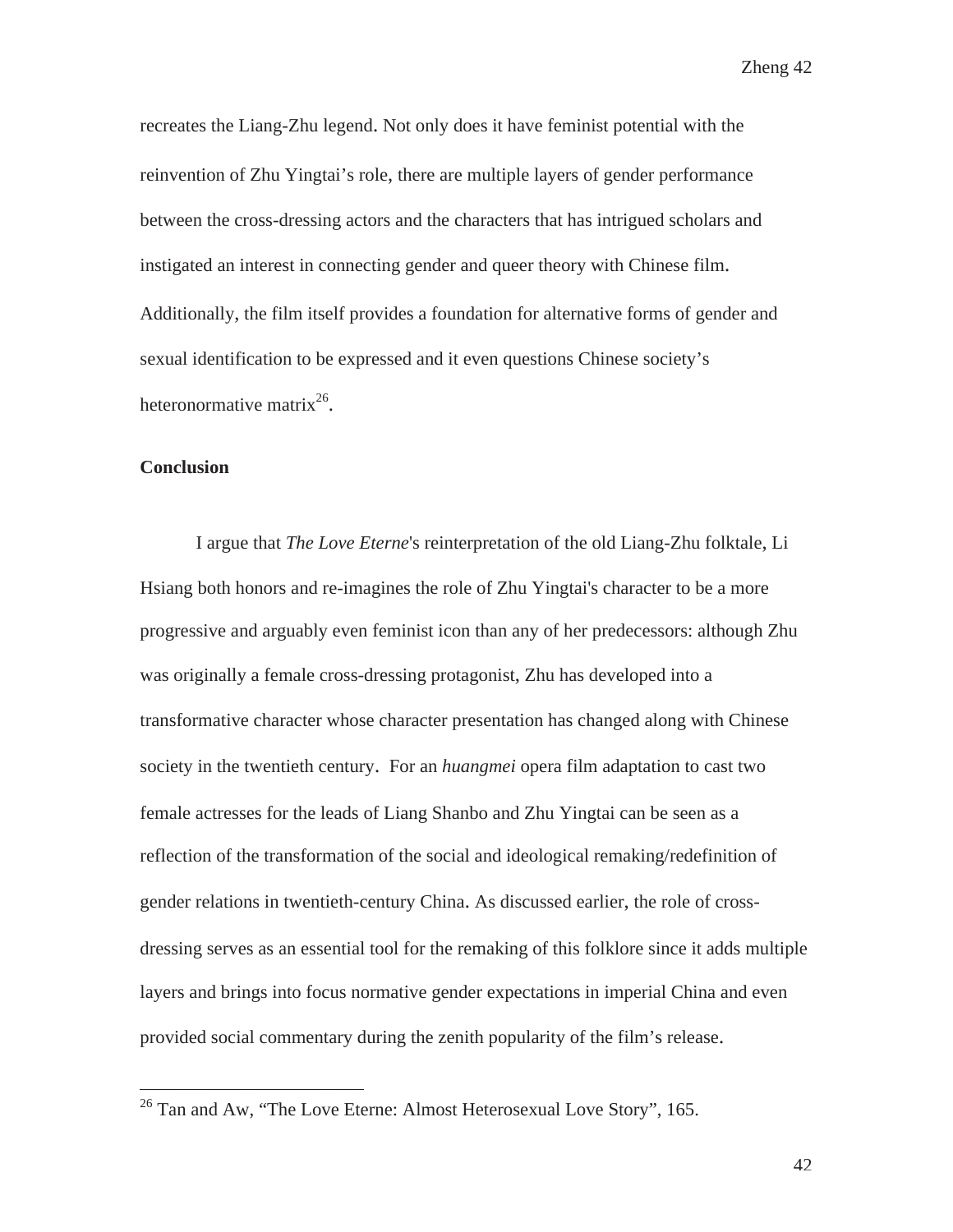In *The Love Eterne*, normative Chinese gender expectations and roles have been suspended, subverted, and gender stereotypes are even reversed when it concerns the portrayal of Liang Shanbo and Zhu Yingtai, further emphasizing how one of the strengths *of The Love Eterne* is the gender-play that exists with traditionally Chinese dominant cultural constructions of performance and identity. Zhu Yingtai, the protagonist, defies dominant gender norms with the act of cross-dressing, which itself is reinforced with Liang Shanbo's character, Zhu's romantic lead, being played by a female actress which aids the queering of the gendered/sexed norms present in the traditional folktale.

The allure of female cross-dressing protagonists in Chinese literature and film has always been, in part, about flirting with subverting traditional gender hierarchy in an acceptable setting: 'acceptable' in this case meaning that it still upholds aspects of Confucian ideals or virtues. *The Love Eterne*'s extended influence manifests itself in various ways, it even manages to set a foundation or a basis for the future queering of the Liang-Zhu folklore. Due to the multiple layers of gender identity/performance that can be found in *The Love Eterne*, it lends itself to queer interpretations quite well and consequentially it has opened up a relatively new field of scholarship on the Liang-Zhu legend and more modern alternative genderqueer interpretations of the folklore which merely reinforces the concept that the cultural power that this story posses is nothing short of impressive.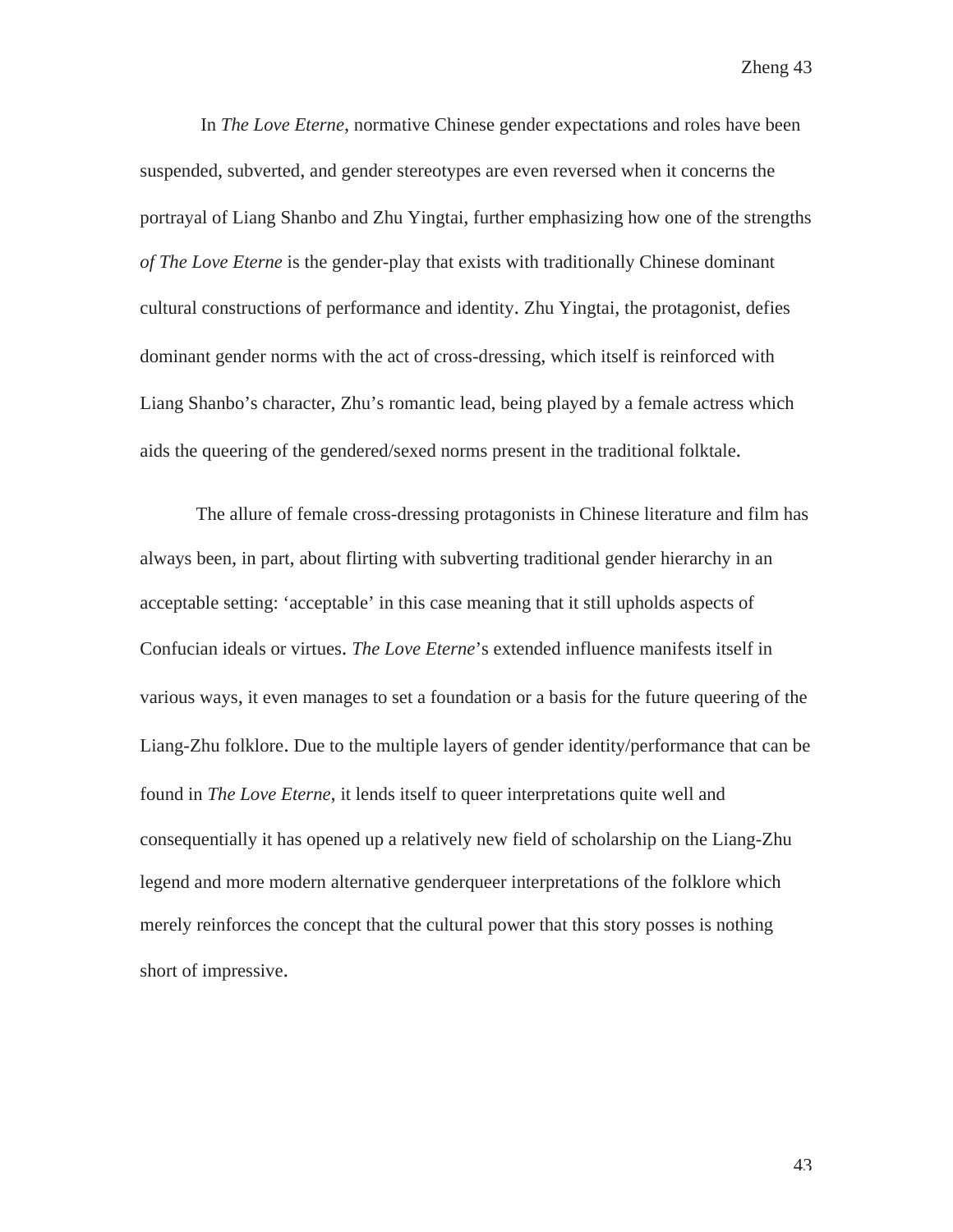## Bibliography

### **Primary Sources**

Hsiang, Li Han, Dir. *The Love Eterne*. Dir. Li Han Hsiang. Perf. Betty Loh Ti, Ivy Ling Po. Shaw Brothers Studio, 1963. Film.

### **Secondary Sources:**

Altenburger, Roland. "Is It Clothes that Make the Man? Cross-Dressing, Gender, and Sex in Pre-Twentieth-Century Zhu Yingtai Lore." *Asian Folklore Studies* 64.2 (2005): 165- 205. *Jstor*. Web. 29 Sep 2011. <http://www.jstor.org/stable/30030419>.

Butler, Judith. *Gender Trouble: Feminism and the Subversion of Identity*. New York: Routledge, 1990. Print. Butler's main thesis is that gender is performance. It explores the role of drag that plays in the subversion of gender identity.

Hung, Chang-tai. "Female Symbols of Resistance in Chinese Wartime Spoken Drama". *Modern China*, vol. 15 No. 2 (April 1989). Jstor.< http://www.jstor.org/stable/189364 >

Hung, Chang-tai. *Going to the People: Chinese Intellectuals and Folk Literature, 1918- 1937*. Cambridge, MA: Council on East Asian Studies, Harvard University, 1985. Print.

Idema, W.L. *Heroines of Jiangyong Chinese Narrative Ballads in Women's Script*. Seattle: University of Washington Press, 2009. Print.

Idema, W. L. *The Butterfly Lovers: the Legend of Liang Shanbo and Zhu Yingtai ; Four Versions, with Related Texts*. Indianapolis: Hackett Pub., 2010. Print.

Jiang, Jin. *Women Playing Men: Yue Opera and Social Change in Twentieth-century Shanghai*. Seattle: University of Washington, 2009. Print. Li, Siu Leung. *Cross-dressing in Chinese Opera*. Hong Kong: Hong Kong UP, 2006. Print.

Liu, Fei-Wen. "Narrative, Genre, and Contextuality: The "Nüshu'- Transcribed Liang-Zhu Ballad in Rural South China". *Asian Ethnology*, Vol. 69 (No.2) 2010.  $\langle \frac{http://www.jstor.org/stable/40961325\rangle}{http://www.jstor.org/stable/40961325\rangle}$ 

Salih, Sarah. *The Judith Butler Reader*. Malden: Blackwell: 2004. Print.

Tan, See-Kam, and Annette Aw. "The Love Eterne: Almost Heterosexual Love Story." *Chinese Films in Focus II*. Ed. Chris Berry. London: BFI, 2008. 160-66. Print.